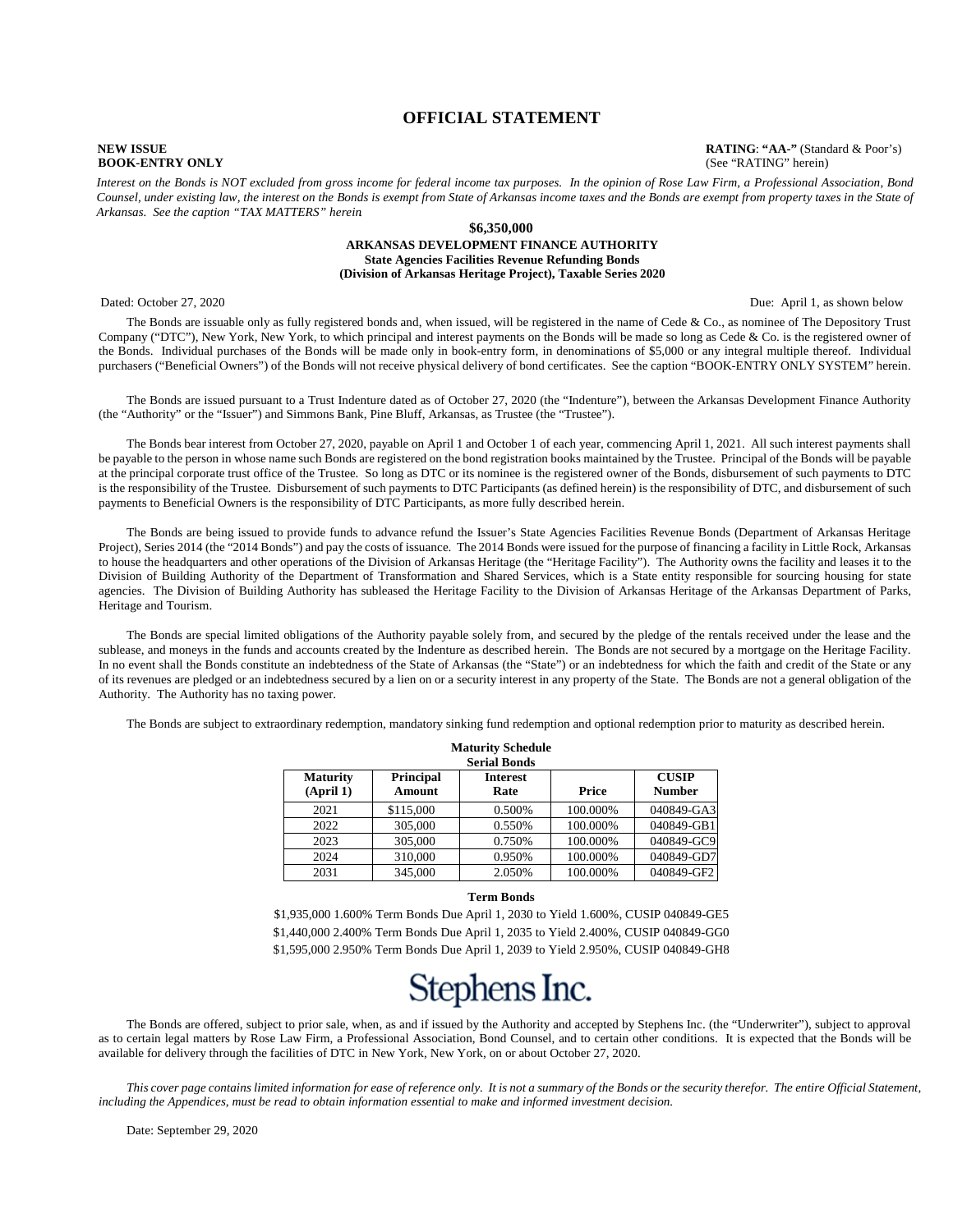No dealer, broker, salesman or other person has been authorized by the Authority, DBA, DAH, or the Underwriter to give any information or make any representations other than those contained in this Official Statement, and, if given or made, such other information or representations must not be relied upon as having been authorized by the Authority, DBA, DAH, or the Underwriter. This Official Statement does not constitute an offer to sell or exchange or a solicitation of an offer to buy or exchange any of the securities offered hereby by any person in any jurisdiction in which such offer or solicitation is not authorized or in which the person making such offer or solicitation is not qualified to do so or to any person to whom it is unlawful to make such offer or solicitation. The information contained in this Official Statement has been obtained from the Authority, DBA, DAH, and other sources which are believed to be reliable, but it is not guaranteed as to accuracy or completeness by, and it is not to be construed as a representation by the Underwriter. The information and expressions of opinion contained herein are subject to change without notice, and neither the delivery of the Official Statement nor any sale or exchange made hereunder shall under any circumstances create any implication that there has been no change in the affairs of the Authority, DBA, or DAH or since the date hereof.

NO REGISTRATION STATEMENT RELATING TO THE BONDS HAS BEEN FILED WITH THE SECURITIES AND EXCHANGE COMMISSION. THE BONDS HAVE NOT BEEN APPROVED OR DISAPPROVED BY THE SECURITIES AND EXCHANGE COMMISSION, NOR HAS THE COMMISSION PASSED UPON THE ACCURACY OR ADEQUACY OF THIS OFFICIAL STATEMENT.

THE INFORMATION SET FORTH HEREIN HAS BEEN FURNISHED BY THE ISSUER, DAH AND THE STATE OF ARKANSAS AND FROM OTHER SOURCES THAT ARE BELIEVED TO BE RELIABLE. THE UNDERWRITER HAS REVIEWED THE INFORMATION IN THIS OFFICIAL STATEMENT IN ACCORDANCE WITH, AND AS PART OF, ITS RESPONSIBILITIES TO INVESTORS UNDER THE FEDERAL SECURITIES LAWS AS APPLIED TO THE FACTS AND CIRCUMSTANCES OF THIS TRANSACTION, BUT THE UNDERWRITER DOES NOT GUARANTEE THE ACCURACY OR COMPLETENESS OF SUCH INFORMATION.

IN CONNECTION WITH THIS OFFERING, THE UNDERWRITER MAY OVERALLOT OR EFFECT TRANSACTIONS THAT STABILIZE OR MAINTAIN THE MARKET PRICE OF THE BONDS AT A LEVEL ABOVE THAT WHICH MIGHT OTHERWISE PREVAIL IN THE OPEN MARKET. SUCH STABILIZING, IF COMMENCED, MAY BE DISCONTINUED AT ANY TIME.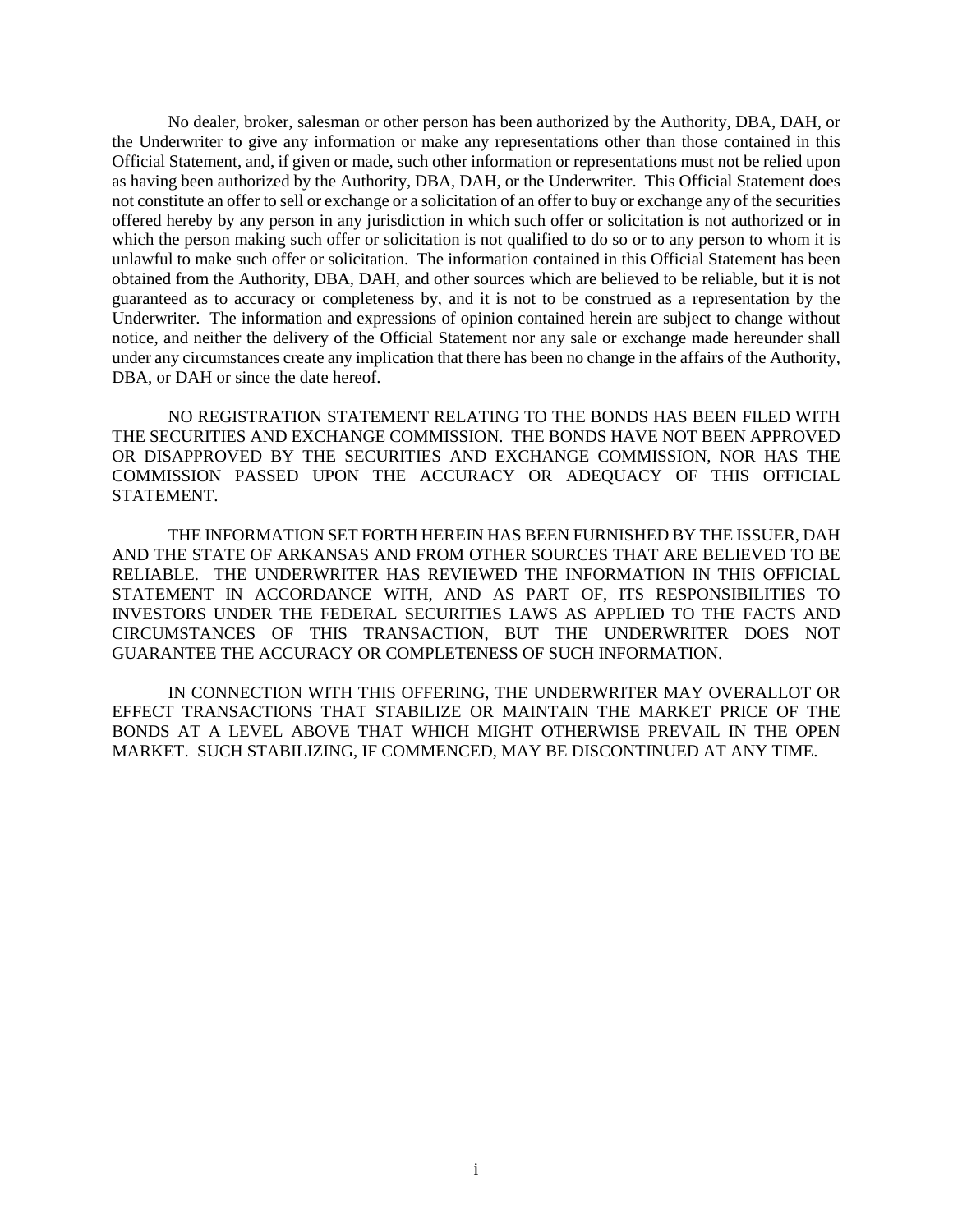# **TABLE OF CONTENTS**

| Selection of Bonds for Redemption 3                   |
|-------------------------------------------------------|
|                                                       |
|                                                       |
| SECURITY AND SOURCE OF PAYMENT                        |
|                                                       |
|                                                       |
|                                                       |
|                                                       |
|                                                       |
|                                                       |
| RISK FACTORS RELATED TO OWNERSHIP                     |
|                                                       |
|                                                       |
|                                                       |
|                                                       |
| No Mortgage; Facility May Be Difficult to Sell  9     |
|                                                       |
| Impact of Current Economic Conditions and             |
|                                                       |
| Factors Affecting DAH's Funding 10                    |
|                                                       |
| Limited Marketability of the Bonds 10                 |
| Effects of COVID-19 Pandemic  11                      |
|                                                       |
|                                                       |
| Other Indebtedness of the Authority  13               |
| Future Financings of the Authority  13                |
| DIVISION OF BUILDING AUTHORITY  14                    |
| DIVISION OF ARKANSAS HERITAGE  15                     |
| Statutory Responsibilities and Primary Activities: 15 |
| Financial Information Regarding DAH 16                |
| <b>SUMMARY OF CERTAIN PROVISIONS</b>                  |
|                                                       |
|                                                       |
| Project Fund-Costs of Issuance Account  17            |
|                                                       |
|                                                       |
|                                                       |

| Rights of Owners to Direct Proceedings  19         |
|----------------------------------------------------|
|                                                    |
|                                                    |
|                                                    |
|                                                    |
| Supplemental Indentures Not Requiring              |
|                                                    |
| Supplemental Indentures Requiring Consent          |
|                                                    |
| Amendments to Lease Not Requiring                  |
|                                                    |
| Amendments to Lease Requiring Consent              |
|                                                    |
| <b>SUMMARY OF CERTAIN PROVISIONS</b>               |
|                                                    |
|                                                    |
|                                                    |
|                                                    |
| Taxes and Governmental and Utility Charges 25      |
| Maintenance and Use of the Heritage Facility 25    |
|                                                    |
| Damage, Destruction and Condemnation  25           |
|                                                    |
|                                                    |
|                                                    |
|                                                    |
|                                                    |
|                                                    |
|                                                    |
| SECONDARY MARKET DISCLOSURE  28                    |
|                                                    |
|                                                    |
|                                                    |
|                                                    |
|                                                    |
|                                                    |
| <b>APPENDIX A</b>                                  |
| (Definitions of Certain Terms)                     |
| <b>APPENDIX B</b>                                  |
| (Proposed Form of Opinion of Bond Counsel)         |
| <b>APPENDIX C</b>                                  |
| (Proposed Form of Continuing Disclosure Agreement) |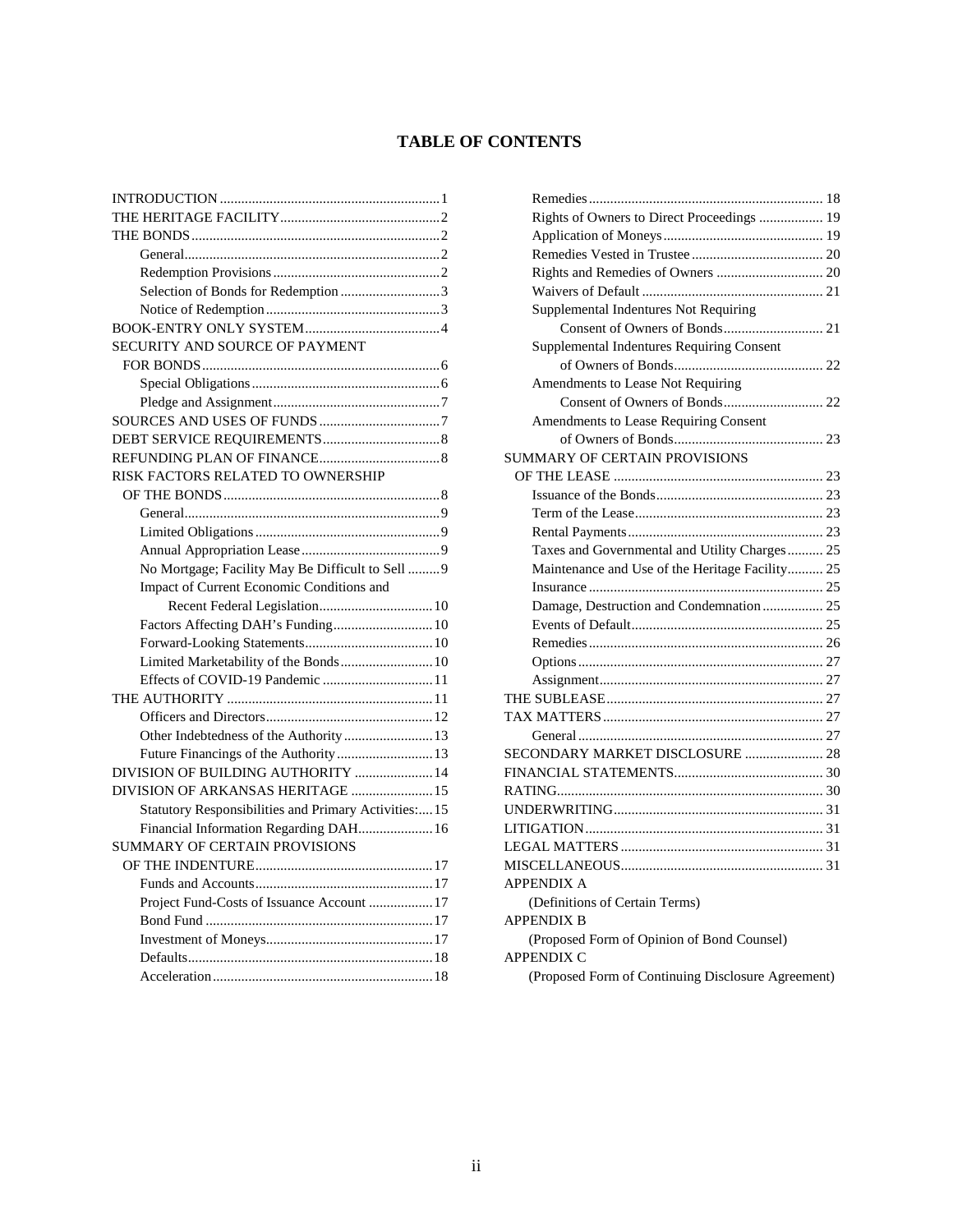#### **OFFICIAL STATEMENT**

#### \$6,350,000

Arkansas Development Finance Authority State Agencies Facilities Revenue Refunding Bonds (Division of Arkansas Heritage Project), Taxable Series 2020

#### **INTRODUCTION**

This Official Statement, including the cover page and the appendices hereto, provides certain information concerning the sale by the Arkansas Development Finance Authority (the "Authority"), public body corporate and politic and an instrumentality of the State of Arkansas (the "State"), of its \$6,350,000 State Agencies Facilities Revenue Refunding Bonds (Division of Arkansas Heritage Project), Taxable Series 2020 (the "Bonds"). The Bonds will be issued pursuant to the Arkansas Development Finance Authority Act, codified at Arkansas Code Annotated Sections 15-5-101 et seq. (the "Act"), and the State Agencies Facilities Acquisition Act of 1991, codified at Arkansas Code Annotated Sections 22-3-1401 et seq. ("Act 1173"). The Bonds are issued pursuant to and are secured by a Trust Indenture dated as of October 27, 2020 (the "Indenture"), by and between the Authority and Simmons Bank, Pine Bluff, Arkansas, as trustee, paying agent and bond registrar (the "Trustee"). The Bonds are being issued by the Authority to provide funds to (i) advance refund the Issuer's \$6,885,000 original principal amount State Agencies Facilities Revenue Bonds (Department of Arkansas Heritage Project), Series 2014 (the "2014 Bonds"); and (ii) pay the costs of issuing the Bonds. The 2014 Bonds were issued to finance the costs of the acquisition, construction and financing of a facility (the "Heritage Facility") in Little Rock, Arkansas to house the headquarters and other operations of the Division of Arkansas Heritage ("DAH") a division of Department of Parks, Heritage and Tourism.

The Heritage Facility is leased by the Authority to the Department of Transformation and Shared Services, Division of Building Authority ("DBA" and formerly known the Arkansas Building Authority) pursuant to a Lease Agreement, dated as of December 1, 2014 as supplemented by the First Supplemental Lease Agreement dated as of October 27, 2020 (collectively the "Lease") and subleased by DBA to DAH pursuant to a Sublease Agreement, dated as of December 1, 2014 as supplemented by the First Supplemental Sublease Agreement dated as of October 27, 2020 (collectively the "Sublease").

In addition to providing financing for public facilities, the Authority is permitted under the Act to issue bonds for the purpose of financing agricultural business enterprises, capital improvements for State agencies and local governments, residential housing for persons and families of low and moderate income, educational facilities, health care facilities, industrial enterprises and short-term advance funding of local government obligations. The Authority is presently committed to several financings for other purposes permitted by the Act and expects to issue other special revenue bonds secured by separate and distinct collateral.

This Official Statement contains descriptions of and information regarding the application of the proceeds of the Bonds, the security and sources of payment for the Bonds, certain investment considerations, the Authority, DBA, DAH, the Act, Act 1173, the Heritage Facility, the Indenture, the Lease, the Sublease and certain other instruments and documents. Such descriptions and information do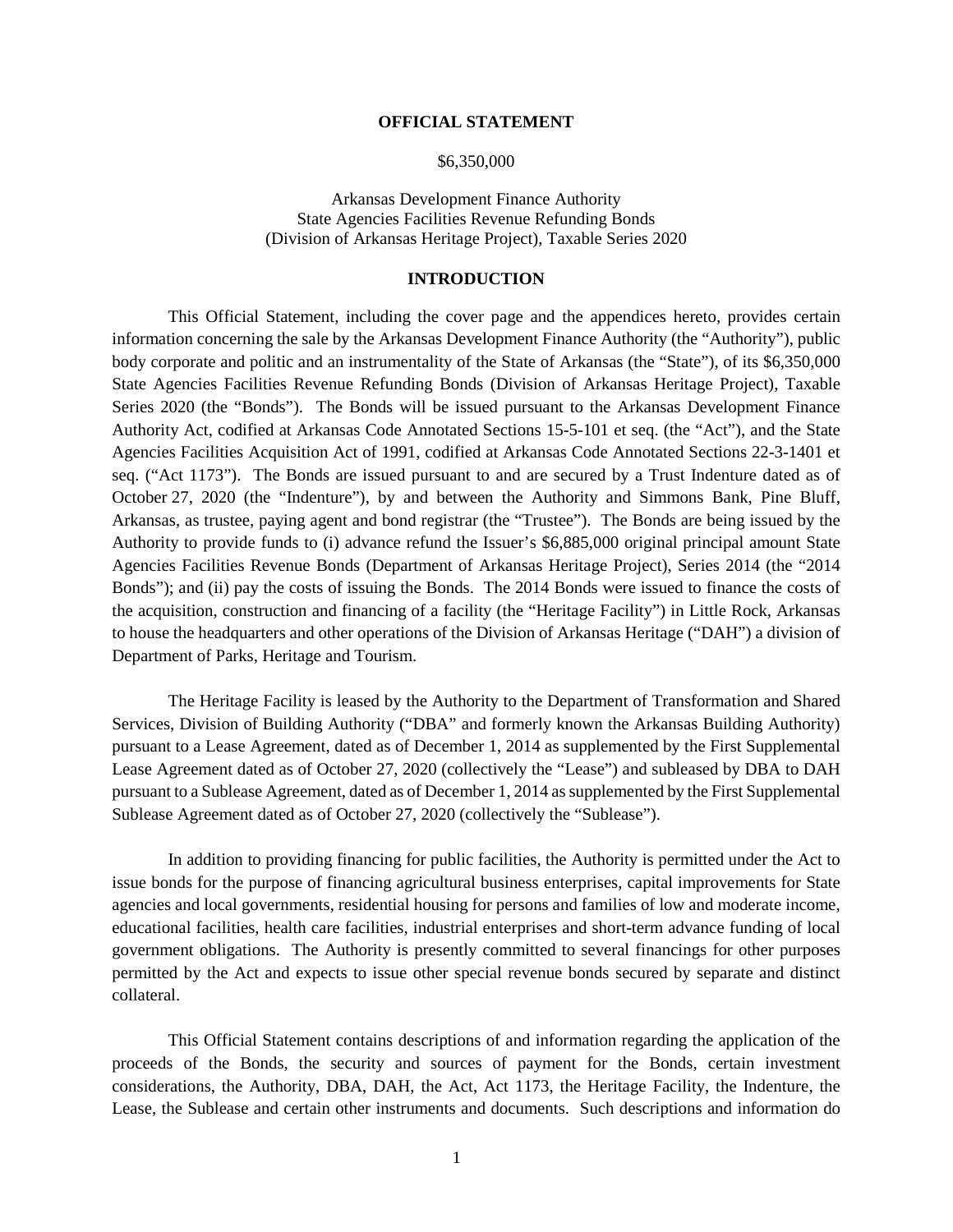not purport to be comprehensive or definitive, and such summaries, references and descriptions are qualified in their entirety by reference to the appropriate statutes, instruments and documents and to laws and principles of equity relating to or affecting creditors' rights. Copies of the documents herein described will be available for inspection at the principal corporate trust office of the Trustee upon the initial delivery of the Bonds.

Appendix A contains definitions of terms used in this Official Statement. The proposed form of the opinion of Bond Counsel with respect to the Bonds is included as Appendix B. The Comprehensive Annual Financial Report for the State of Arkansas for the fiscal year ended June 30, 2019 may be downloaded at http://www.dfa.arkansas.gov/offices/accounting/Documents/cafr2019.pdf.

# **THE HERITAGE FACILITY**

The Heritage Facility consists of buildings that were existing at the time the Authority acquired the facility and a four-story building constructed with the proceeds of the 2014 Bonds all located at or near 1100 North Street in Little Rock, Arkansas. The building serves as a headquarters building and allows the DAH to consolidate its operations at this location.

#### **THE BONDS**

# **General**

The Bonds are dated as of October 27, 2020. The Bonds shall mature on the dates and in the amounts set forth on the cover page hereof. The Bonds bear interest from October 27, 2020 at the rates set forth on the cover of this Official Statement. Interest is payable on April 1, 2021 and on each April 1 and October 1 thereafter until maturity or earlier redemption.

All of the Bonds are issuable only as fully registered bonds and, when issued, will be registered in the name of Cede & Co., as nominee of The Depository Trust Company ("DTC"), to which principal and interest payments on the Bonds will be made so long as DTC or its nominee is the registered owner of the Bonds. See the caption "BOOK-ENTRY ONLY SYSTEM." The Bonds will be issued in denominations of \$5,000 or any integral multiple thereof.

#### **Redemption Provisions**

Extraordinary Redemption. The Bonds are subject to redemption by the Authority, pursuant to the option granted to the Lessee in Section 11. 2 of the Lease, in whole at any time, at a Redemption Price equal to one hundred percent (100%) of the principal amount thereof, plus accrued interest to the date of redemption, in the event the Heritage Facility or any portion thereof is damaged or destroyed or taken in a condemnation proceeding to which Sections 7.02 or 7.05 of the Lease are applicable.

*Optional* Redemption. The Bonds maturing on and after April 1, 2029, are subject to redemption at the election of the Issuer on or after April 1, 2028, at any time, as a whole or in part, from moneys from any source deposited in the Bond Fund, at a Redemption Price equal to the principal amount of such Bonds to be so redeemed plus accrued interest to the redemption date.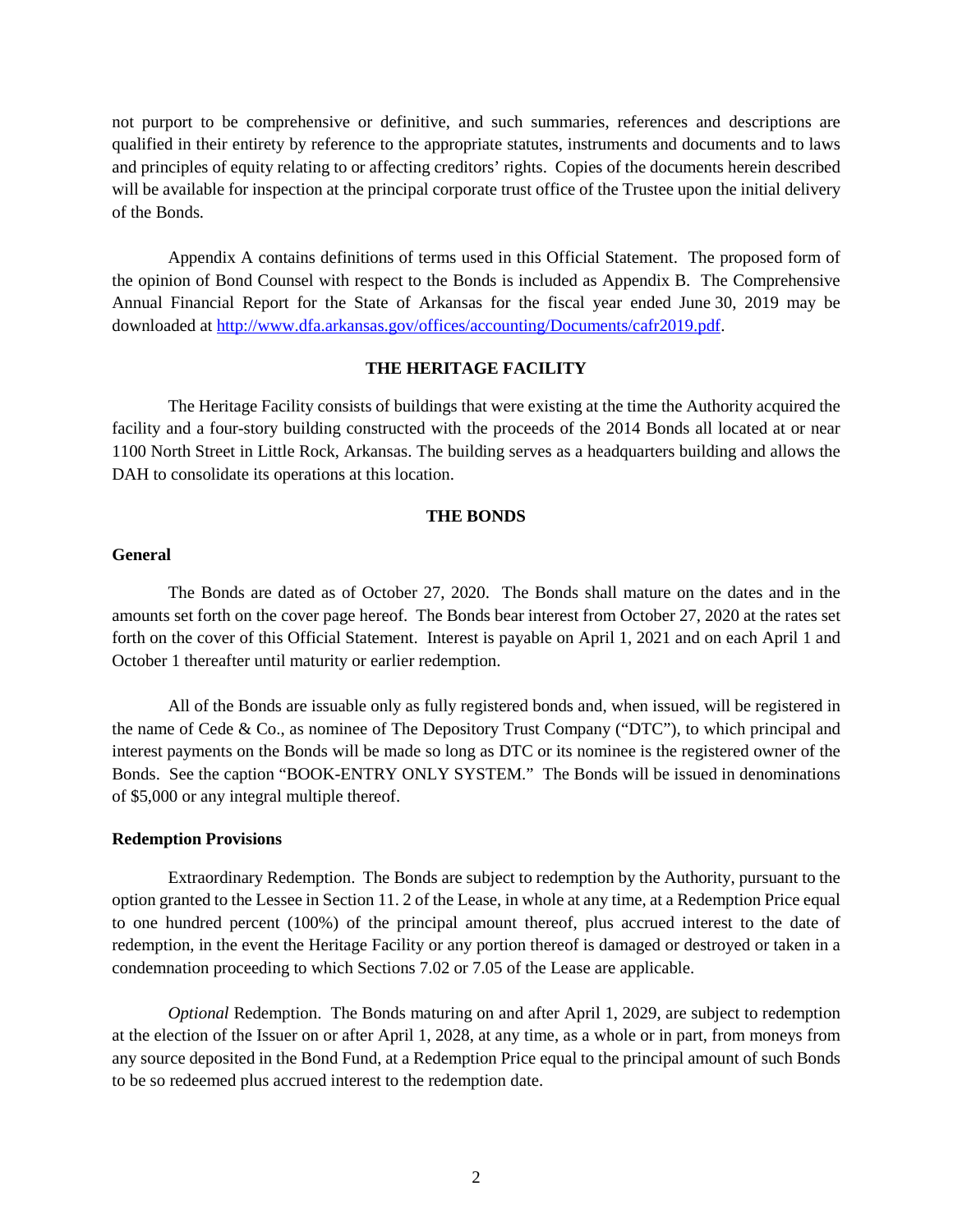#### Mandatory Sinking Fund Redemption.

The Term Bonds maturing April 1, 2030 are subject to redemption in part by operation of Sinking Fund Installments on April 1, 2025, and on each April 1 thereafter as set forth in the table below, at a redemption price equal to the principal amount of each Bond or portion thereof to be redeemed, together with accrued interest to the date of redemption. The Term Bonds maturing April 1, 2035 are subject to redemption in part by operation of Sinking Fund Installments on April 1, 2032, and on each April 1 thereafter as set forth in the table below, at a redemption price equal to the principal amount of each Bond or portion thereof to be redeemed, together with accrued interest to the date of redemption. The Term Bonds maturing April 1, 2039 are subject to redemption in part by operation of Sinking Fund Installments on April 1, 2036, and on each April 1 thereafter as set forth in the table below, at a redemption price equal to the principal amount of each Bond or portion thereof to be redeemed, together with accrued interest to the date of redemption. Where there has been redemption or purchase of any such Term Bonds subject to sinking fund redemption from moneys in the Bond Fund, the amount of each future Sinking Fund Installment shown will be reduced as provided in the Indenture.

> \$1,440,000 2.400% Term Bonds Due April 1, 2035 Year Sinking Fund (April 1) Installment 2032 | \$350,000 2033 355,000 2034 365,000 2035\* 370,000

| \$1,935,000 1.600% Term Bonds<br>Due April 1, 2030 |                      |  |
|----------------------------------------------------|----------------------|--|
| Year                                               | Sinking Fund         |  |
| (April 1)                                          | Installment          |  |
| 2025                                               | \$310,000            |  |
| 2026                                               | 315,000              |  |
| 2027                                               | 320,000              |  |
| 2028                                               | 325,000              |  |
| 2029                                               | 330,000              |  |
| 2030                                               | $\overline{335,000}$ |  |

\*Final maturity.

#### **Selection of Bonds for Redemption**

If fewer than all of the Bonds in any maturity shall be called for redemption, the particular Bonds or portions of Bonds to be redeemed from such maturity shall be selected by lot by the Trustee in such manner as the Trustee in its discretion may deem fair and appropriate; provided, however, so long as DTC or its nominee (or any successor) is the sole registered owner of the Bonds, the regulations and procedures of the securities depository shall govern the selection process.

\*Final maturity.

## **Notice of Redemption**

In the event any Bonds or portions thereof (which shall be \$5,000 or any integral multiple thereof) are called for redemption, notice thereof identifying the Bonds or portions thereof to be redeemed shall be given by the Trustee by mailing a copy of the redemption notice by first class mail at least thirty (30) but not more than sixty (60) days prior to the date fixed for redemption to the Owner of each Bond to be redeemed in whole or in part at such Owner's address as it appears on the registration books maintained by the Trustee. Any redemption notice so mailed shall be conclusively presumed to have been duly given,

| \$1,595,000 2.950% Term Bonds<br>Due April 1, 2039 |              |  |
|----------------------------------------------------|--------------|--|
| Year                                               | Sinking Fund |  |
| (April 1)                                          | Installment  |  |
| $\overline{2036}$                                  | \$380,000    |  |
| 2037                                               | 390,000      |  |
| 2038                                               | 405,000      |  |
| $2039*$                                            | 420,000      |  |

\*Final maturity.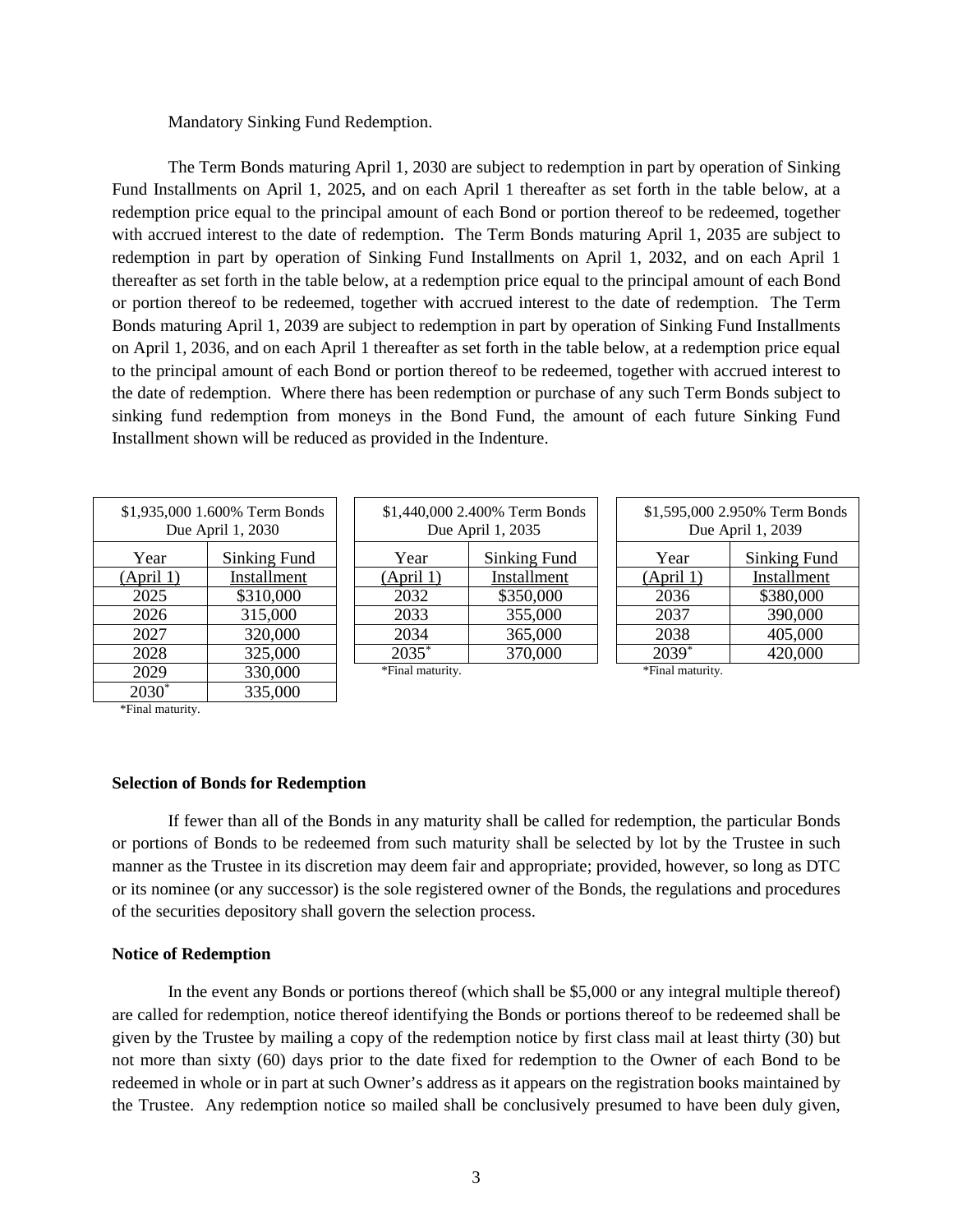whether or not the Owner receives the notice. All Bonds so called for redemption will cease to bear interest on the specified redemption date provided funds for their redemption are on deposit at the place of payment at that time. Notwithstanding the foregoing, as long as the Bonds are registered in the name of DTC or its nominee (or a successor entity) in the book-entry system, the Trustee may give notice of the call for any redemption by any means, including facsimile transmission, acceptable to DTC or its successors.

# **BOOK-ENTRY ONLY SYSTEM**

The Bonds will be issued only as one fully registered Bond for each maturity, in the name of Cede & Co., as nominee for The Depository Trust Company, New York, New York ("DTC"), as registered owner of all the Bonds. The fully registered Bonds will be retained and immobilized in the custody of DTC.

DTC (or any successor securities depository) or its nominee will be considered by the Issuer and the Trustee to be the owner or holder of the Bonds for all purposes under the Indenture.

Owners of any book entry interests in the Bonds (the "book entry interest owners") described below, will not receive or have the right to receive physical delivery of the Bonds, and will not be considered by the Issuer and the Trustee to be, and will not have any rights as, owners or holders of the Bonds under the bond proceedings and the Indenture except to the extent, if any, expressly provided thereunder.

CERTAIN INFORMATION REGARDING DTC AND DIRECT PARTICIPANTS IS SET FORTH BELOW. THIS INFORMATION HAS BEEN PROVIDED BY DTC. THE ISSUER, DBA, DAH, BOND COUNSEL ASSUME NO RESPONSIBILITY FOR THE ACCURACY OF SUCH **STATEMENTS** 

DTC, the world's largest depository, is a limited-purpose trust company organized under the New York Banking Law, a "banking organization" within the meaning of the New York Banking Law, a member of the Federal Reserve System, a "clearing corporation" within the meaning of the New York Uniform Commercial Code, and a "clearing agency" registered pursuant to the provisions of Section 17A of the Securities Exchange Act of 1934. DTC holds and provides asset servicing for over 3.5 million issues of U.S. and non-U.S. equity issues, corporate and municipal debt issues and money market instruments (from over 120 countries and territories) that DTC's participants ("Direct Participants") deposit with DTC. DTC also facilitates the post-trade settlement among Direct Participants of sales and other securities transactions in deposited securities, through electronic computerized book-entry transfers and pledges among Direct Participants' accounts. This eliminates the need for physical movement of securities certificates. Direct Participants include both U.S. and non-U.S. securities brokers and dealers, banks, trust companies, clearing corporations, and certain other organizations. DTC is a wholly-owned subsidiary of The Depository Trust & Clearing Corporation ("DTCC"). DTCC is the holding company for DTC, the National Securities Clearing Corporation and the Fixed Income Clearing Corporation, all of which are registered agencies. DTCC is owned by the users of its regulated subsidiaries. Access to the DTC system is also available to others such as both U.S. and non-U.S. securities brokers and dealers, banks, trust companies and clearing corporations that clear through or maintain a custodial relationship with a Direct Participant, either directly or indirectly ("Indirect Participants"). The DTC Rules applicable to its Direct and Indirect Participants are on file with the Securities and Exchange Commission. More information about DTC can be found at www.dtcc.com and www.dtc.com.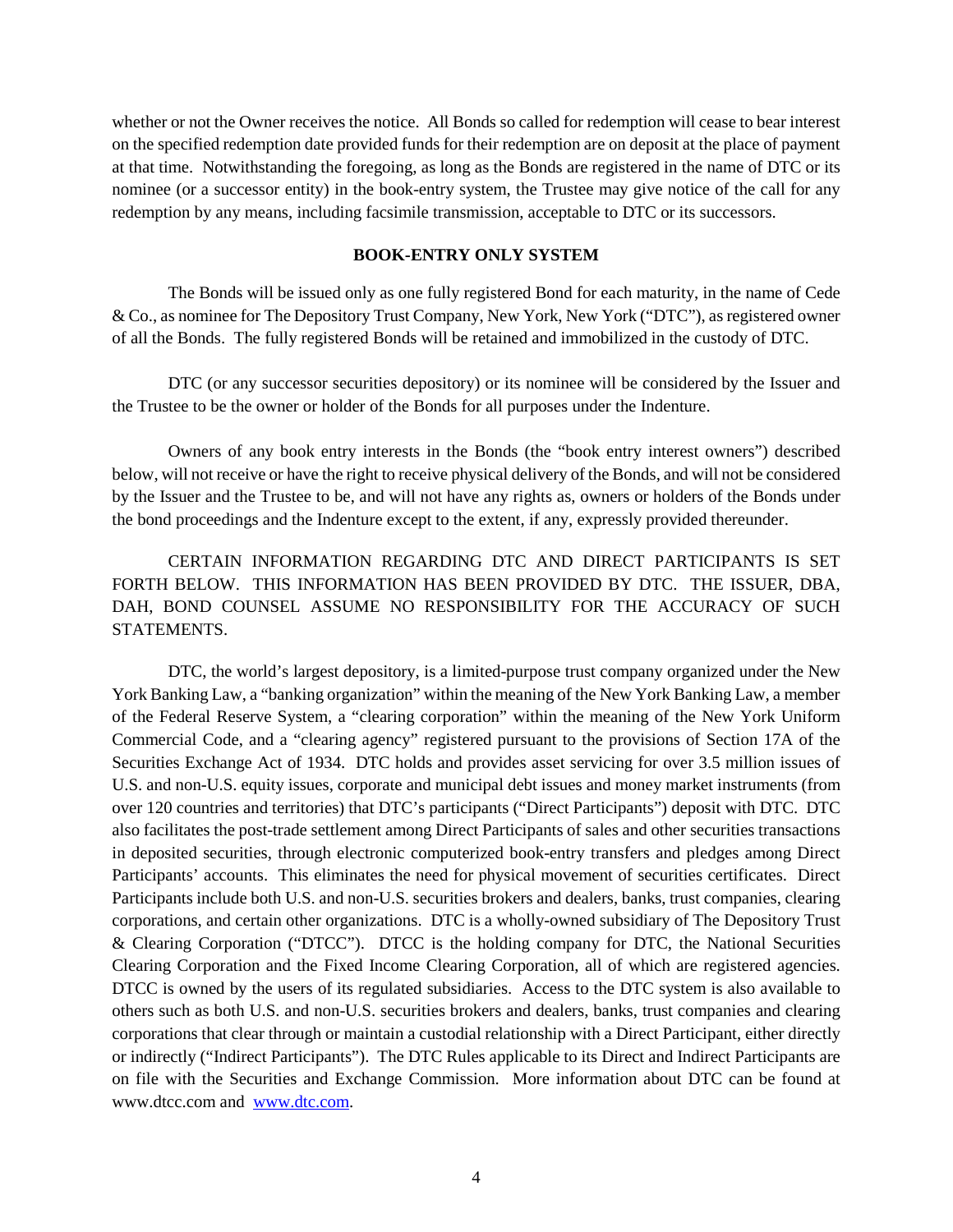Purchases of the Bonds under the DTC system must be made by or through Direct Participants, which will receive a credit for the Bonds on DTC's records. The ownership interest of each actual purchaser of each Bond ("Beneficial Owner") is in turn to be recorded on the Direct and Indirect Participants' records. Beneficial Owners will not receive written confirmation from DTC of their purchase, but Beneficial Owners are expected to receive written confirmations providing details of the transaction, as well as periodic statements of their holdings, from the Direct or Indirect Participant through which the Beneficial Owner entered into the transaction. Transfers of ownership interests in the Bonds are to be accomplished by entries made on the books of Direct and Indirect Participants acting on behalf of Beneficial Owners. Beneficial Owners will not receive certificates representing their ownership interests in Bonds, except in the event that use of the Book-Entry System for the Bonds is discontinued.

To facilitate subsequent transfers, all Bonds deposited by Direct Participants with DTC are registered in the name of DTC's partnership nominee, Cede & Co. or such other name as may be requested by an authorized representative of DTC. The deposit of Bonds with DTC and their registration in the name of Cede & Co. or such other nominee do not effect any change in beneficial ownership. DTC has no knowledge of the actual Beneficial Owners of the Bonds; DTC's records reflect only the identity of the Direct Participants to whose accounts such Bonds are credited, which may or may not be the Beneficial Owners. The Direct and Indirect Participants will remain responsible for keeping account of their holdings on behalf of their customers.

Conveyance of notices and other communications by DTC to Direct Participants, by Direct Participants to Indirect Participants, and by Direct Participants and Indirect Participants to Beneficial Owners will be governed by arrangements among them, subject to any statutory or regulatory requirements as may be in effect from time to time. Redemption notices shall be sent to DTC. If less than all of the Bonds within a maturity are to be redeemed, DTC's practice is to determine by lot the amount of the interest of each Direct Participant in such maturity to be redeemed.

Neither DTC nor Cede & Co. (nor such other DTC nominee) will consent or vote with respect to the Bonds unless authorized by a Direct Participant in accordance with DTC's Procedures. Under its usual procedures, DTC mails an Omnibus Proxy to the City as soon as possible after the Record Date. The Omnibus Proxy will assign Cede & Co.'s consenting or voting rights to those Direct Participants to whose accounts the Bonds are credited on the Record Date (identified in a listing attached to the Omnibus Proxy).

Payment of debt service and redemption proceeds with respect to the Bonds will be made to Cede & Co., or such other nominee as may be requested by an authorized representative of DTC. DTC's practice is to credit Direct Participants' accounts upon DTC's receipt of funds and corresponding detail information from the Issuer or the Trustee on payable date in accordance with their respective holdings shown on DTC's records. Payments by Participants to Beneficial Owners will be governed by standing instructions and customary practices, as is the case with securities held for the accounts of customers in bearer form or registered in "street name," and will be the responsibility of such Participant and not of DTC, the Trustee or the Issuer, subject to any statutory or regulatory requirements as may be in effect from time to time. Payment of redemption proceeds and debt service to Cede & Co. (or such other nominee as may be requested by an authorized representative of DTC) is the responsibility of the Issuer or the Trustee,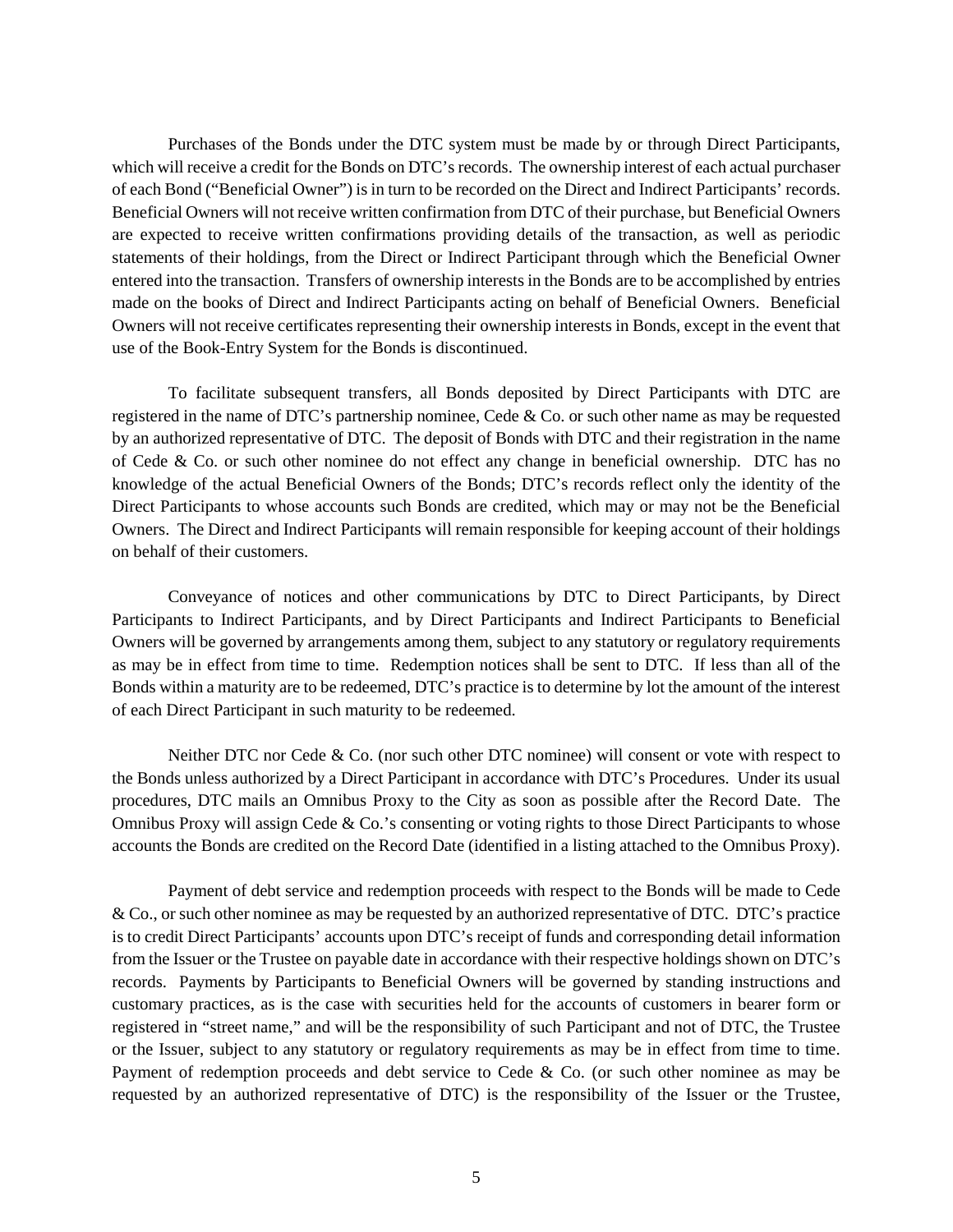disbursement of such payments to Direct Participants will be the responsibility of DTC, and disbursement of such payments to the Beneficial Owners will be the responsibility of Direct and Indirect Participants.

BENEFICIAL OWNERS SHOULD CONSULT WITH THE DIRECT PARTICIPANTS OR INDIRECT PARTICIPANTS FROM WHOM THEY PURCHASE A BOOK ENTRY INTEREST TO OBTAIN INFORMATION CONCERNING THE SYSTEM MAINTAINED BY SUCH DIRECT PARTICIPANTS OR INDIRECT PARTICIPANTS TO RECORD SUCH INTERESTS, TO MAKE PAYMENTS, TO FORWARD NOTICES OF REDEMPTION AND OF OTHER INFORMATION.

THE ISSUER, DBA, DAH, AND THE TRUSTEE HAVE NO RESPONSIBILITY OR LIABILITY FOR ANY ASPECTS OF THE RECORDS OR NOTICES RELATING TO, OR PAYMENTS MADE ON ACCOUNT OF, BOOK ENTRY INTEREST OWNERSHIP, OR FOR MAINTAINING, SUPERVISING OR REVIEWING ANY RECORDS RELATING TO THAT OWNERSHIP.

The Trustee and the Issuer, so long as a book entry method of recording and transferring interest in the Bonds is used, will send any notice of redemption or of any Indenture amendment or supplement or other notices to Bondholders under the Indenture only to DTC (or any successor securities depository) or its nominee. Any failure of DTC to advise any Direct Participants, or of any Direct Participants or Indirect Participants to notify any Beneficial Owner, of any such notice and its content or effect will not affect the validity of the redemption of the Bonds called for redemption, the Indenture amendment or supplement, or any other action premised on notice given under the Indenture.

The Issuer and the Trustee cannot and do not give any assurances that DTC, Direct Participants, Indirect Participants or others will distribute payments of debt service on the Bonds made to DTC or its nominee as the registered owner of the Bonds, or any redemption or other notices, to the Beneficial Owners, or that they will do so on a timely basis, or that DTC will serve and act in a manner described in this Official Statement.

DTC may discontinue providing its services as securities depository with respect to the Bonds at any time by giving reasonable notice to the Issuer or the Trustee. Under such circumstances, in the event that a successor securities depository is not obtained, bond certificates are required to be printed and delivered.

In addition, the Issuer may decide to discontinue use of the system of book-entry transfers through DTC (or a successor securities depository). In that event, bond certificates will be printed and delivered.

# **SECURITY AND SOURCE OF PAYMENT FOR BONDS**

# **Special Obligations**

The Bonds and the interest thereon are special limited obligations of the Authority, payable solely from the revenues and other amounts derived from the Lease, the Sublease and the Indenture.

The Bonds are NOT secured by a mortgage upon or other security interest in the Heritage Facility or any other tangible property of the Authority. The Bonds do not constitute an indebtedness of the State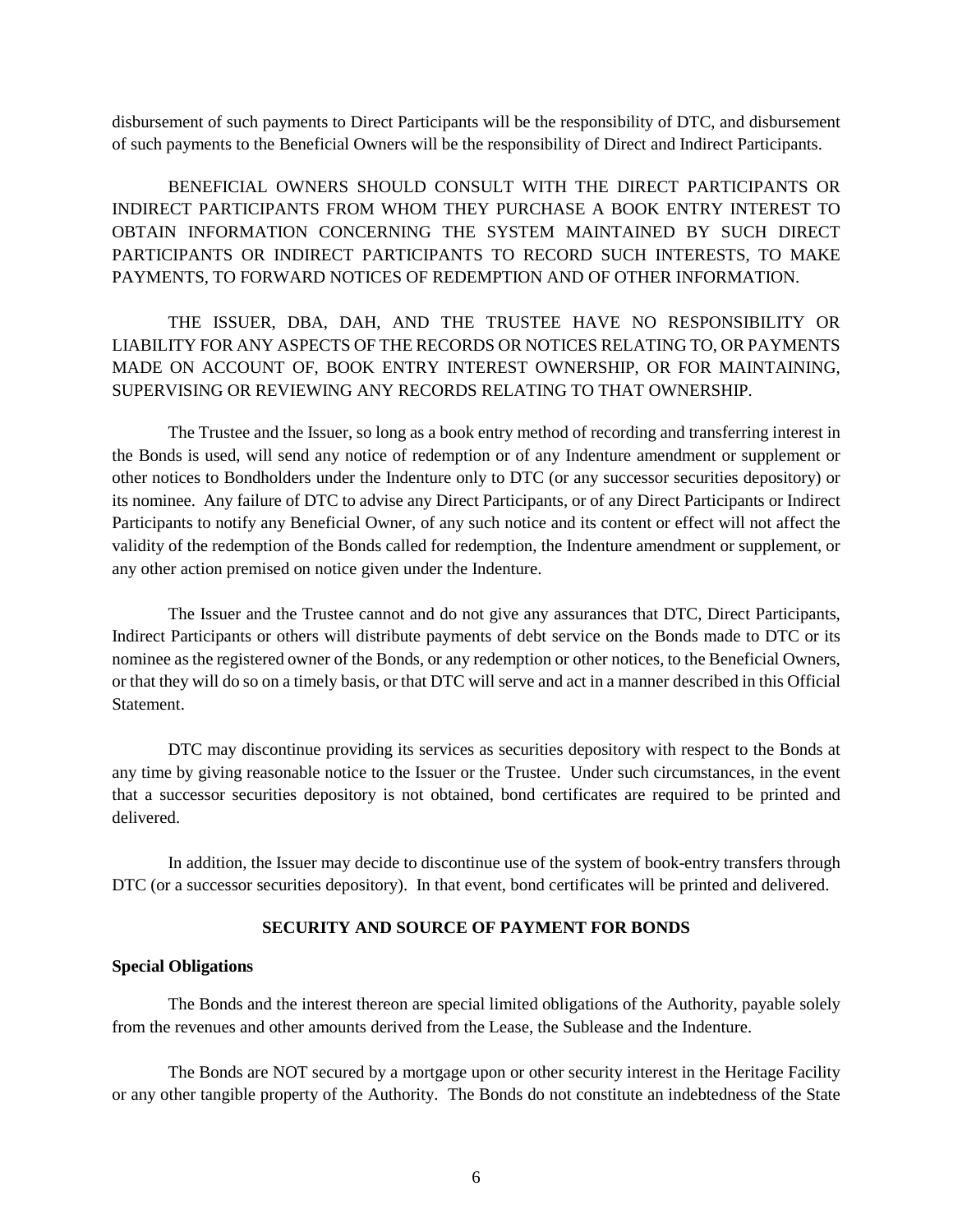or a pledge of the faith and credit of the State. No owner of any of the Bonds shall have the right to compel the exercise of the taxing power of the State for the payment of the principal of or interest on the Bonds. The Authority has no taxing power.

# **Pledge and Assignment**

The Bonds are secured by the Indenture. See "SUMMARY OF CERTAIN PROVISIONS OF THE INDENTURE" herein.

The Authority, subject to the terms of the Indenture, has pledged and assigned to the Trustee for the benefit of the Owners of the Bonds:

(a) The Lease and the Sublease and the receipts and revenues therefrom;

(b) All moneys and securities from time to time held by the Trustee in the Funds and Accounts established under the Indenture (other than the Rebate Fund); and

(c) Any and all other property of every kind and nature from time to time which is by delivery or writing conveyed, mortgaged, pledged, assigned or transferred as and for additional security under the Indenture, by the Authority or by any person on behalf of the Authority, or with the written consent of the Authority, to the Trustee.

The properties and interests described above are called the "Trust Estate" in the Indenture.

# **SOURCES AND USES OF FUNDS**

It is expected that the proceeds of the Bonds will be applied as follows:

### **Sources of Funds**

| Principal Amount of Bonds                        | \$6,350,000.00 |
|--------------------------------------------------|----------------|
| Transfers from 2014 Bonds' Funds and Accounts    | 150, 121.29    |
| <b>Total Sources</b>                             | \$6,500,121.29 |
| <b>Uses of Funds</b>                             |                |
| Deposit to Escrow Agreement for 2014 Bonds       | \$6,361,161.67 |
| <b>Issuance Costs and Underwriter's Discount</b> | 138,959.62     |
| <b>Total Uses</b>                                | \$6,500,121.29 |

# **DEBT SERVICE REQUIREMENTS**

Set forth in the table below is the annual debt service schedule (exclusive of Trustee's and Paying Agent's fees and Authority fees) for the Bonds to and including April 1 of the years indicated: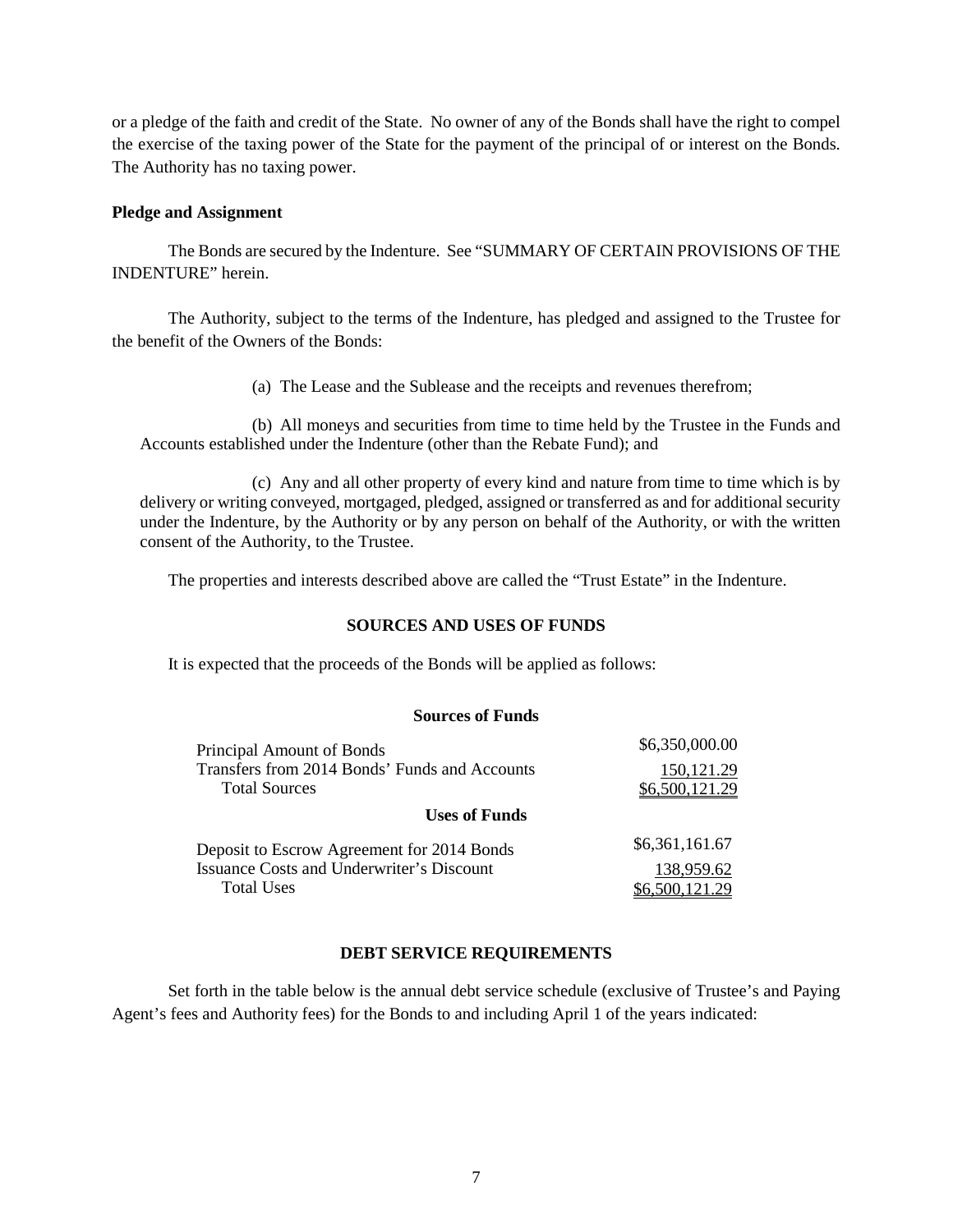| Year Ended<br>April 1 | Principal<br>(April 1) | <b>Interest</b> | <b>Total Annual</b><br><b>Debt Service</b> |
|-----------------------|------------------------|-----------------|--------------------------------------------|
| 2021                  | \$115,000.00           | 54,383.39       | \$169,383.39                               |
| 2022                  | 305,000.00             | 126,555.00      | 431,555.00                                 |
| 2023                  | 305,000.00             | 124,877.50      | 429,877.50                                 |
| 2024                  | 310,000.00             | 122,590.00      | 432,590.00                                 |
| 2025                  | 310,000.00             | 119,645.00      | 429,645.00                                 |
| 2026                  | 315,000.00             | 114,685.00      | 429,685.00                                 |
| 2027                  | 320,000.00             | 109,645.00      | 429,645.00                                 |
| 2028                  | 325,000.00             | 104,525.00      | 429,525.00                                 |
| 2029                  | 330,000.00             | 99,325.00       | 429,325.00                                 |
| 2030                  | 335,000.00             | 94,045.00       | 429,045.00                                 |
| 2031                  | 345,000.00             | 88,685.00       | 433,685.00                                 |
| 2032                  | 350,000.00             | 81,612.50       | 431,612.50                                 |
| 2033                  | 355,000.00             | 73,212.50       | 428,212.50                                 |
| 2034                  | 365,000.00             | 64,692.50       | 429,692.50                                 |
| 2035                  | 370,000.00             | 55,932.50       | 425,932.50                                 |
| 2036                  | 380,000.00             | 47,052.50       | 427,052.50                                 |
| 2037                  | 390,000.00             | 35,842.50       | 425,842.50                                 |
| 2038                  | 405,000.00             | 24,337.50       | 429,337.50                                 |
| 2039                  | 420,000.00             | 12,390.00       | 432,390.00                                 |
| Total                 | \$6,350,000.00         | \$1,554,033.39  | \$7,904,033.39                             |

# **REFUNDING PLAN OF FINANCE**

Proceeds of the Bonds will be used to retire the 2014 Bonds and pay Issuance Costs. The 2014 Bonds are currently outstanding in the amount of \$6,035,000. Proceeds of the Bonds will be deposited in an irrevocable trust fund established with the Escrow Agent under the Escrow Deposit and will be invested in certain United States Treasury obligations the stated maturities and interest payments on the redemption in full of the 2014 Bonds on the first optional call date which is April 1, 2022.

# **RISK FACTORS RELATED TO OWNERSHIP OF THE BONDS**

*The following is a discussion of certain risks that could affect lease payments to be made by DAH to DBA and then by DBA to the Authority, as well as factors relating to the security for the Bonds. Lease payments by DAH are essentially the only source of payment for the Bonds. Such discussion is not, and is not intended to be, exhaustive and should be read in conjunction with all other parts of this Official Statement and should not be considered as a complete description of all risks that could affect such payments. Prospective purchasers of the Bonds should analyze carefully the information contained in this Official Statement, including but not limited to the Appendices hereto.*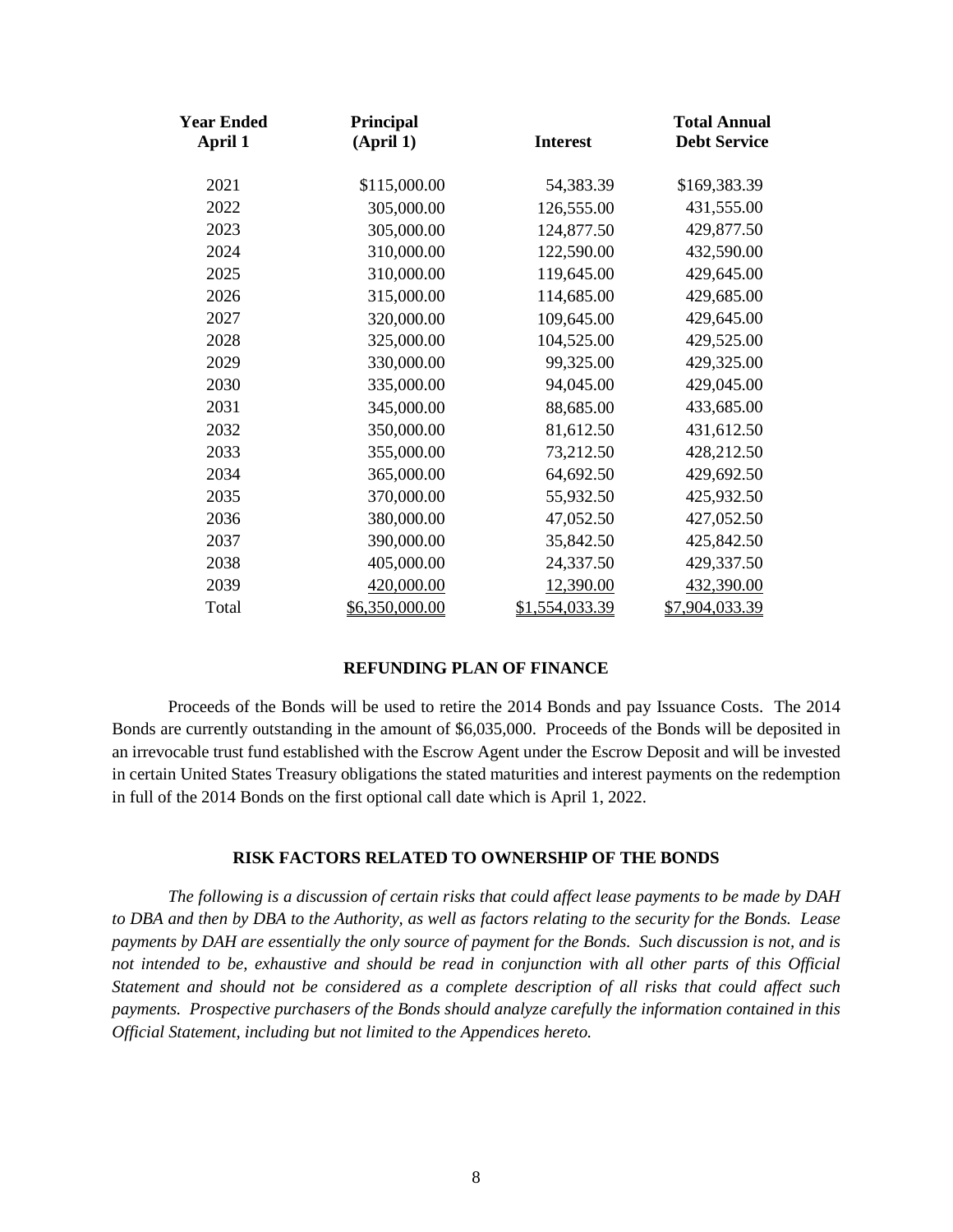#### **General**

The principal of, redemption premium, if any, and interest on the Bonds are payable solely from lease payments to be made by DAH to DBA pursuant to the Sublease and by DBA to the Authority pursuant to the Lease Agreement. Future revenues and expenses of DAH will be affected by future events and conditions relating severally to, among other things, economic developments in the State of Arkansas, the ability to control costs during inflationary periods, and governmental regulation. Any of the aforementioned could have negative effects on the ability of DAH to make payments under the Sublease, thereby affecting the ability of the Authority to pay the principal of, redemption premium, if any, and interest on the Bonds and any additional bonds. Many of these factors are discussed in more detail below.

#### **Limited Obligations**

The Bonds and the interest thereon are special limited obligations of the Authority, payable solely from the revenues and other amounts derived from the Lease, the Sublease and the Indenture.

**The Bonds are NOT secured by a mortgage upon or other security interest in the Heritage Facility or any other tangible property of the Authority. The Bonds do not constitute an indebtedness of the State or a pledge of the faith and credit of the State. No owner of any of the Bonds shall have the right to compel the exercise of the taxing power of the State for the payment of the principal of or interest on the Bonds. The Authority has no taxing power.**

#### **Annual Appropriation Lease**

Notwithstanding anything to the contrary contained in the Sublease or the Lease, if the Arkansas General Assembly does not appropriate funds for DAH to make lease payments under the Sublease for any year during the term of the Lease Agreement, DAH shall not be obligated to pay lease payments for the non-appropriated lease year. In such event, the Sublease shall automatically terminate and become null and void as of the end of the preceding lease year. DAH shall notify the Authority in writing of any such nonappropriation as soon as DAH becomes aware of such event. DBA may re-lease the property to another state agency, but it is only obligated to make payments under the Lease to the extent it receives payments under the Sublease or any replacement sublease.

Accordingly, the likelihood that the General Assembly will appropriate money to DAH to make payments under the Sublease through the term of the Bonds is dependent upon certain factors which are beyond the control of the owners of the Bonds, including (a) the continuing need of DAH for facilities such as the Heritage Facility, and (b) the ability of DAH to generate sufficient funds from state appropriations, licensing and regulatory fees, penalties and fines, federal reimbursement and other sources to pay its obligations under the Sublease.

#### **No Mortgage; Facility May Be Difficult to Sell**

The Authority owns the Heritage Facility, but it has not conveyed a mortgage to secure the Bonds. While the Authority may wish to sell the Heritage Facility to pay off the Bonds, the Heritage Facility may not be easily converted to an alternative use or sold to alternate users. Conversion of the Heritage Facility to an alternate use may require substantial expenditures and there is no assurance that a purchaser or new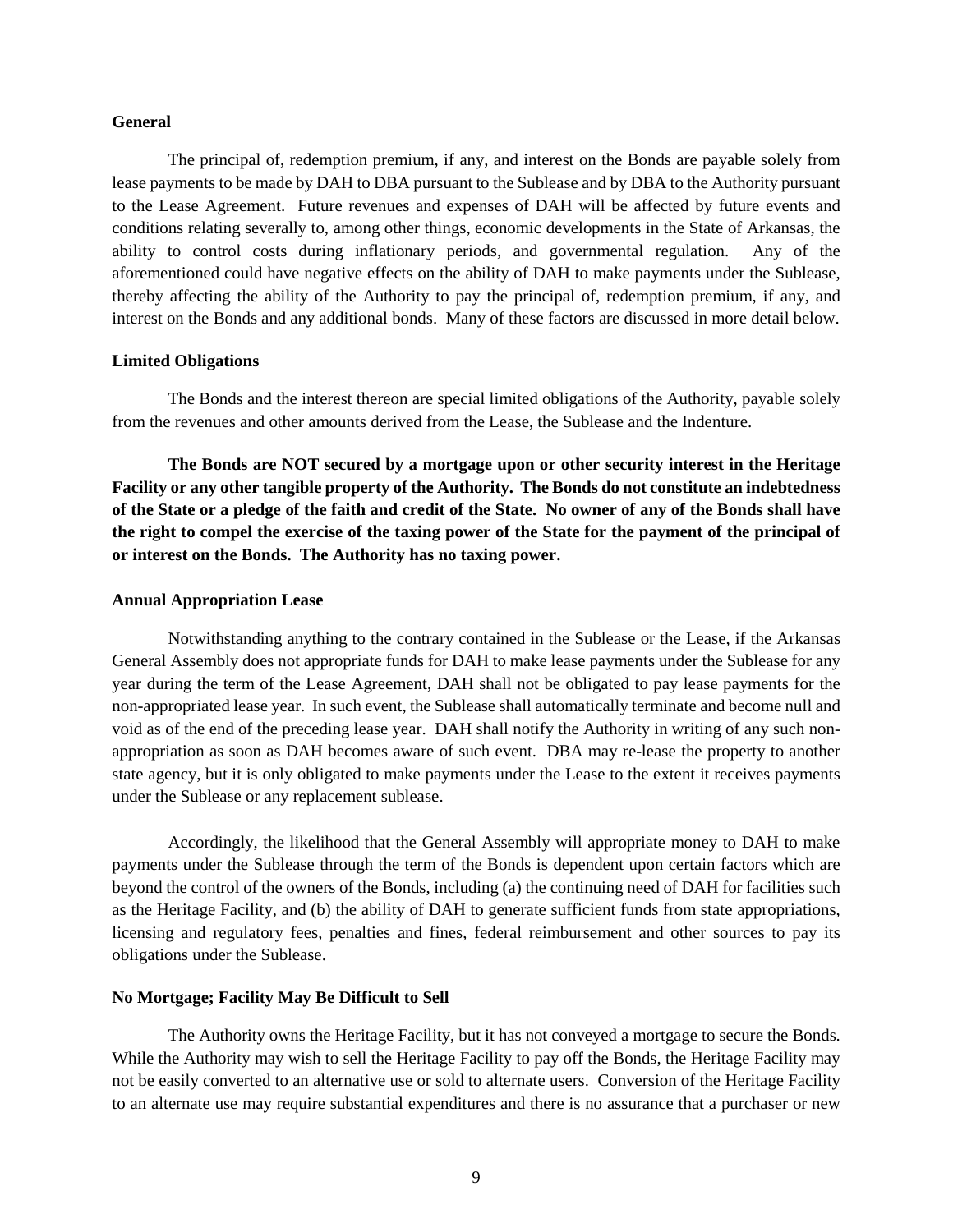tenant could be obtained within any particular time. Accordingly potential purchasers of the Bonds should not assume that it will be possible to sell or re-let the Heritage Facility after a termination of the Sublease for an amount sufficient to provide for payment of the Bonds.

# **Impact of Current Economic Conditions and Recent Federal Legislation**

General. In recent years, the economies of the United States and other countries have experienced severe disruption, prompting a number of banks and other financial institutions to seek additional capital, including capital provided through the federal government, to merge, and, in some cases, to cease operations. These events collectively have led to reductions in lending capacity and the extension of credit, erosion of investor confidence in the financial sector, and historically aberrant fluctuations in interest rates. This disruption of the credit and financial markets has led to volatility in the securities markets, losses in investment portfolios, increased business failures and consumer and business bankruptcies, and is a major cause of the current economic recession.

# **Factors Affecting DAH's Funding**

The laws and regulations establishing and governing the federal programs under which DAH receives funds are subject to interpretation, reinterpretation, amendment or repeal at any time, and DAH has no control over the timing or severity of any such events which may reduce the amounts of federal funds received by DAH. There can be no assurance that such events will not occur, or that, if such events do occur, they will not materially reduce the amounts of federal funds received by DAH. Similarly, the State portion of DAH's budget, including permit fees and other revenues generated by DAH's regulatory and enforcement activities each year, is subject to appropriation by the General Assembly of the State every year, and DAH has no control over the amounts so appropriated. There can be no assurance that the levels of future appropriations to DAH will not impair its ability to make payments on the Sublease.

# **Forward-Looking Statements**

This Official Statement contains statements relating to future results that are "forward-looking statements" as defined in the Private Securities Litigation Reform Act of 1995. When used in this Official Statement, the words "estimate," "intend," "expect" and similar expressions identify forward-looking statements. Any forward-looking statement is subject to uncertainty and risks that could cause actual results to differ, possibly materially, from those contemplated in such forward-looking statements. Inevitably, some assumptions used to develop forward-looking statements will not be realized or unanticipated events and circumstances may occur. Therefore, investors should be aware that there are likely to be differences between forward-looking statements and actual results; those differences could be material.

### **Limited Marketability of the Bonds**

The Authority has no understanding with the Underwriter regarding the reoffering yields or prices of the Bonds and has no control over trading of the Bonds in the secondary market. The Underwriter intends, but is under no obligation, to make a secondary market in the Bonds. Consequently, investors may not be able to resell the Bonds should they wish to do so.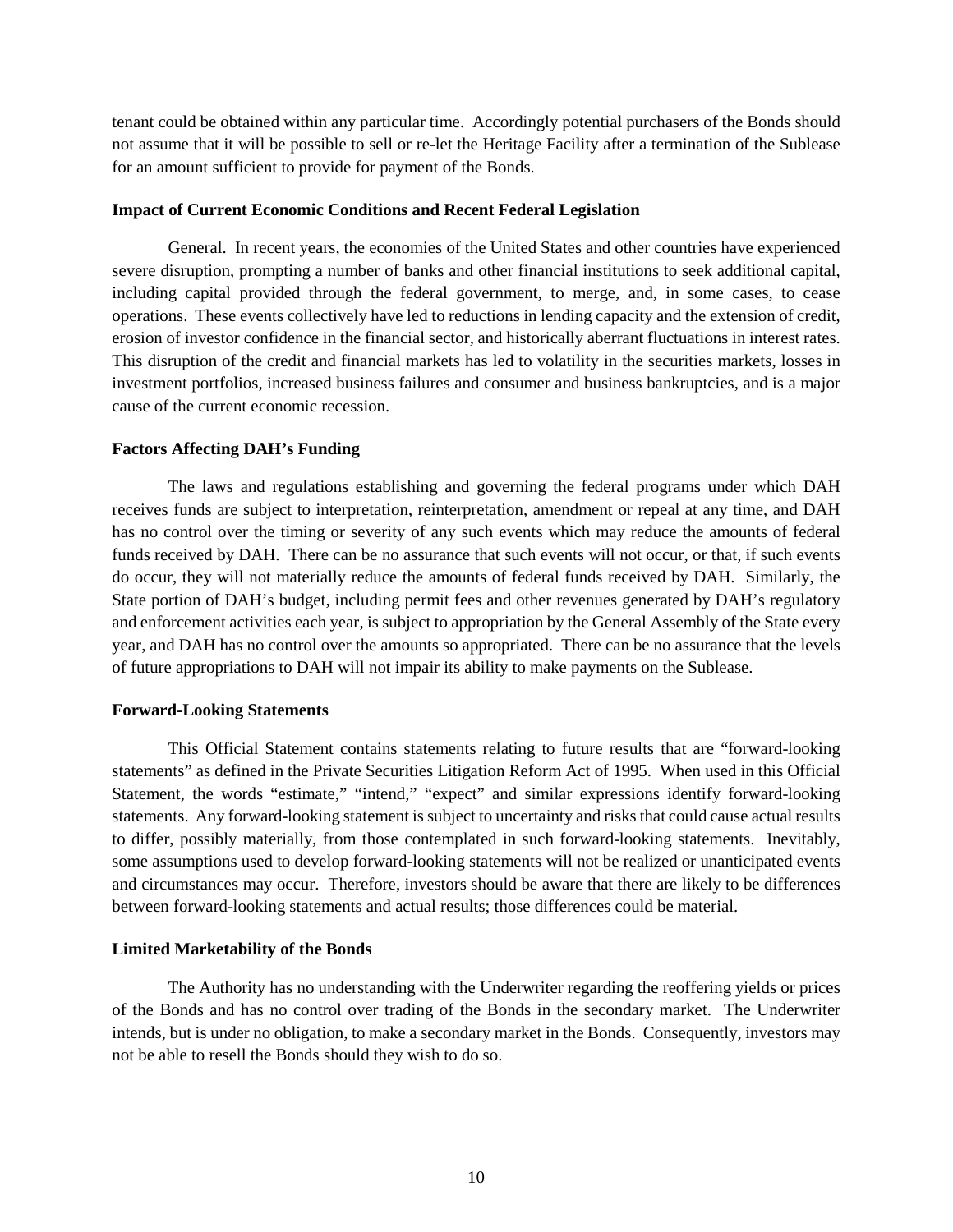#### **Effects of COVID-19 Pandemic**

The COVID-19 pandemic that has affected the United States and the world during the winter and spring of 2020 has led to efforts to reduce the spread of the virus. Many of these efforts are expected to have an adverse effect on the global, national, and state economy. Arkansas has taken a measured, systematic approach to slowing the spread of COVID-19 in the state. Arkansas never issued a "stay-athome", "shelter-in-place", or "safer-at-home" order, and Arkansas avoided classifications of businesses and employees as "essential" and "non-essential." Arkansas's Secretary of Health analyzed data and statistics to identify the activities and businesses that should be limited to reduce the spread of COVID-19, and narrowly drawn measures were implemented to slow the spread of the virus. Arkansas is now in the process of taking that same measured approach in repealing those measures and implementing guidelines that will enable Arkansans to responsibly return to their daily activities while mitigating the spread of COVID-19.

Press reports and analyses have suggested several potential effects of the pandemic on the finance and operations of the State, including that as a result of business closures, revenues from sales taxes likely will be adversely affected. In response to the COVID-19 pandemic, the State's Department of Finance and Administration revised its revenue forecast for the fiscal year ending June 30, 2021, reducing the amount of expected revenues by \$205.9 million. In response, the General Assembly adopted a Revenue Stabilization Act for Fiscal Year 2021 that left \$212.2 million of the amounts described in the Revenue Stabilization Act unfunded.

The results as of the close of Fiscal Year 2020 were considerably better than expected. The revenue forecast for Fiscal Year 2020 had been reduced by \$353 million in anticipation of effects of the pandemic, but actual results exceeded the revised forecast by \$368 million. This was the result of both better than expected economic activity and fewer taxpayers than expected taking advantage of delays in tax deadlines. Although the actual economic impacts of the pandemic in the future cannot be predicted with certainty, the State is trying to be conservative in its estimates of how revenues will be impacted.

The Authority cannot predict (i) the duration or extent of the COVID-19 outbreak; (ii) to what extent the COVID-19 outbreak may affect the operations and revenues of the State, DBA, and the Tenants; (iii) to what extent COVID-19 may disrupt the local, State, national or global economy; or (iv) whether any of the foregoing may have a material adverse effect on the finances and operations of the State, DBA, or the Tenants. Prospective investors should consider that the restrictions and limitations instituted related to COVID-19 may increase (even after they are decreased), and the upheaval to the national and global economies may continue and/or be exacerbated, at least over the near term, and the recovery may be prolonged, and therefore, COVID-19 may adversely impact the State's revenues.

# **THE AUTHORITY**

The Arkansas Development Finance Authority (the "Authority") is a body corporate and politic and an instrumentality of the State of Arkansas. The Authority was created pursuant to the Arkansas Development Finance Authority Act, as amended, codified at Arkansas Code Annotated §§ 15-5-101 et seq. (the "Act"). The Act authorizes the Authority to borrow money and issue from time to time its bonds, notes, and other obligations in such principal amounts as the Authority determines shall be necessary to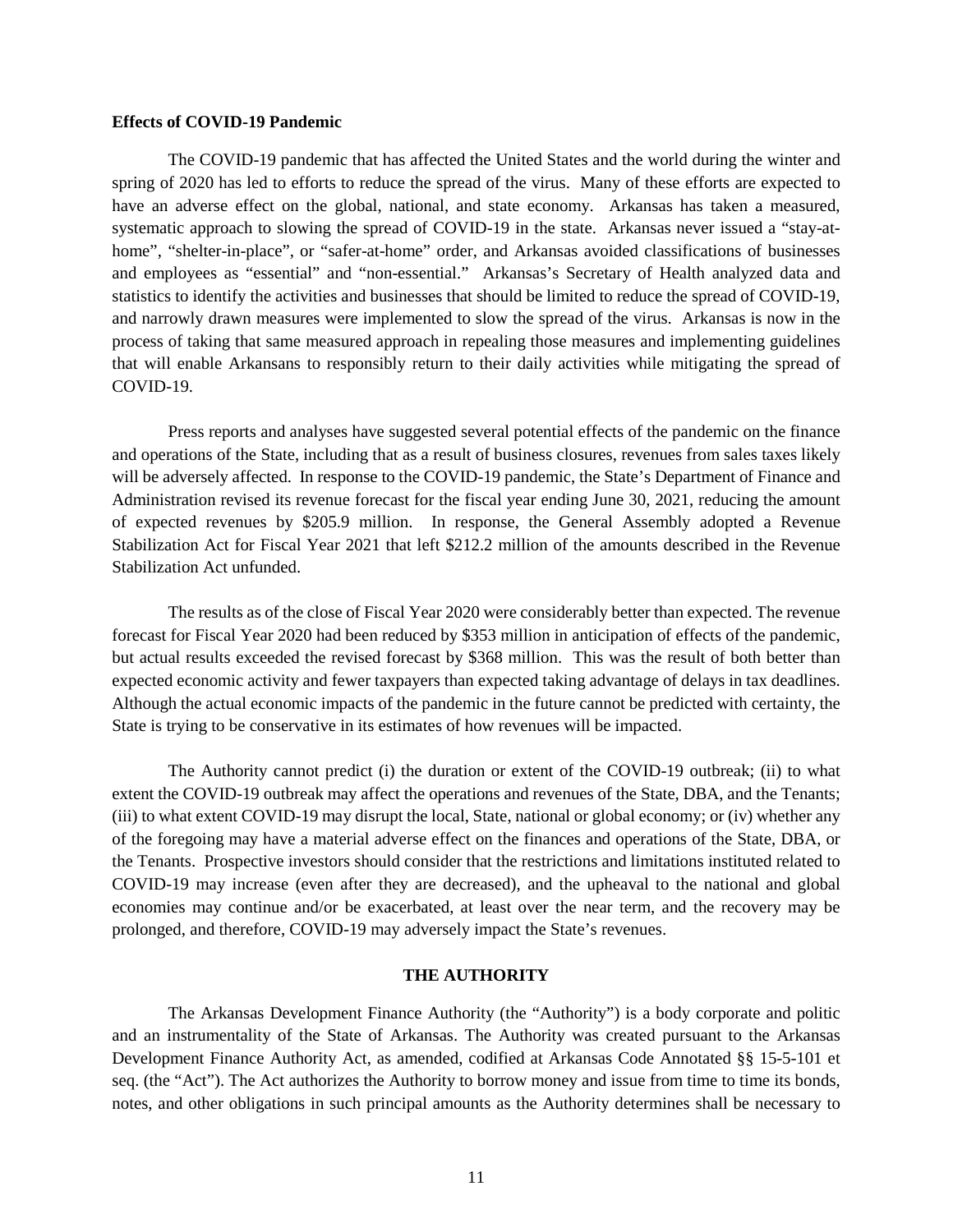provide sufficient funds to carry out its purposes and powers. Pursuant to Act 910 of 2019, the Transformation and Efficiencies Act of 2019 (the "Transformation Act") which became effective July 1, 2019, ADFA was made a division of the newly formed Arkansas Department of Commerce. As codified at Ark. Code Ann. § 25-43-107, Section 2 of the Transformation Act provides that such transfer does not impair (1) bonds issued by the Authority; (2) contracts and obligations securing bonds issued by the Authority or pertaining to bonds issued by the Authority; and (3) programs financed by bonds issued by the Authority.

The primary function of the Authority is issuing revenue bonds for the purpose of financing decent, safe, sanitary, and affordable housing for persons and families of low and moderate income, capital improvements for State agencies and local governments, educational facilities, health care facilities, and industrial enterprises. In addition, the Authority is authorized under the Act to issue bonds for the purpose of refunding, either at maturity or in advance of maturity, bonds issued pursuant to the Act.

The powers of the Authority are vested in the Board of Directors, consisting of the State Treasurer, the Director of the Department of Finance and Administration and 11 public members appointed by the Governor with the advice and consent of the State Senate. The Act provides that the Authority shall employ a President who shall serve at the pleasure of the Governor, shall be an ex officio, nonvoting member of the Board and may be elected Secretary to the Board.

# **Officers and Directors**

The names, offices, principal occupations and residences of the directors of the Authority and the dates of expiration of their terms are as follows:

| <b>Name and Office</b>       | <b>Term Expires</b><br>(January 14) | <b>Principal Occupation and Residence</b>                                                  |
|------------------------------|-------------------------------------|--------------------------------------------------------------------------------------------|
| Stan Green,<br>Chair         | 2023                                | President, Clear Energy, Inc. and Lindsey-Green Commercial<br>Properties, Fayetteville, AR |
| Bryan Scoggins, Secretary    | (ex-officio)<br>nonvoting)          | President, Arkansas Development Finance Authority, Little<br>Rock, AR                      |
| Katelyn Busby,<br>Vice Chair | 2024                                | Attorney, Stern Thomasson, LLC, Monticello, AR                                             |
| Stephanie Garner             | 2021                                | Director, Chief Executive Officer at ARVAC Inc., Dardanelle,<br>AR.                        |
| Seth N. Mims                 | 2024                                | President, Specialized Real Estate Group, Fayetteville, AR                                 |
| Carey Smith                  | 2021                                | President, C. Smith Holdings, Inc., Little Rock, AR                                        |
| Denise Sweat                 | 2022                                | Vice President, Farm Credit Services, Nashville, AR                                        |
| Dr. Lillie "Lee" Lane        | 2022                                | Engineering executive (retired), Paris, AR                                                 |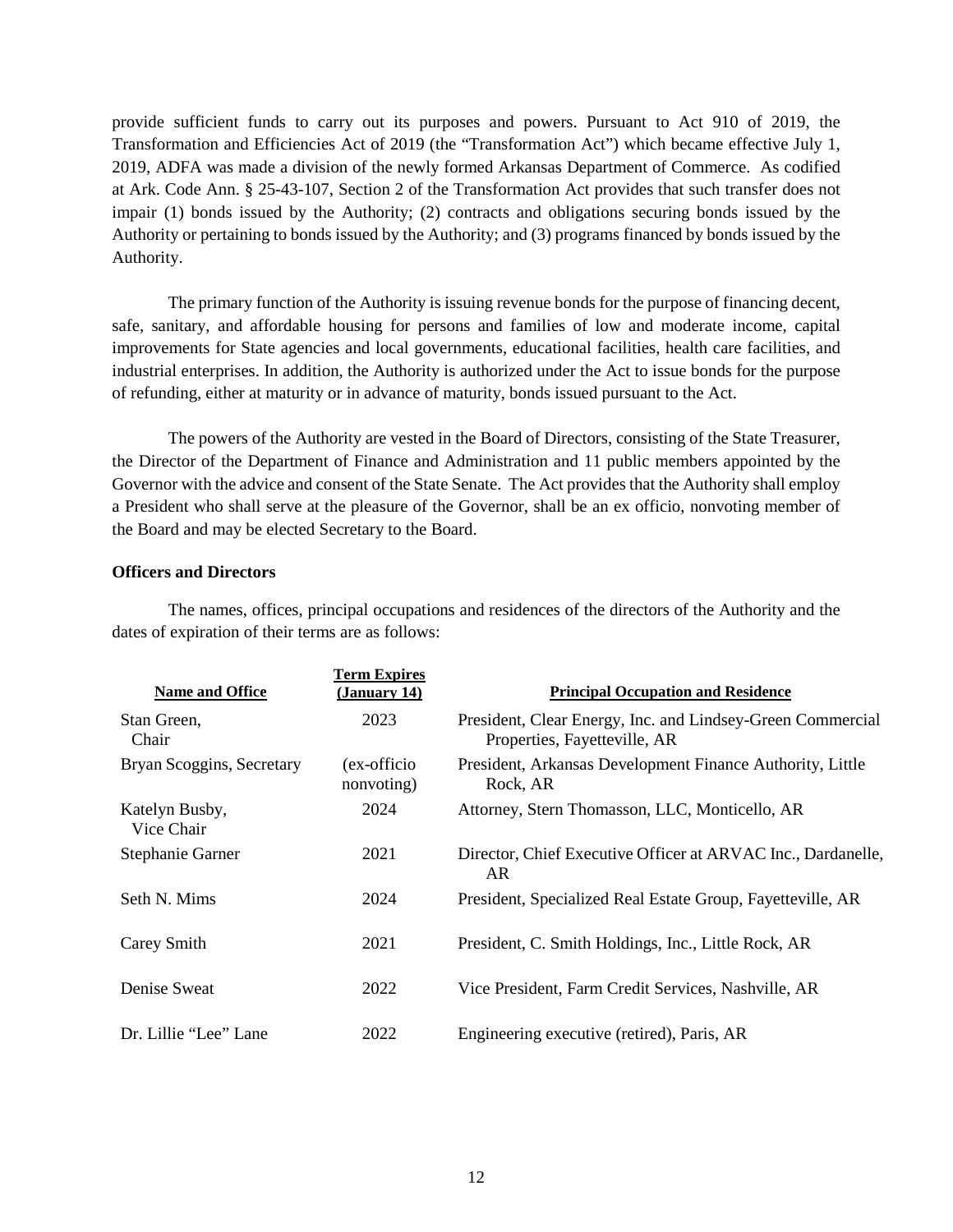| George O'Connor | 2023                        | Chairman of the Board, O'Connor Distributing, Little Rock,<br>AR                |
|-----------------|-----------------------------|---------------------------------------------------------------------------------|
| Rod Coleman     | 2023                        | Chairman, ERC Holdings LLC, Fort Smith, AR                                      |
| Jon Chadwell    | 2024                        | Executive Director, Newport Economic Development<br>Commission, Newport, AR     |
| Dennis Milligan | (ex-officio)                | State Treasurer, Little Rock, AR                                                |
| Larry Walther   | (ex-officio)                | Director, Arkansas Department of Finance and<br>Administration, Little Rock, AR |
| Mike Preston    | (ex-officio,<br>non-voting) | Secretary of the Department of Commerce, Little Rock, AR                        |

The staff of the Authority presently consists of approximately 60 full-time employees. Bryan Scoggins is President of the Authority. Other senior officers of the Authority include: Mark Conine, Chief Financial Officer, Robert Arrington, Director of Homeownership and Public Finance, Chuck Cathey, Bond Guaranty Manager -- Development Finance, Tony Williams Arkansas Student Loan Authority Director, Tim Wooldridge, Director of Outreach, J. M. Barker, General Counsel and Vice President for Multifamily Housing, Lori Brockway, Federal Housing Programs Manager, Derrick Rose, Public Information and Marketing, and Nathan Smith, Director of Economic Policy.

The office of the Authority is located at 1 Commerce Way, Suite 602, Little Rock, Arkansas 72202. Its telephone number is (501) 682-5900, and its mailing address is Post Office Box 8023, Little Rock, Arkansas 72203-8023.

### **Other Indebtedness of the Authority**

The Authority has outstanding various bond issues which have been issued for single-family and multifamily housing, industrial development facilities and higher educational facilities, correctional facilities and other governmental purposes, including state agencies facilities under Act 1173. Such bond issues are secured by other revenues and assets separate and apart from the Indenture. No assets or funds of the Authority, other than those held under the Indenture, are pledged to the payment of the Bonds.

S&P has established an investment grade rating for obligations secured by a pledge of the Authority's full faith and credit. The Bonds are not secured by a pledge of the Authority's full faith and credit.

# **Future Financings of the Authority**

The Authority expects in 2020 and in future years to issue other bonds for purposes authorized in the Act to the extent permitted by law and to finance other activities as permitted by the Act. Such future bonds will be secured by revenues and assets separate and apart from those pledged under the Indenture to secure the Bonds.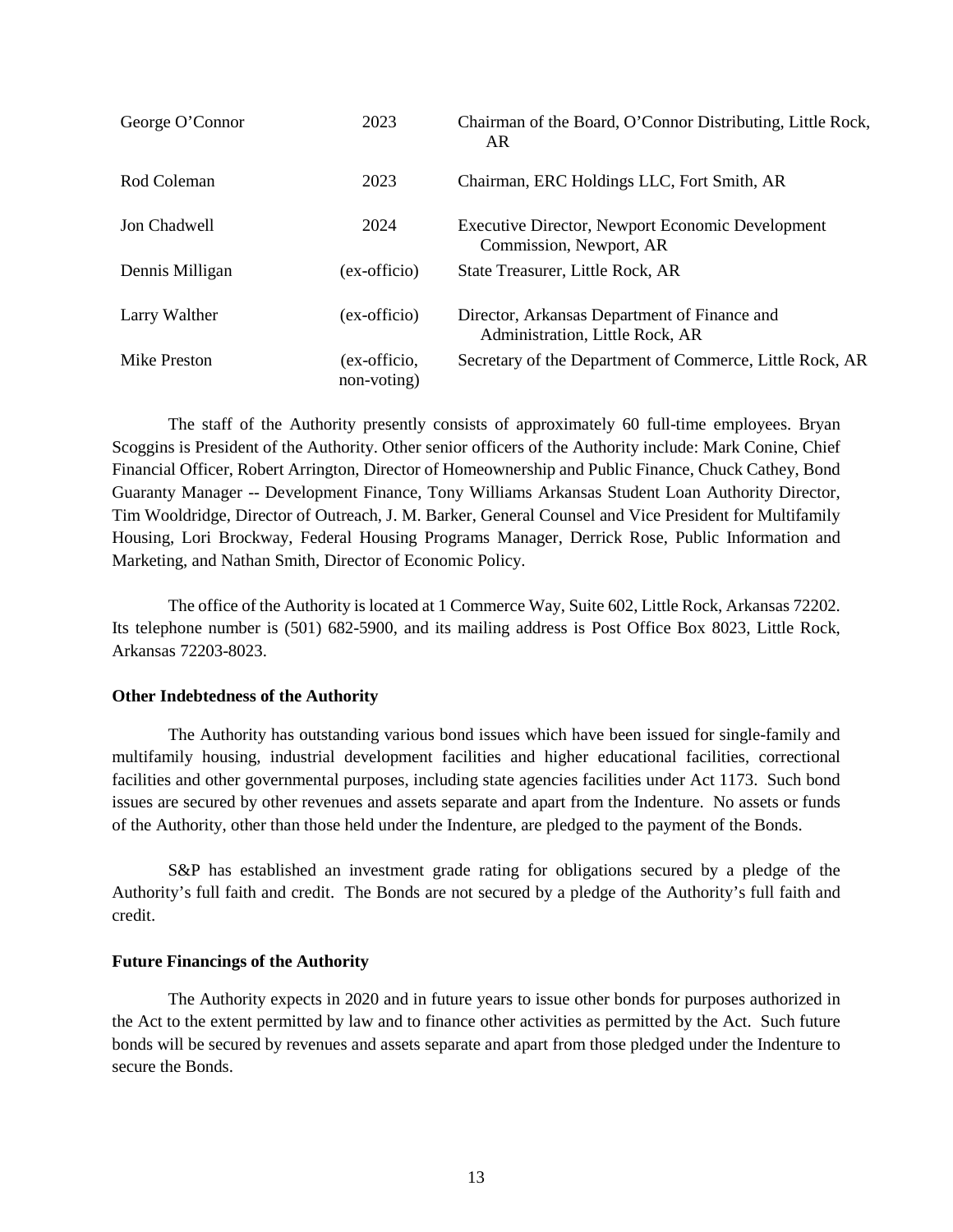#### **DIVISION OF BUILDING AUTHORITY**

Arkansas Building Authority ("ABA") was an agency of the State of Arkansas created pursuant to Ark. Code Ann. §§ 22-2-101 et seq. ABA was charged with the task of arranging "for the housing of state agencies as space and facilities permit and to rent and lease space and facilities upon such terms and conditions and for such rentals as ABA may determine." Pursuant to Act 7 and Act 8 of the First Extraordinary Session of the 90th General Assembly of the State of Arkansas and in compliance with Ark. Code Ann. § 25-2-101 et seq., all powers, duties, and functions of the ABA were transferred to the Arkansas Department of Finance and Administration, Division of Building Authority. The Arkansas Building Authority Council was repealed, and all of its duties were transferred to the Department of Finance and Administration pursuant to Acts 2 and 3 of 2016 of the General Assembly (Third Extraordinary Session, 2016). Pursuant to the Transformation Act, the functions of the Arkansas Department of Finance and Administration, Division of Building Authority, were transferred to the Arkansas Department of Transformation and Shared Services, Division of Building Authority (as previously defined "DBA"). The Arkansas Department of Transformation and Shared Services, Division of Building Authority, is the successor to ABA and ABA Council.

DBA is made up of four sections consisting of the Construction Section, the Building Operations Section, the Real Estate Services Section, and the Design Review Section. The Financial Management Office is a part of the Director's Office. These sections work together to produce the following delivery of services: As Property Management Coordinator, DBA owns and manages office space within the areas of the State Capitol Complex, downtown Little Rock, and Fort Smith. State agencies occupy ninety-nine percent (99%) of the premises with the remainder being leased to food vendor services or other private entities through the Real Estate Services Section. The Building Operations Section employs a staff to provide operational and maintenance services to the tenants of DBA owned buildings. These services include meeting the day-to-day needs of tenants as well as any tenant alterations and modifications needs.

As Leasing Coordinator within the Real Estate Services Section, DBA acts as leasing agent for all state agencies on a statewide basis, in which the state contracts with private entities and public bodies such as counties, municipalities, and the Federal Government. DBA determines the space needs for state agencies, negotiates lease terms, and monitors lessor/lessee relations.

As Design Review Coordinator, DBA reviews the plans, drawings, and other documents for state agencies under its jurisdiction. As Construction Coordinator, DBA supervises state agency capital improvements under its jurisdiction. As Real Property Coordinator, DBA assists agencies in their purchases and sales of state property as well as providing recommendations to the Governor for approval of such transactions.

DBA is administered by Anne W. Laidlaw, Director. The DBA director reports to the Secretary of the Department of Transformation and Shared Services ("DTSS"), Amy Fecher. The Secretary of the Department of Transformation and Shared Services is appointed by and serves at the pleasure of the Governor of the State.

Policies and procedures for DBA are established by the Director of the Arkansas Department of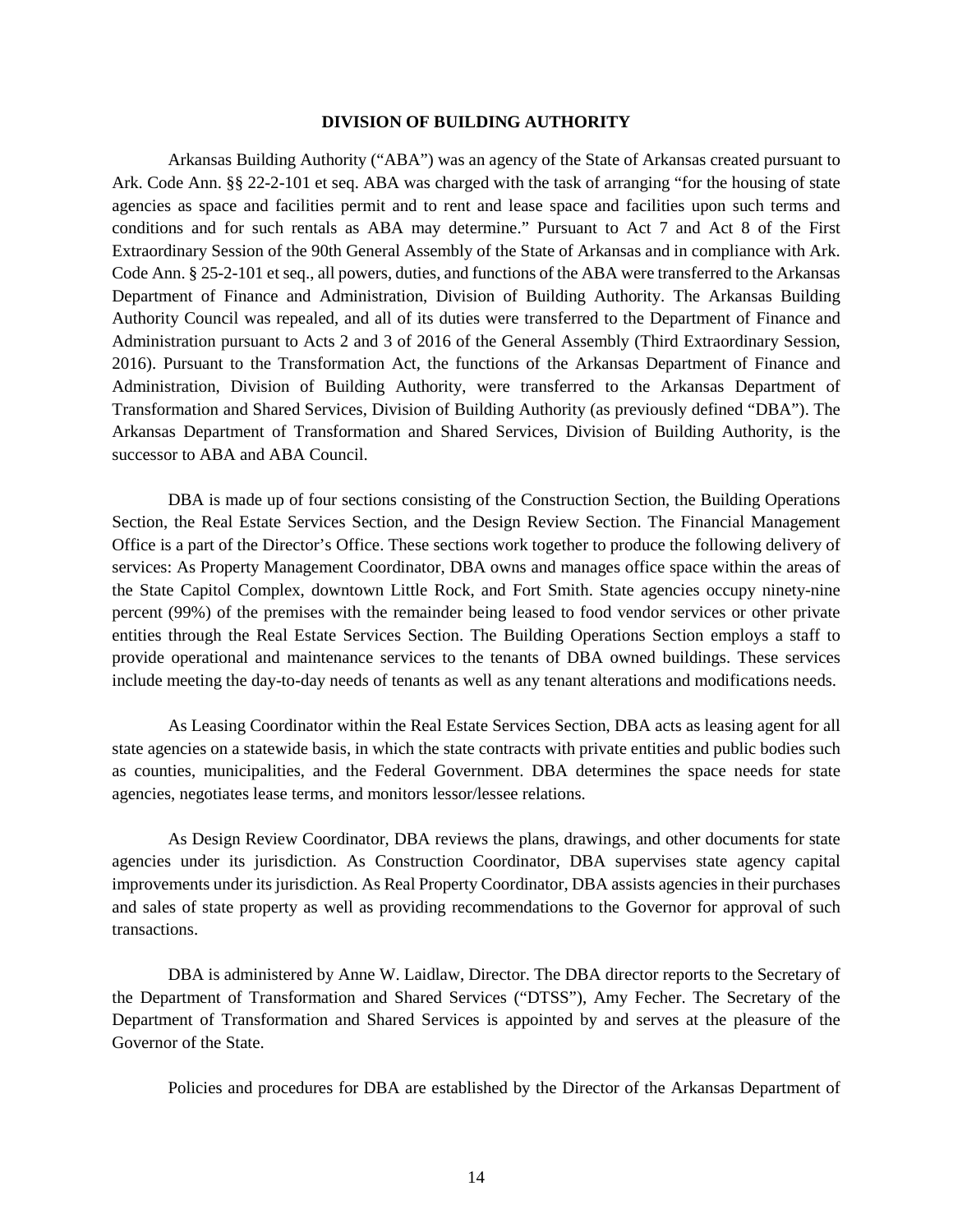Transformation and Shared Services, Division of Building Authority. The principal offices of DBA are located at Suite 101N, 501 Woodlane, Little Rock, Arkansas 72201. Its telephone number is (501) 682- 1833. More information concerning DBA appears on its website: www.transform.ar.gov.

#### **DIVISION OF ARKANSAS HERITAGE**

The Division of Arkansas Heritage (previously defined as "DAH") is an entity of the State of Arkansas charged with identifying Arkansas's heritage and enhancing the quality of life by the discovery, preservation, and presentation of the State's cultural, historic and natural resources.

#### **Statutory Responsibilities and Primary Activities:**

The DAH was created in 1975 as the Department of Arkansas Heritage to combine the state programs and agencies dealing most directly with the preservation of Arkansas's natural and cultural heritage. Pursuant the Transformation Act, the administrative functions of the Department of Arkansas Heritage were transferred to the Arkansas Department of Parks, Heritage and Tourism ("ADPHT" or "the Department"). The Transformation Act created ADPHT as a cabinet-level department and with the Department of Arkansas Heritage becoming a division of ADPHT renamed as the Division of Arkansas Heritage. As codified at Ark. Code Ann. § 25-43-107, the Transformation Act provided that a state agency whose administrative functions have been transferred to the ADPHT shall otherwise continue to exercise the duties of the state entity under the administration of the Department in the same manner as before the creation of the cabinet-level department.

Stacy Hurst, the former Director of the Department of Arkansas Heritage, serves as the Cabinet Secretary of ADPHT, and Jimmy Bryant is the Director of the DAH. Both positions are appointed by the Governor. The Department's eight agencies are each assigned to one of two divisions. The Museums Division is comprised of the Delta Cultural Center, the Historic Arkansas Museum, the Old State House Museum, and the Mosaic Templars Cultural Center. The Heritage Resources Division is comprised of the Arkansas Arts Council, the Arkansas Historic Preservation Program, the Arkansas Natural Heritage Commission, and the Arkansas State Archives.

The DAH director's office coordinates the activities of the eight DAH agencies and museums. DAH functions, including fiscal and personnel operations, purchasing, public information, and development, are carried out as shared services working for DAH with support from across ADPHT. In the realm of heritage education, the Department coordinates the education programs of its two divisions and collaborates with the regional educational service cooperatives. Arkansas Heritage Month is a department-wide effort to promote cultural, historic, and natural heritage in local communities around Arkansas. DAH aggressively seeks federal and private funds to augment its biennial state funding.

The Museums Division agencies preserve, present, and interpret historic structures, objects, and cultural assets. They serve as partners in education with public and private schools throughout Arkansas. DAH's four museums are the Old State House Museum (which also manages Trapnall Hall), the Historic Arkansas Museum, the Delta Cultural Center, and the Mosaic Templars Cultural Center. The Historic Arkansas Museum, Old State House Museum, and Mosaic Templars Cultural Center are three of the eight museums in Arkansas accredited by the American Alliance of Museums. In 2005, DAH acquired a 53,000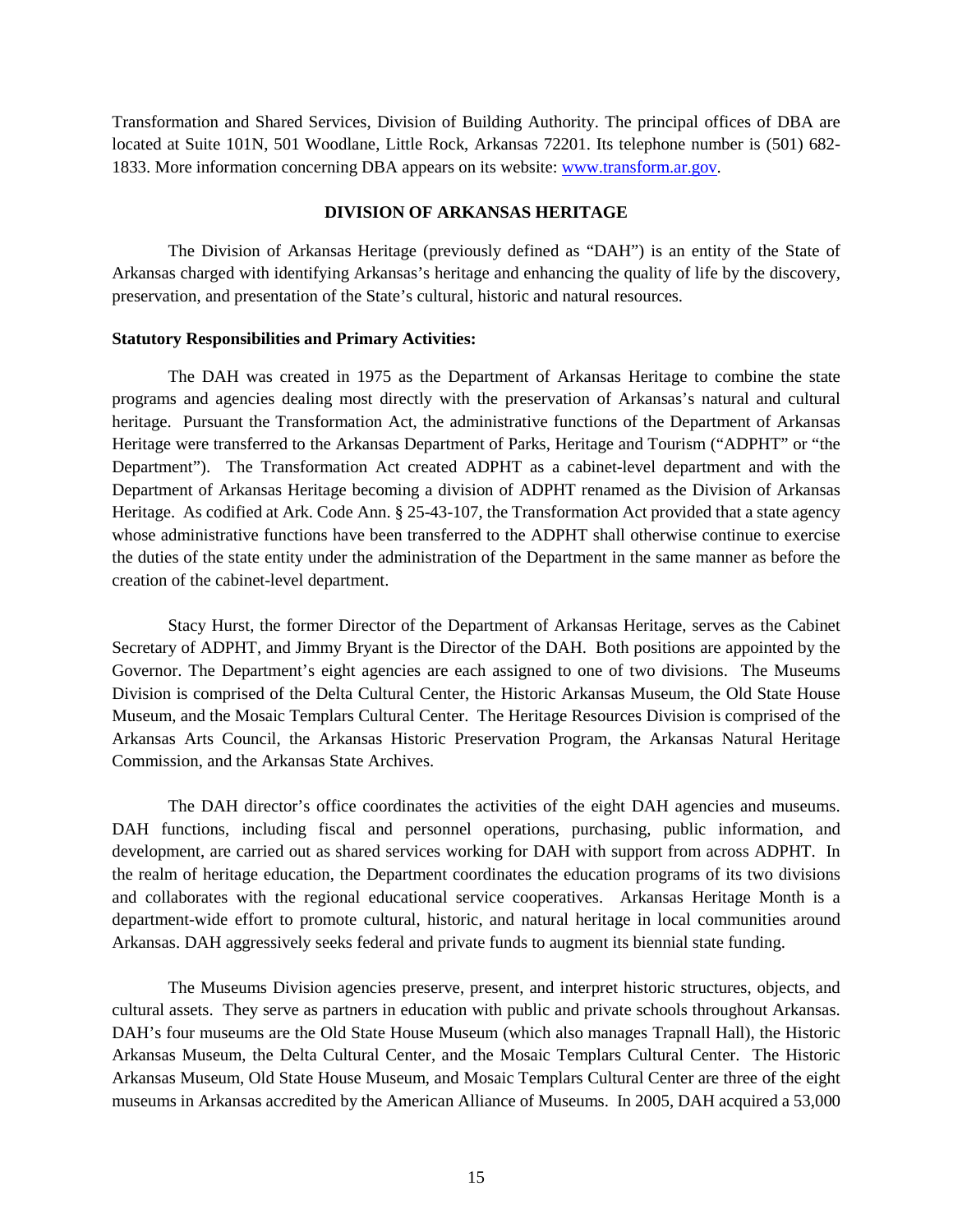square foot building for use as a collections storage facility housing artifacts for the Little Rock museums.

The Heritage Resources Division agencies are concerned with the State's natural and cultural resources. The Arkansas Natural Heritage Commission identifies, preserves, and promotes Arkansas's natural resources that are rare, unique, or endangered. The Arkansas Arts Council, the Arkansas Historic Preservation Program, and the Arkansas State Archives identify, preserve, and promote the State's cultural resources while serving as conduits for federal and state grant funds that conserve or develop these resources.

The DAH currently maintains: 37 buildings (of which 24 are historic structures that require special maintenance needs), approximately 125,000 artifacts in the 4 museum collections, archives collections, and the Collection Management Facility and over 69,712 acres of natural areas at 76 sites across the state. Nine percent of the annual proceeds from the Conservation Tax is dedicated to DAH to provide additional programs and to supplement general revenue funding for basic operating expenses. With these additional funds, DAH historic sites, museums, arts programs, natural areas, public education programs, and public outreach initiatives are maintained and available to the public. DAH continues its commitment to use its Conservation Tax proceeds to fund improvements to and adequately care for historic structures, artifacts in museum collections, natural areas held in trust for Arkansas, encouragement of the arts, historical documentation, and the expansion of knowledge of Arkansas's unique heritage from prehistoric times to the present.

Proceeds from the Real Estate Transfer Tax have been dedicated to preserve state-owned natural areas, historic sites, historical objects and parks. The Arkansas Natural and Cultural Resources Council (ANCRC) awards grants from these proceeds. DAH utilizes these grant awards to restore and maintain historic structures, purchase priceless pieces of Arkansas history to protect and preserve, conserve those pieces within the collections of the four DAH museums, manage and protect the System of Natural Areas, purchase additional natural areas in danger of being destroyed, and provide heritage programs across the State.

DAH accesses federal and private funding, where available, to maximize efforts to satisfy conservation and preservation needs and to meet specific program goals. Cash funds are generated by sales in gift shops, fees for participation in agency programs, such as research services by staff, and donations by private citizens and non-profit organizations.

### **Financial Information Regarding DAH**

The Lease Payments that provide security for the Bonds will be made from certain funds of DAH that are annually appropriated by the General Assembly of the State of Arkansas. All expenditures of DAH must be annually appropriated by the General Assembly of the State of Arkansas, including expenditures actually made from revenues that are not derived from the general funds and revenues of the State of Arkansas. Financial information about DAH is included in the Comprehensive Annual Financial Report for the State of Arkansas for the fiscal year ended June 30, 2019, which may be downloaded at http://www.dfa.arkansas.gov/offices/accounting/Documents/cafr2019.pdf .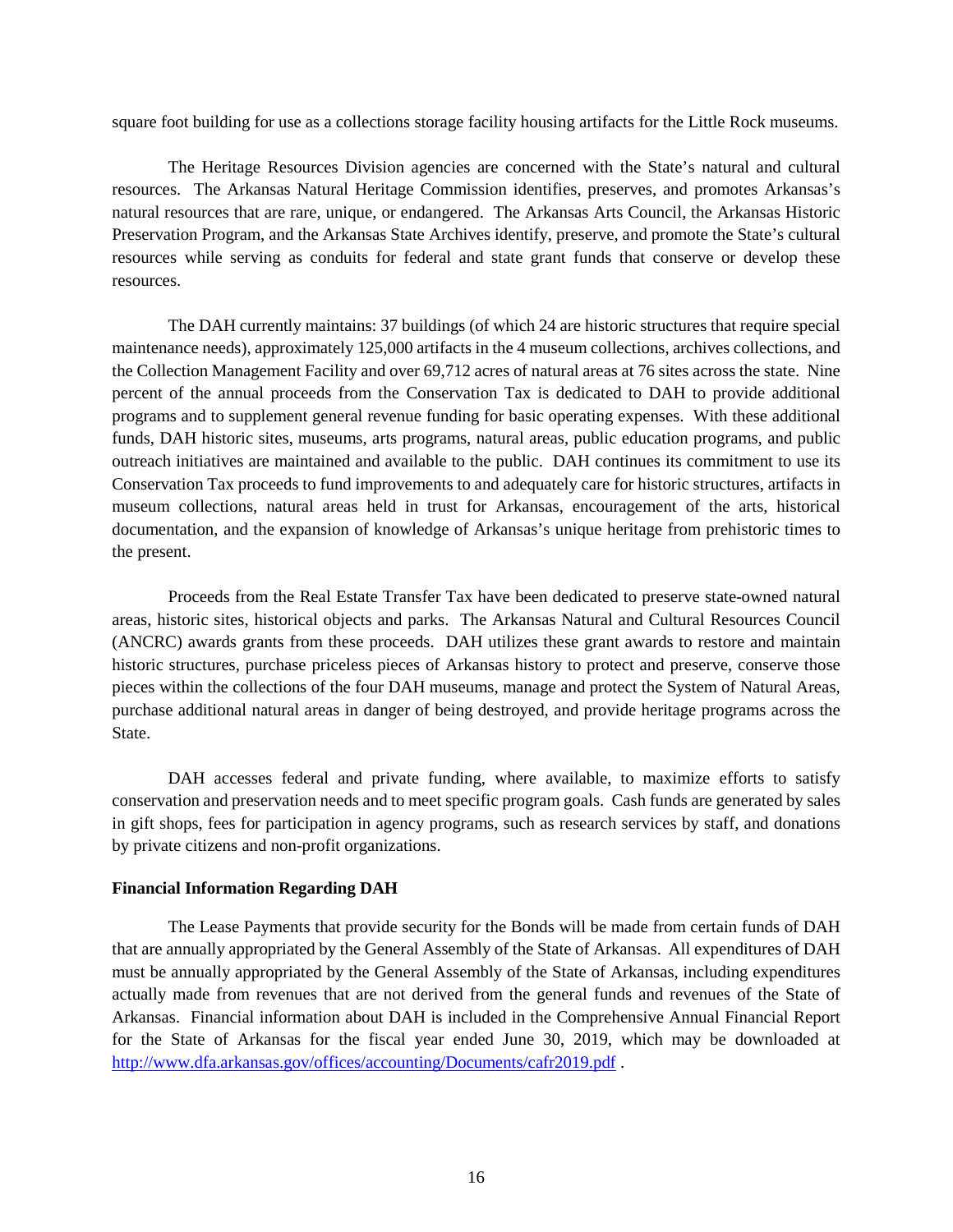# **SUMMARY OF CERTAIN PROVISIONS OF THE INDENTURE**

The following is a summary, which does not purport to be comprehensive and definitive, of certain provisions of the Indenture. Certain defined terms used in this summary are set forth in Appendix A to this Official Statement.

# **Funds and Accounts**

The Indenture establishes the following Funds and Accounts to be held by the Trustee in trust for application in accordance with the Indenture:

- (a) the Project Fund (and therein the Cost of Issuance Account); and
- (b) the Bond Fund.

The net proceeds of the Bonds (minus any accrued interest, if any) shall be delivered to the Escrow Trustee for the purpose of refunding the 2014 Bonds and deposited in the Cost of Issuance Account.

# **Project Fund-Costs of Issuance Account**

The Authority will deposit a portion of the proceeds of the Bonds into the Cost of Issuance Account which shall be used to pay Issuance Costs for the Bonds. Payment for such Issuance Costs shall be made only upon a written request of the Authority giving certain required information concerning the payment.

#### **Bond Fund**

Upon the delivery of the Bonds, there shall initially be deposited into the Bond Fund moneys representing any accrued interest received.

There shall be deposited in the Bond Fund from time to time the following: (a) all accrued interest received, if any, at the time of the issuance, sale and delivery of the Bonds; (b) all Pledged Revenues specified in the Lease; and (c) all other moneys received by the Trustee pursuant to the Lease which are required to be or which are accompanied by directions that such moneys are to be paid into the Bond Fund. Moneys in the Bond Fund shall be used solely for the payment of the principal of, Redemption Price, and interest on, the Bonds, as and when due and payable, and the fees and expenses of the Trustee.

#### **Investment of Moneys**

Moneys held for the credit of the Bond Fund or any other Fund or Account shall be, solely at the written direction of the Authority and to the extent practicable, invested and reinvested in Permitted Investments which will mature, or which will be subject to redemption by the owner thereof at the option of the owner, not later than the date or dates on which the money held for credit of the particular Fund shall be required for the purposes intended. All such investments shall be directed in writing by the Authority. The Trustee shall so invest and reinvest, but only pursuant to instructions from an Authority Representative. Any profit or income realized from such investments shall be credited to the Bond Fund;.

Except as provided above, obligations purchased as an investment of moneys in any Fund or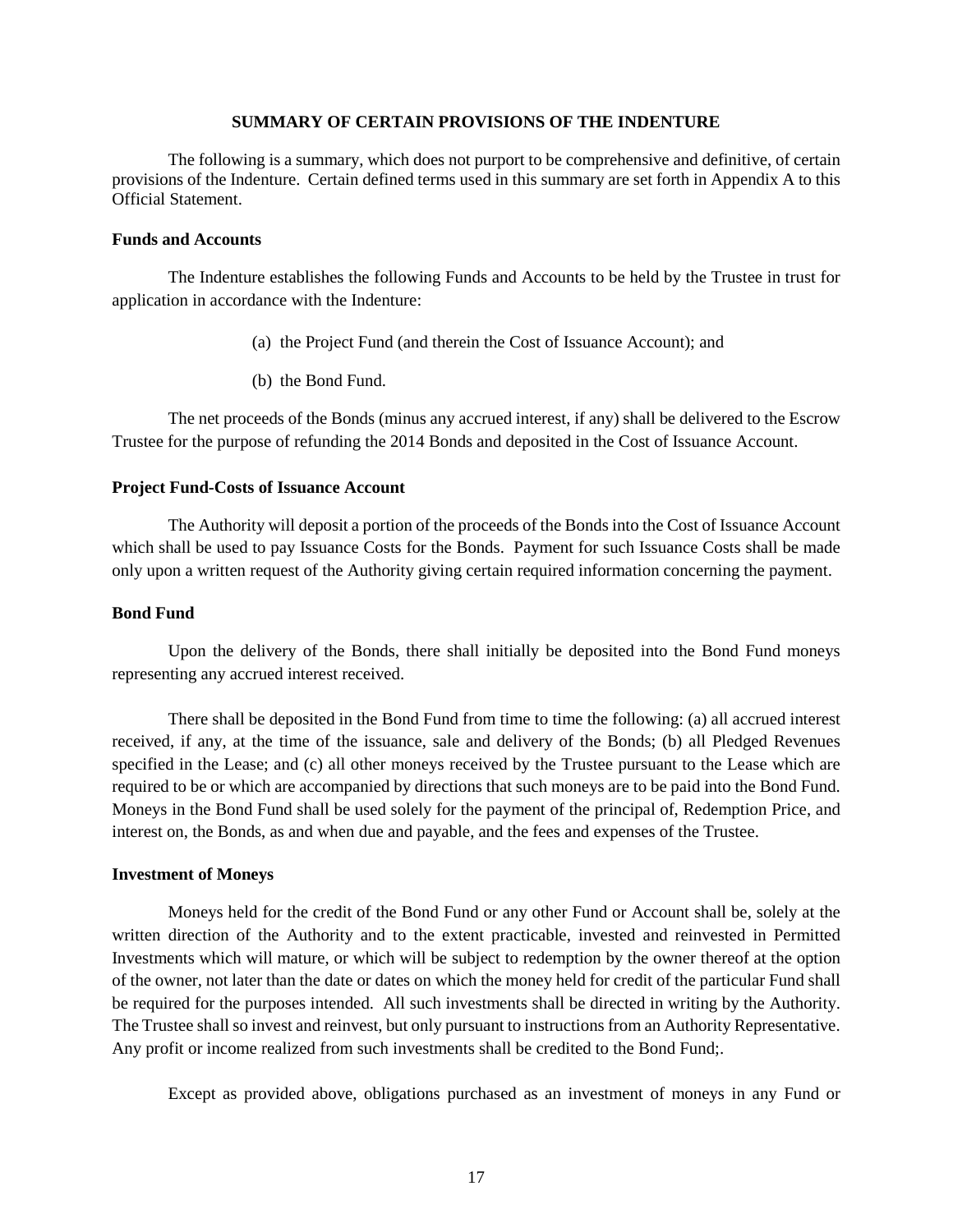Account shall be deemed at all times a part of such Fund or Account.

#### **Defaults**

A Default under the Indenture means any one of the following events:

(a) Default in the due and punctual payment of interest on any Bond;

(b) Default in the due and punctual payment of the principal of any Bond, whether at the stated maturity thereof, or upon proceedings for redemption thereof, or upon the maturity thereof by declaration;

(c) Default in the performance or observance of any other of the covenants, agreements or conditions on the part of the Authority in the Indenture or in the Bonds contained and failure to remedy the same for a period of 30 days following the written notice thereof from the Trustee to the Authority; or

(d) The occurrence of a "Default" under the Lease or the Sublease.

The occurrence of an event of default under the related Continuing Disclosure Agreement shall not constitute a "Default" under the Indenture.

# **Acceleration**

In the event of a Default, the Trustee, at the written request of the Owners of not less than twentyfive percent (25%) in aggregate principal amount of the Bonds Outstanding, shall, by written notice to the Authority and DBA, declare the Bonds to be immediately due and payable, anything in the Indenture or in the Bonds to the contrary notwithstanding. Upon any such declaration of acceleration, the Trustee shall immediately declare an amount equal to all amounts then due and payable on the Bonds to be immediately due and payable under the Lease.

# **Remedies**

Upon the occurrence of a Default, the Trustee may pursue any available remedy at law or in equity to enforce the payment of the principal of and interest on the Outstanding Bonds.

If a Default shall have occurred and be continuing and if requested so to do by the Owners of twenty-five percent (25%) in aggregate principal amount of Bonds Outstanding, and if indemnified as provided in the Indenture, the Trustee shall be obligated to exercise such one or more of the rights and powers conferred by the Indenture, as the Trustee, being advised by counsel, shall deem most expedient in the interests of the Owners of the Bonds.

No remedy by the terms of the Indenture conferred upon or reserved to the Trustee (or to the Owners) is intended to be exclusive of any other remedy, but each and every such remedy shall be cumulative and shall be in addition to any other remedy given to the Trustee or to the Owners hereunder or now or hereafter existing at law or in equity.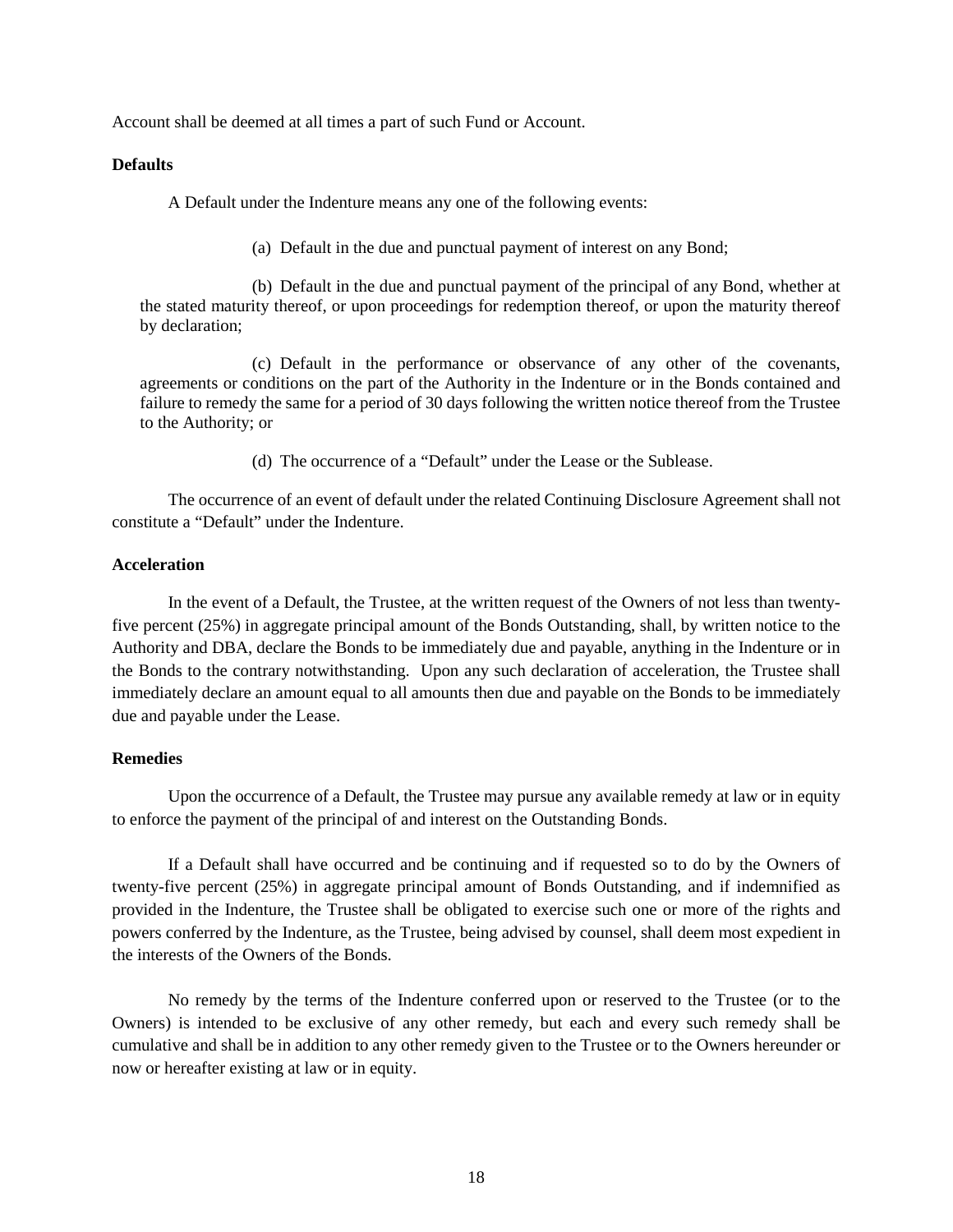No delay, failure, or omission to exercise any right or power arising upon any Default shall impair any such right or power or shall be construed to be a waiver of any such Default or acquiescence therein; such right or power may be exercised from time to time as often as may be deemed expedient.

No waiver of any Default hereunder, whether by the Trustee or by the Owners, shall extend to or shall affect any subsequent Default or shall impair any rights or remedies consequent thereon.

# **Rights of Owners to Direct Proceedings**

Anything in the Indenture to the contrary notwithstanding, the Owners of a majority in aggregate principal amount of the Bonds Outstanding shall have the right, at any time, by an instrument or instruments in writing executed and delivered to the Trustee, to direct the method and place of conducting all proceedings to be taken in connection with the enforcement of the terms and conditions of this Indenture, or for the appointment of a receiver or any other proceedings hereunder, provided that such direction shall not be otherwise than in accordance with the provisions of law and of the Indenture.

# **Application of Moneys**

Moneys received by the Trustee pursuant to any action taken as the result of a Default shall be paid to and applied by the Trustee as follows:

(1) To the payment of costs and expenses of the proceedings resulting in the collection of such moneys and to the payment of the expenses, liabilities and advances incurred or made by the Trustee.

(2) (a) Unless the principal of all the Bonds shall have become or shall have been declared due and payable, all such moneys shall be applied:

FIRST: to the payment of amounts due to the Trustee pursuant to the Indenture, with such amounts to be in proportion to the amounts due if there are not sufficient moneys to pay all such amounts;

SECOND: the payment to the persons entitled thereto of all installments of interest then due on the Bonds, in the order of maturity of the installments of interest (with interest on overdue installments of such interest to the extent permitted by law) and, if the amount available shall not be sufficient to pay in full any particular installment, then to the payment ratably, according to the amounts due on such installment, to the persons entitled thereto, without any discrimination or privilege;

THIRD: to the payment to the persons entitled thereto of the unpaid principal of any of the Bonds which shall have become due (other than Bonds matured or called for redemption for the payment of which moneys are held pursuant to the provisions of the Indenture) (with interest on overdue installments of such principal to the extent permitted by law), and, if the amount available shall not be sufficient to pay in full Bonds due on any particular date, then to the payment ratably, according to the amount of the principal due on that date, to the persons entitled thereto without any discrimination or privilege; and

FOURTH: to be held for the payment to the persons entitled thereto as the same shall become due of the principal of and interest on the Bonds which may thereafter become due either at maturity or upon call for redemption prior to maturity and, if the amount available shall not be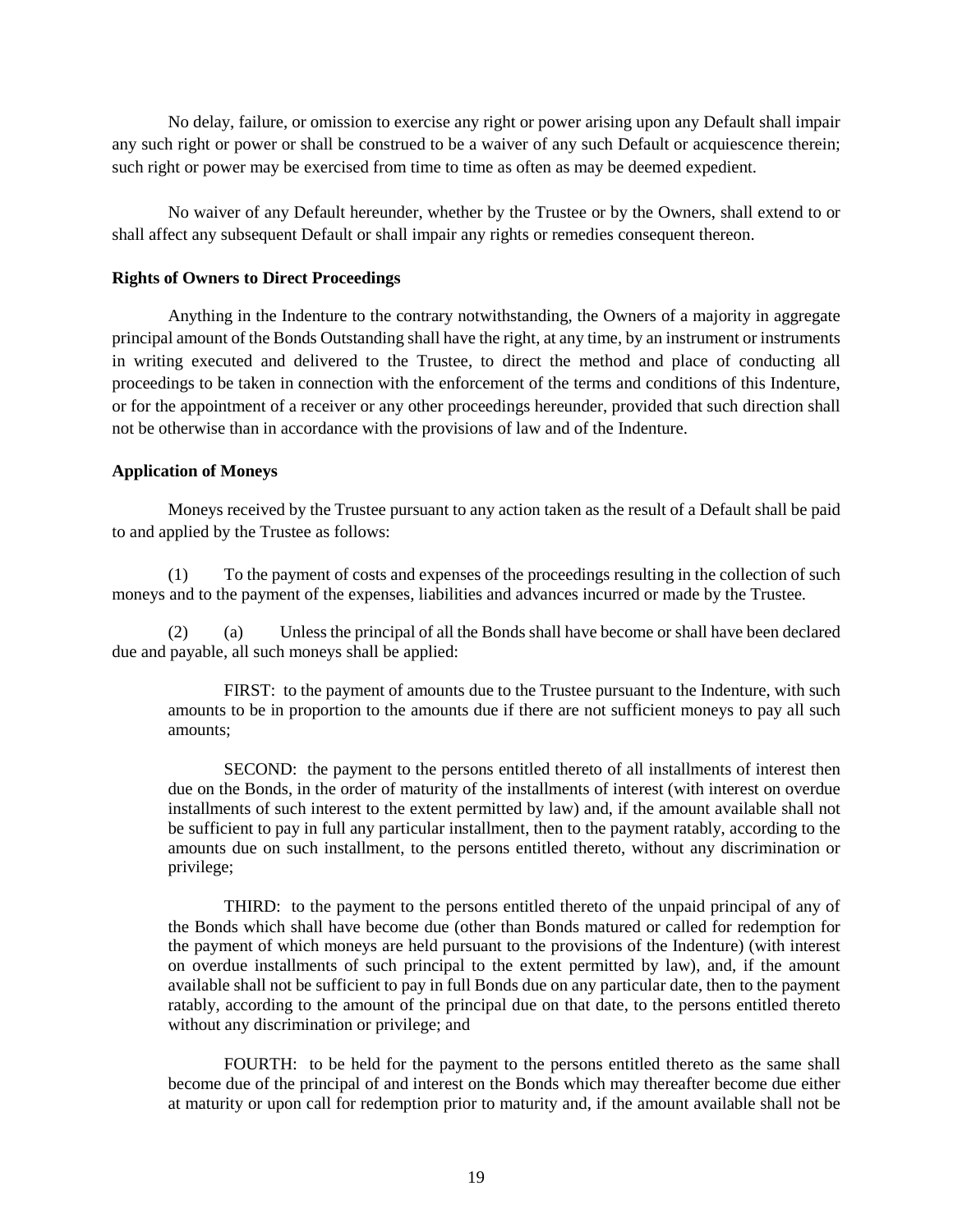sufficient to pay in full Bonds due on any particular date, together with interest then due and owing thereon, payment shall be made ratably according to the amount of principal due on such date to the persons entitled thereto without any discrimination or privilege.

(b) If the principal of all Bonds shall have become due or shall have been declared due and payable, all such moneys shall be applied to the payment of the principal and interest then due and unpaid upon the Bonds, without preference or priority of principal over interest or of interest over principal, or of any installment of interest over any other installment of interest, or of any Bond over any other Bond, ratably, according to the amounts due for principal and interest, to the persons entitled thereto without any discrimination or privilege, with interest on the overdue installments of interest or principal to the extent permitted by law.

(3) The payment of the surplus, if any, in the Cost of Issuance Account to the Bond Fund, as provided in Section 5.13 of the Indenture.

Whenever moneys are to be applied pursuant to the foregoing provisions, such moneys shall be applied at such times, and from time to time as the Trustee shall determine, having due regard to the amount of such moneys available for application and the likelihood of additional moneys becoming available for such application in the future. Whenever the Trustee shall apply such funds, it shall fix the date (which shall be an Interest Payment Date unless it shall deem another date more suitable) upon which such application is to be made and upon such date interest on the amounts of principal to be paid on such date shall cease to accrue. The Trustee shall give such notice as it may deem appropriate of the deposit with it of any such moneys and of the fixing of any such date, and shall not be required to make payment to the Owner of any Bond until such Bond shall be presented to the Trustee for appropriate endorsement or for cancellation if fully paid.

### **Remedies Vested in Trustee**

All rights of action (including the right to file proof of claims) under the Indenture or under any of the Bonds may be enforced by Trustee without the possession of any of the Bonds or the production thereof in any trial or other proceeding relating thereto, and any such suit or proceeding instituted by Trustee shall be brought in its name as Trustee without the necessity of joining as plaintiffs or defendants any Owners of the Bonds, and any recovery of judgment shall be for the equal and ratable benefit of the Owners of the Bonds Outstanding.

# **Rights and Remedies of Owners**

No Owner of any Bond shall have any right to institute any suit, action, or proceeding at law or in equity for the enforcement of the Indenture, for the execution of any trust hereof or for the appointment of a receiver or any other remedy thereunder, unless (i) a Default has occurred of which Trustee has been notified as provided in the Indenture, or of which it is deemed to have notice, (ii) the Owners of twentyfive percent (25%) in aggregate principal amount of Bonds Outstanding shall have made written request to Trustee and shall have offered it reasonable opportunity either to proceed to exercise the powers hereinbefore granted or to institute such action, suit or proceeding in its own name and they have offered to Trustee indemnity as provided in the Indenture, and (iii) Trustee shall thereafter fail or refuse to exercise the powers hereinbefore granted, or to institute such action, suit, or proceeding in its own name. Such notification, request, and offer of indemnity are hereby declared in every case at the option of Trustee to be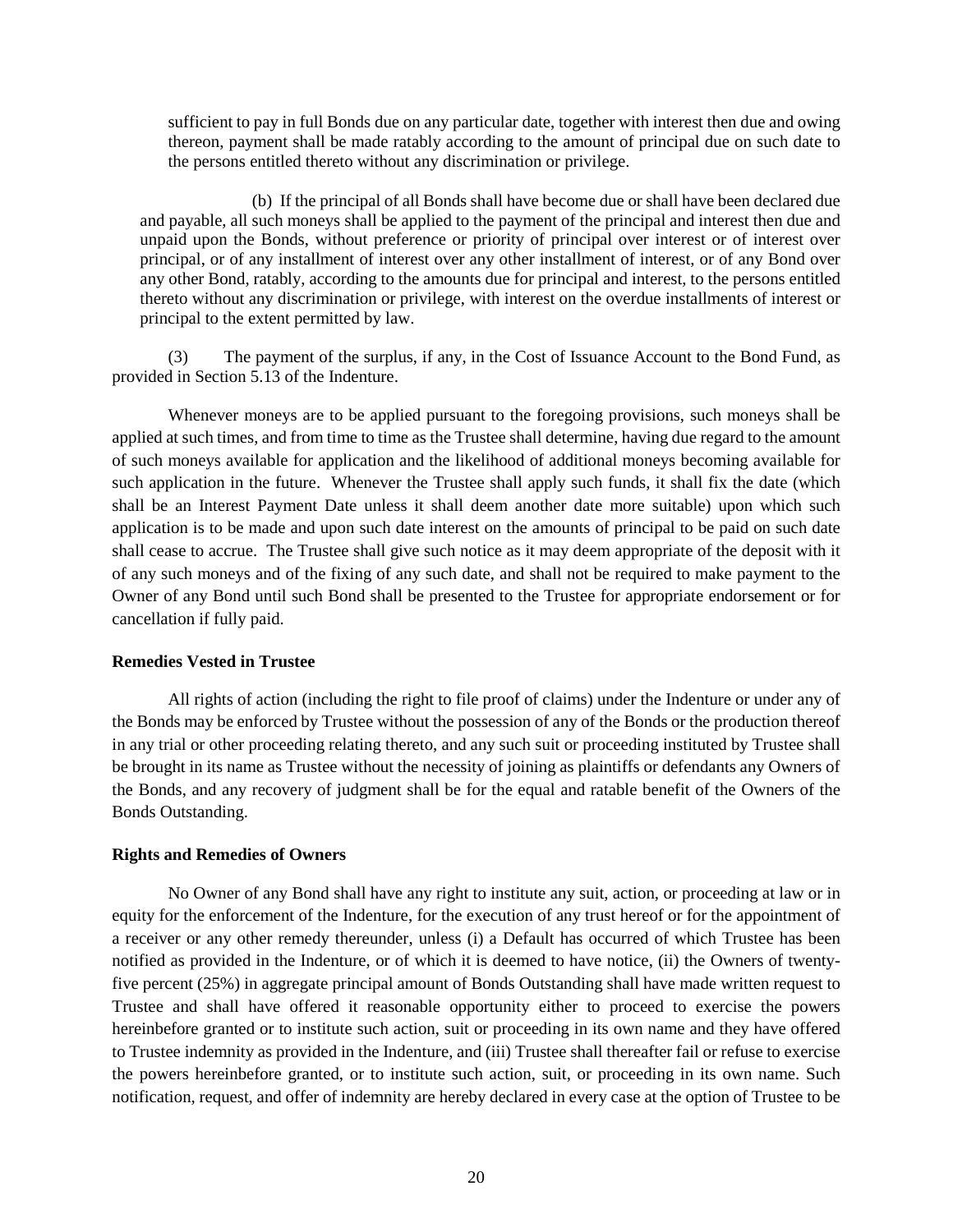conditions precedent to the execution of the powers and trusts of the Indenture, and to any action or cause of action for the enforcement of the Indenture, for the appointment of receiver, or for any other remedy thereunder. It is understood and intended that no one or more Owners of the Bonds shall have any right in any manner whatsoever to affect, disturb, or prejudice the lien of the Indenture by their action or to enforce any right hereunder except in the manner herein provided, and that all proceedings at law or in equity shall be instituted, had, and maintained in the manner herein provided and for the equal and ratable benefit of Owners of all Bonds Outstanding. However, nothing contained in the Indenture shall affect or impair the right of any Bond to enforce the payment of the principal of and interest on any Bond at and after the maturity thereof, or the obligation of the Authority to pay the principal of and interest on each of the Bonds to the respective Owners thereof at the time, place, from the source and in the manner in the Bonds expressed.

#### **Waivers of Default**

The Trustee may waive any Default hereunder and its consequences and rescind any declaration of acceleration of principal, and shall do so upon the written request of the Owners of (1) more than twothirds (2/3) in aggregate principal amount of all Bonds Outstanding in respect of which Default in the payment of principal or interest or both, exists or (2) more than two-thirds (2/3) in aggregate principal amount of Bonds Outstanding in the case of any other Default; provided, however, that there shall not be waived any Default in the payment of the principal of or interest on any Bonds Outstanding unless prior to such waiver or rescission all arrearages of principal and interest (other than principal on or interest on the Bonds which became due and payable by declaration of acceleration), with interest to the extent permitted by law on overdue installments, and all expenses of Trustee in connection with such Default shall have been paid or provided for. In case of any such waiver or rescission, or in case any proceeding taken Trustee on account of any such Default shall have been discontinued or abandoned or determined adversely, then and in every such case the Authority, the Trustee, and the Owners shall be restored to their former positions and rights thereunder, but no such waiver or rescission shall extend to any subsequent or other Default, or impair any right consequent thereon.

#### **Supplemental Indentures Not Requiring Consent of Owners of Bonds**

The Authority and the Trustee may, without consent of, or notice to any of the Owners of the Bonds, enter into an indenture or indentures supplemental to the Indenture for any one or more of the following purposes:

(a) To cure any ambiguity or formal defect or omission in the Indenture;

(b) To grant to or confer upon Trustee for the benefit of the Owners any additional rights, remedies, powers, or authorities that may lawfully be granted to or conferred upon the Owners or Trustee;

(c) To subject to the lien of the Indenture additional revenues, properties, or collateral;

(d) To modify, amend, or supplement the Indenture or any indenture supplemental hereto in such manner as to permit the qualification hereof and thereof under the Trust Indenture Act of 1939, as amended, or any similar federal statute hereafter in effect, or to permit the qualification of the Bonds for sale under the securities laws of any of the states of United States of America;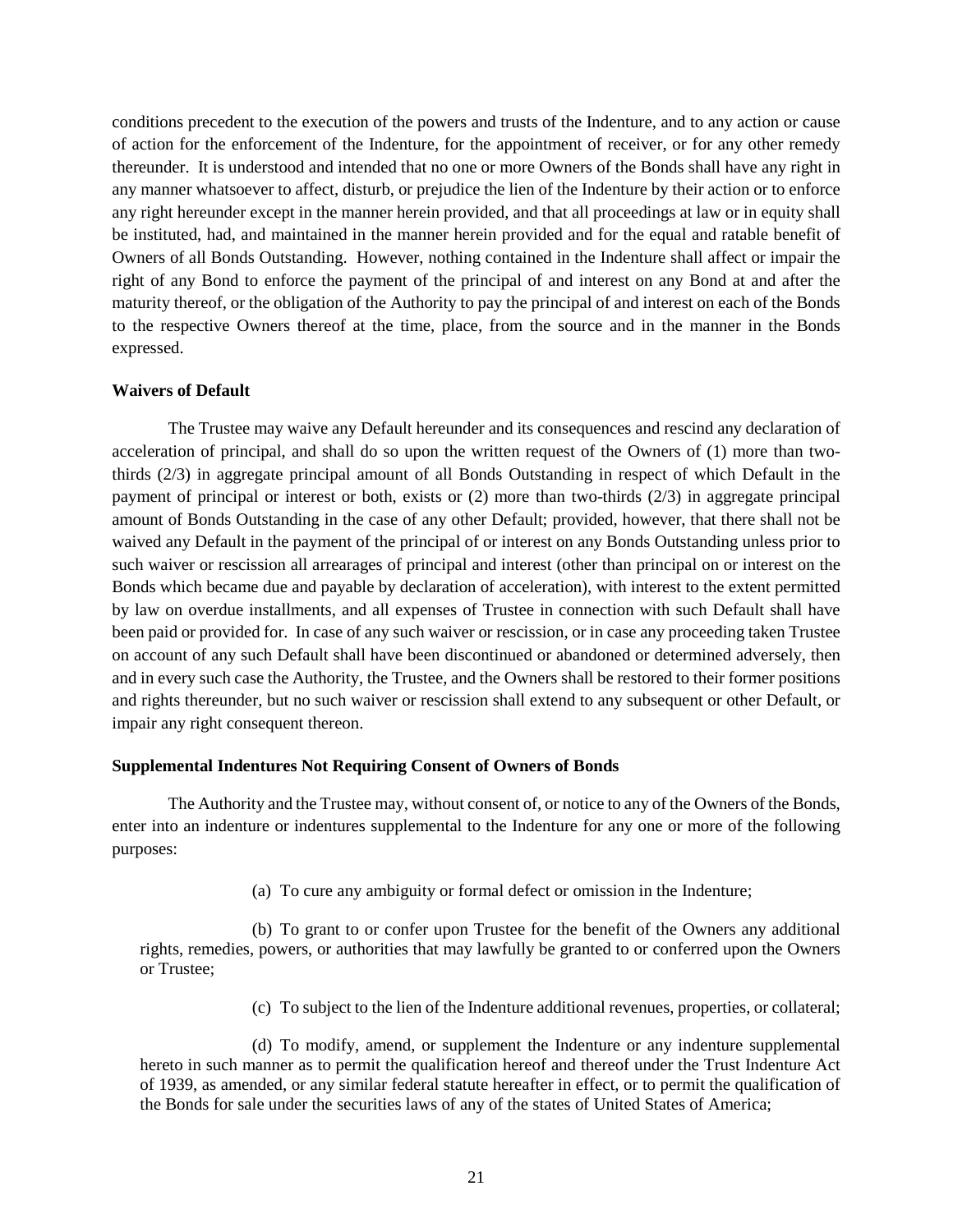(e) To evidence the appointment of a separate or Co-Trustee or the succession of a new Trustee;

(f) To make such additions, deletions, or modifications as may be necessary to assure compliance with the Code, or otherwise as may be necessary to assure the continued exemption from federal income taxation of interest on the Bonds; or

(g) To make any other change which, in the judgment of the Trustee, does not materially adversely affect the Owners of the Bonds.

#### **Supplemental Indentures Requiring Consent of Owners of Bonds**

Exclusive of supplemental indentures permitted without the consent of the Owners of the Bonds described above, the Owners of not less than two-thirds (2/3) in aggregate principal amount of the Bonds Outstanding shall have the right, from time to time, anything contained in the Indenture to the contrary notwithstanding, to consent to and approve the execution by the Authority and Trustee of such other indenture or indentures supplemental to the Indenture as shall be deemed necessary and desirable by the Authority for the purpose of modifying, altering, amending, adding to, or rescinding, in any particular, any of the terms or provisions contained in the Indenture or in any supplemental indenture; provided, however, nothing herein shall permit, or be construed as permitting, without the consent of the Owners of all Bonds Outstanding, (a) an extension of the maturity of the principal of or the interest on any Bond, or (b) a reduction in the principal amount of any Bond or the rate of interest thereon, or (c) a privilege or priority of a Bond or Bonds over any other Bond or Bonds, or (d) a reduction in the aggregate principal amount of the Bonds required for consent to such supplemental indentures or any modifications or waiver of the provisions of the Lease, or (e) the creation of any lien ranking prior to or a parity with the lien of the Indenture on the Trust Estate or any part thereof, (f) the deprivation of the Owner of any Outstanding Bond of the lien created on the Trust Estate.

If at any time the Authority shall request Trustee to enter into any such supplemental Indenture, Trustee shall, upon being satisfactorily indemnified with respect to expenses, cause notice of the proposed execution of such supplemental indenture to be given to the Owners of the Bonds. Such notices shall briefly set forth the nature of the proposed supplemental indenture and shall state that copies thereof on file at the principal corporate trust office of Trustee for inspection by all Owners. If, within sixty (60) days or such longer period as shall be prescribed by Issuer following such notices, Owners of not less than two-thirds (2/3) in aggregate principal amount of the Bonds Outstanding at the time of the execution of any such supplemental indenture shall have consented to and approved the execution thereof, no Owner of any Bond shall have any right to object to any of the terms and provisions contained therein, or the operation thereof, or in manner to question the propriety of the execution thereof, or to enjoin or restrain the Trustee or the Authority from executing the same or from taking any action pursuant to the provisions thereof. Upon the execution of any such supplemental indenture, the Indenture shall be and be deemed to be modified and amended in accordance therewith.

#### **Amendments to Lease Not Requiring Consent of Owners of Bonds**

The Authority and the Trustee shall without the consent of or notice to the Owners of Bonds consent to any amendment, change, or modification of the Lease as may be required (i) by the provisions of the Lease and the Indenture, (ii) for the purpose of curing any ambiguity or for formal defect or omission in the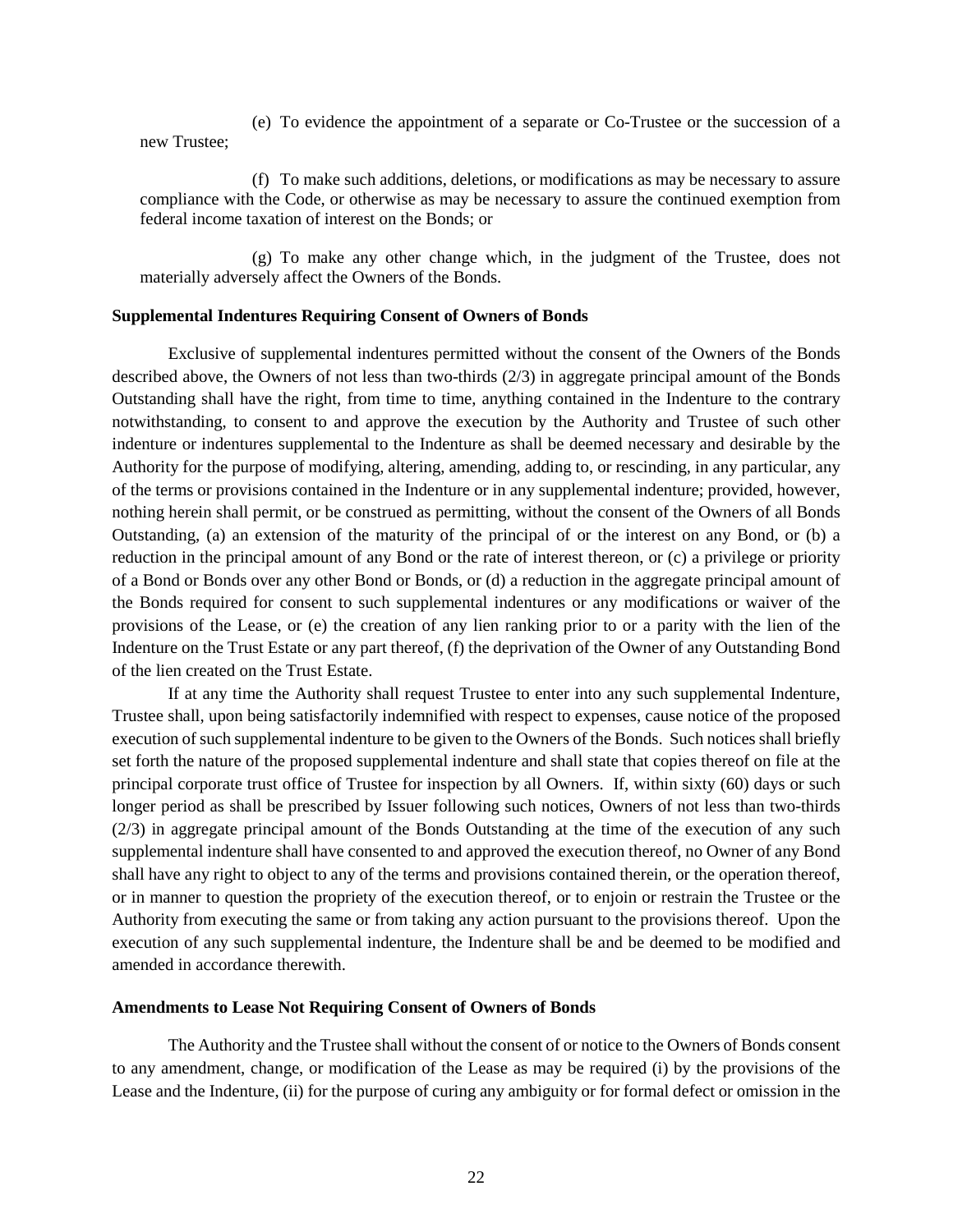Lease, (iii) so as to more precisely identify the Heritage Facility or to substitute or add additional improvements or equipment to the Heritage Facility in accordance with the provisions of the Lease, (iv) to enter into an indenture or indentures supplemental hereto as provided above, (v) to make such additions, deletions, or modifications as may be necessary to assure compliance with or otherwise as may be necessary to assure exemption from federal income taxation of interest on the Bonds, or (vi) in connection with any other change therein which, in the judgment of Trustee, is not to the prejudice of Trustee or the Owners.

#### **Amendments to Lease Requiring Consent of Owners of Bonds**

Except for the amendments, changes, or modifications as provided above, neither the Authority nor the Trustee shall consent to any other amendment, change, or modification of the Lease without mailing of notice and the written approval or consent of the Owners of not less than two-thirds (2/3) in aggregate principal amount of the Bonds Outstanding, provided that the consent of the Owners of all Bonds Outstanding is required for any amendment, change, or modification of the Lease that would permit the termination or cancellation of the Lease or a reduction in or postponement of the payments under the Lease or any change adverse to the Owners in the provisions relating to payments thereunder. If at any time the Authority, DBA, or DAH shall request the consent of Trustee to any such proposed amendment, change, or modification of the Lease, Trustee shall, upon being satisfactorily indemnified with respect to expenses, cause notice of such proposed amendment, change, or modification to be given to the Owners of the Bonds. Such notice shall briefly set forth the nature of such proposed amendment, change, or modification and shall state that copies of the instrument embodying the same are on file at the principal corporate trust office of Trustee for inspection by all Owners.

### **SUMMARY OF CERTAIN PROVISIONS OF THE LEASE**

The following is a summary, which does not purport to be comprehensive and definitive, of certain provisions of the Lease, as amended by the First Amendment to Lease. Certain defined terms used in this summary are set forth in Appendix A to this Official Statement.

#### **Issuance of the Bonds**

Pursuant to the Lease, the Authority has agreed to issue the Bonds to pay the costs of the acquisition, construction and equipping of the Project and payment of the costs associated with the issuance of the Bonds.

# **Term of the Lease**

The Lease Term will commence on the date of issuance and delivery of the Bonds, and, unless sooner terminated as provided in the Lease, shall expire on April 1, 2039, or on the date that all of the Bonds have been fully paid or provision made for such payment, whichever is later; provided, however, that the Lease may be terminated prior to such date if DBA exercises its option to prepay the amounts payable under the Lease pursuant to the terms thereof (see "Options" below).

#### **Rental Payments**

*Basic Rent.* DBA will pay, or cause to be paid, to the Authority, Basic Rent as follows: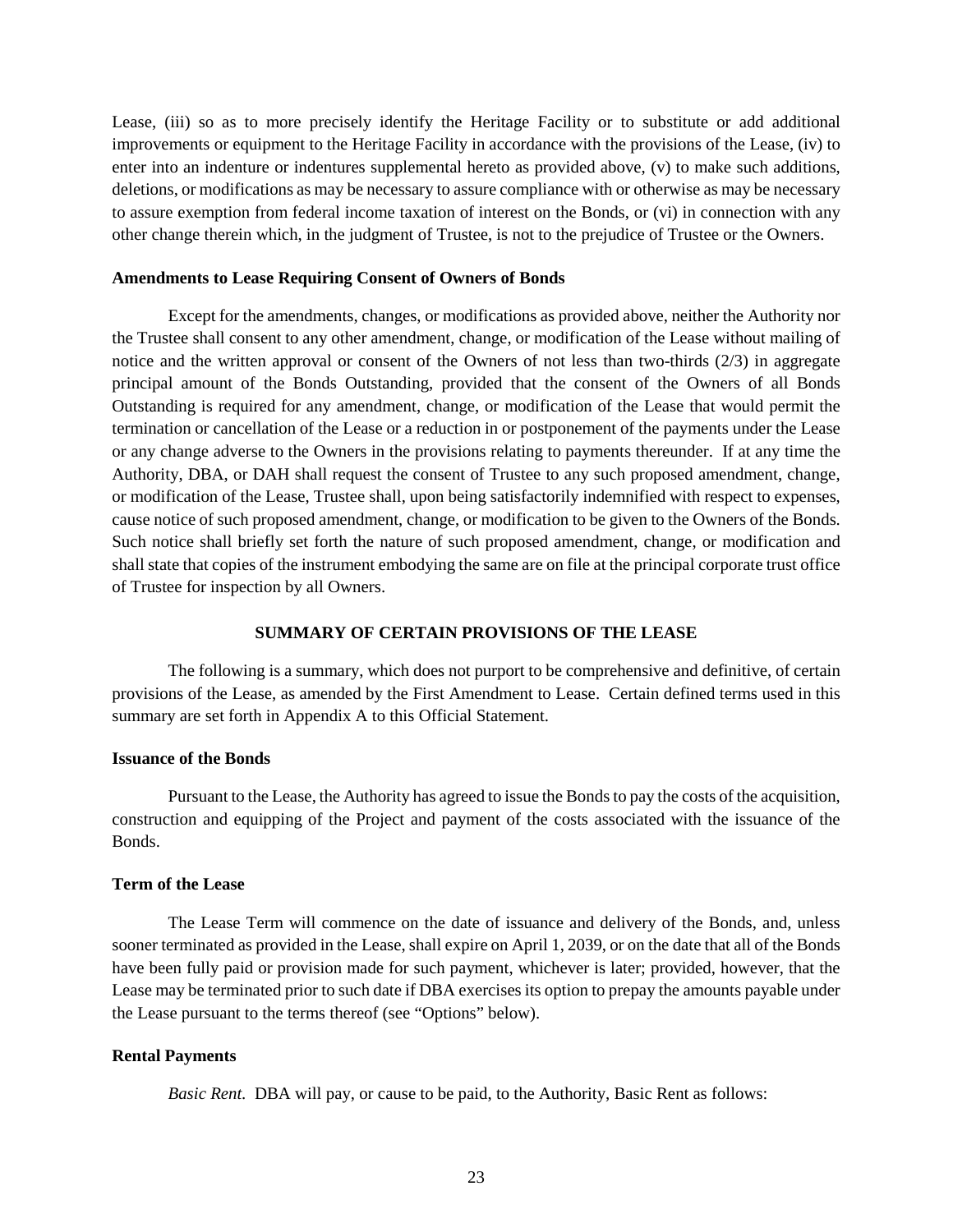(i) On or before three Business Days prior to the first day of each month while the Bonds are Outstanding, Lessee shall pay, or cause DAH to pay, directly to the Trustee in immediately available funds, the sum of one-sixth of the aggregate amount of interest becoming due and payable on the Bonds on the April 1 or October 1 next following such payment plus onetwelfth of the aggregate amount of principal and premium, if any, becoming due and payable on the Bonds on April 1 next following such payment; and on or before three Business Days prior to any date on which all the Bonds shall be declared to be and shall become due and payable prior to their stated maturity pursuant to the provisions of the Indenture, DBA shall pay, or cause DAH to pay, directly to the Trustee in immediately available funds, the aggregate amount of principal, premium, if any, and interest becoming due and payable on the Bonds on such date.

Any amount at any time held by the Trustee in the Bond Fund (except for any amounts held in any separate, restricted fund within the Bond Fund) shall be credited against the next succeeding rental payment and shall reduce the payment to be made by DBA (or by DAH on DBA's behalf) to the extent such amount is in excess of the amount required for payment of Bonds theretofore matured or called for redemption and past due interest in all cases where such Bonds have not been presented for payment; and further, if the amount held by Trustee in the Bond Fund should be sufficient to pay at the times required the principal of and premium, if any, and interest on the Bonds then remaining unpaid, DBA shall not be obligated to make any further basic rental payments.

(ii) DBA will pay, or cause DAH to pay, directly to the Authority as billed by the Trustee pursuant to the Indenture, as Additional Rent, the administrative fee of the Authority, an amount equal to 1/8 of 1% (0.125%) of the principal amount of the Bonds Outstanding on September 30 of each year of the Lease Term, which shall be payable on or before October 1 of each year of the Lease Term, commencing October 1, 2021.

(iii) DBA will pay, or cause DAH to pay, as and when due, the reasonable fees and expenses of the Trustee and any Paying Agents under the Indenture, such reasonable fees and expenses to be paid directly to the Trustee or any Paying Agent for the Trustee's or any such Paying Agents' own account, as and when such reasonable fees and expenses become due and payable, and any reasonable expenses in connection with any redemption of the Bonds.

*Additional Rent.* In addition to Basic Rent, DBA will pay, or cause DAH to pay, directly to the Authority, as Additional Rent, the amount necessary to reimburse the Authority for expenses of the Authority related to the issuance of the Bonds or in connection with the Heritage Facility, including without limitation operation and maintenance expenses, which are incurred upon the written request of DBA or DAH.

All amounts payable by DBA or DAH as Basic Rent are assigned by the Authority to the Trustee for the benefit of the Owners of the Bonds.

In the event DBA should fail to make any of the payments required as Basic Rent or Additional Rent, the item or installment so in default shall continue as an obligation of DBA until the amount in default shall have been fully paid, and DBA agrees to pay the same with interest thereon or with respect to payments to Trustee or the Authority with interest thereon from the date thereof until paid at the rate of 5.00% per annum.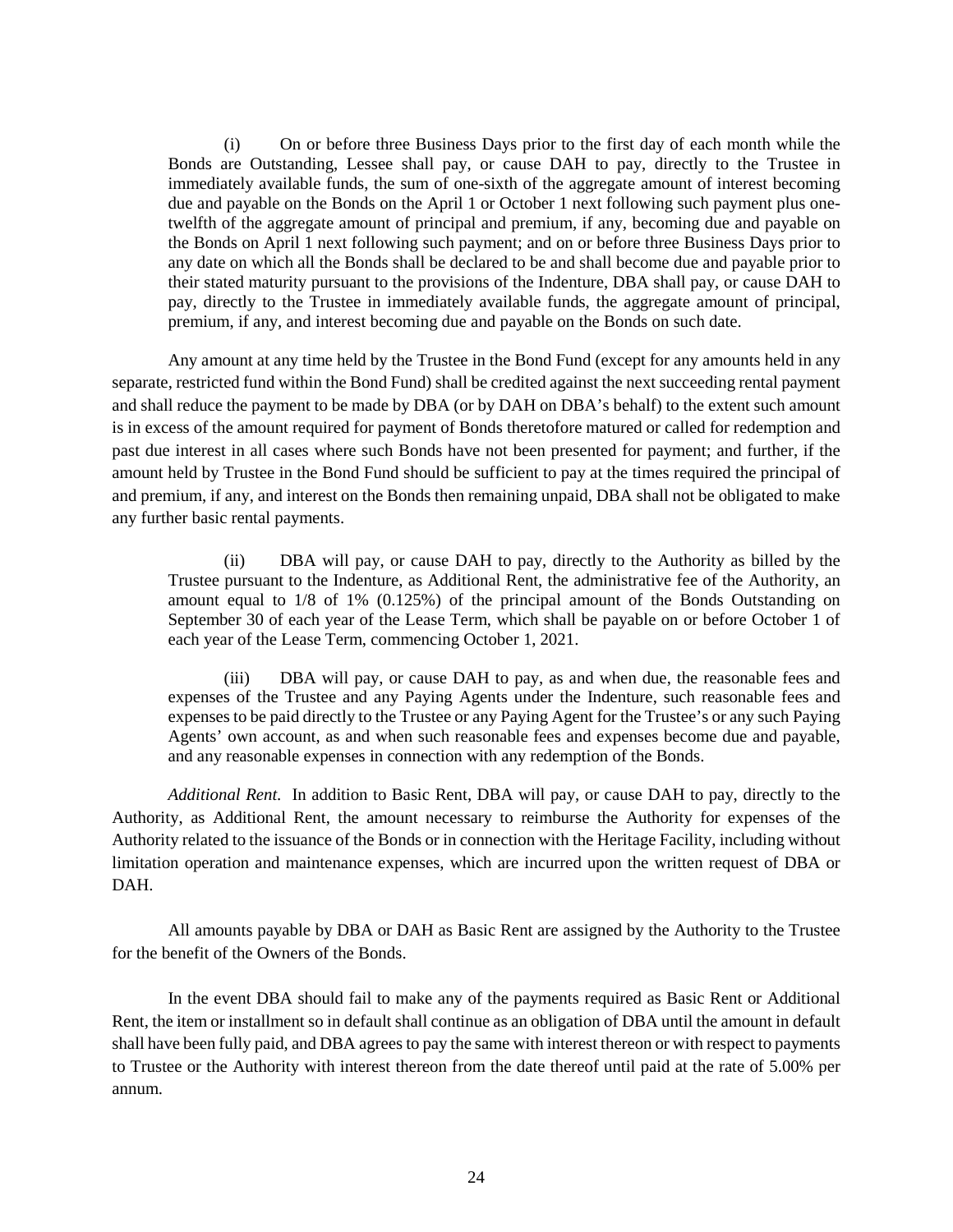# **Taxes and Governmental and Utility Charges**

DBA agrees to pay or cause to be paid during the Lease Term all taxes and governmental charges of any kind lawfully assessed or levied upon the Heritage Facility or any part hereof; all utility and other charges incurred in the operations, maintenance, use, occupancy, and upkeep of the Heritage Facility; and all assessments and charges lawfully made by any governmental body for public improvements that may be secured by a lien on the Heritage Facility.

# **Maintenance and Use of the Heritage Facility**

DBA agrees that at all times during the Lease Term it will, at its own expense, keep the Heritage Facility in reasonably safe condition as its operations shall permit and keep the Heritage Facility in good repair and in good operating condition, making from time to time all necessary repairs thereto and replacements thereof.

# **Insurance**

Throughout the Lease Term, DBA shall keep the Heritage Facility continuously insured against such risks as are customarily insured against by private businesses in similar circumstances, paying as the same become due all premiums in respect thereto. Such insurance shall be in an amount equal to or exceeding the lesser of (i) the full replacement value of the Heritage Facility or (ii) the amount required for the full redemption or retirement of the Bonds then Outstanding.

All policies of insurance related to loss or damage to the Heritage Facility shall be payable to the Authority, DBA and the Trustee, as their respective interests may appear.

# **Damage, Destruction and Condemnation**

Unless the DBA shall have exercised its options to prepay amounts payable under the Lease as provided therein, if prior to the full payment of the Bonds (or provision for payment thereof having been made in accordance with the provisions of the Indenture) the Heritage Facility or any portion thereof is destroyed (in whole or in part) or is damaged by fire or other casualty, or is condemned, DBA shall be obligated to continue to make its Basic Rent and Additional Rent payments. If Net Proceeds received in connection with such an event exceed \$100,000, such proceeds shall be used to repair or restore the Heritage Facility or to redeem all or a portion of the Bonds.

# **Events of Default**

The Lease provides that any one or more of the following events will constitute an "Event of Default":

(a) Failure by DBA to pay the Basic Rent or any part thereof required to be paid under the Lease as the same becomes due;

(b) Failure by DBA to observe and perform any covenant, condition or agreement on its part to be observed or performed, other than as referred to in paragraph (a) above, for a period of thirty (30) days after written notice, specifying such failure and requesting that it be remedied, shall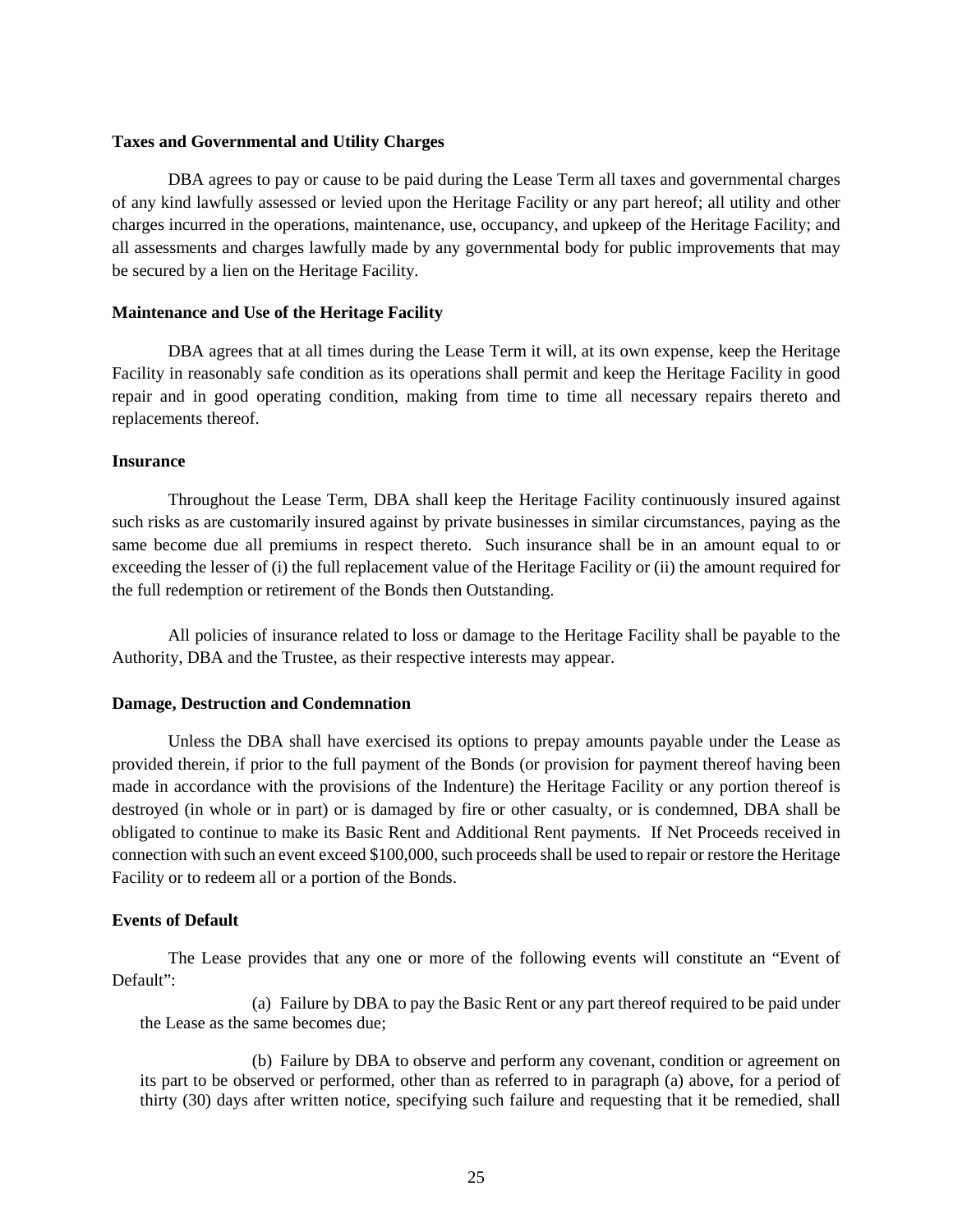have been given to DBA by the Authority or the Trustee, unless the Authority and the Trustee shall agree in writing to an extension of such time prior to its expiration;

The foregoing subparagraph (b) is subject to the following limitation: If by reason of force majeure DBA is unable in whole or in part to carry out the agreements on its part contained in Article V or Section 6.03 or 6.04 of the Lease, DBA shall not be deemed in default during the continuance of such inability. The term force majeure as used herein shall mean, without limitation, the following: strikes, lockouts or other industrial disturbances; acts of public enemies; orders of any kind of the government of the United States or of the State or any of their departments, agencies or officials, or any civil or military authority; insurrections; riots; epidemics; landslides; lightning; earthquakes; fires; hurricanes; storms; floods, washouts; droughts; arrests; restraint of government and people; civil disturbances; explosions; breakage or accident to machinery, transmission pipes or canals; partial or entire failure of utilities; or any other cause or event not reasonably within the control of DBA. Notwithstanding the applicability of such provisions, the Lease shall remain valid and in full force and effect, and DBA shall pay all Basic Rent as and when due and payable.

# **Remedies**

Whenever any Default under the Lease shall have happened and is continuing, the Authority (with the consent of the Trustee) or the Trustee may take any combination of the following remedial steps:

(a) Declare all installments of Basic Rent and Additional Rent payable for the remainder of the term to be immediately due and payable, whereupon the same shall become immediately due and payable.

(b) Re-enter and take possession of the Heritage Facility without terminating the Lease, and sublease the Heritage Facility for the account of DBA, holding DBA liable for the difference in the rent and other amounts payable by such sublessee in such subleasing and the Basic Rent and Additional Rent payable by DBA under the Lease.

(c) Terminate the Lease, exclude DBA from possession of the Heritage Facility and use its best efforts to lease the Heritage Facility to another for the account of DBA.

(d) Have access to and inspect, examine and make copies of such of the books, records, accounts and data of DBA, as pertain to the Heritage Facility.

(e) Take whatever action at law or in equity may appear necessary or desirable to collect the rent and any other amounts payable by DBA thereunder, then due and thereafter to become due, or to enforce performance and observance of any obligation, agreement or covenant of DBA under the Lease.

Any amounts collected pursuant to action so taken shall be paid into the Bond Fund and applied in accordance with the provisions of the Indenture.

In addition, if the Sublease is terminated for reason of non-appropriation as described below under the caption "THE SUBLEASE," the Authority (with the consent of the Trustee), or the Trustee, may immediately terminate the Lease.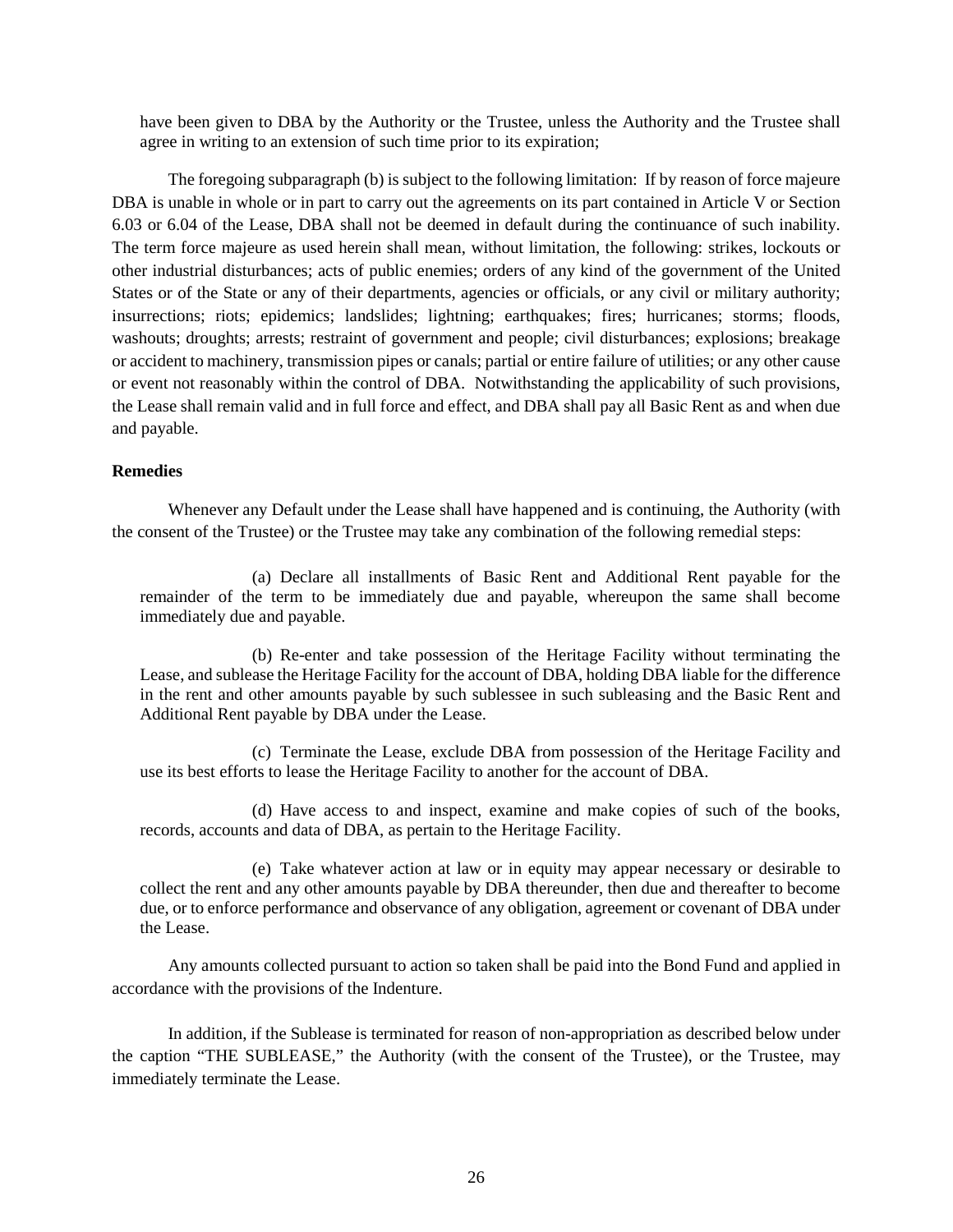#### **Options**

DBA may, at any time on or after April 1, 2028, terminate the Lease Term by paying to the Trustee an amount which, when added to the amount on deposit in the Bond Fund, will be sufficient to pay, retire and redeem all of the Bonds Outstanding in accordance with the provisions of the Indenture, together with all necessary and proper fees, compensation and expense of the Authority, the Trustee and any Paying Agent. Upon such prepayment, the Lease will terminate.

DBA also has the option to acquire title to the Heritage Facility and terminate the Lease in the event of destruction or condemnation of the Heritage Facility, in whole but not in part, upon not less than fortyfive (45) nor more than ninety (90) days' written notice, for the purchase price described in the previous paragraph.

# **Assignment**

The Lease may not be assigned by DBA except with the express written consent of the Authority, which consent may not be unreasonably withheld.

# **THE SUBLEASE**

The following is a summary of certain provisions of the Sublease, which is qualified in its entirety by reference to the Sublease, copies of which may be obtained from the Trustee.

Pursuant to the Sublease, DBA will sublet the Heritage Facility to DAH at a rental equal to the rental described in the Lease. The term of the Sublease commences and is concurrent with the term of the Lease; provided, that the Sublease will automatically terminate in the event the State fails to appropriate and make available to DAH sufficient amounts to make all payments due under the Sublease. Pursuant to the Sublease, DBA has assigned all of its rights (including the right to obtain title to the leased property upon retirement of the Bonds) under the Lease to DAH, and DAH has assumed all of the obligations of DBA under the Lease.

# **TAX MATTERS**

#### **General**

*Federal Income Taxes*. The interest on the Bonds is NOT excluded from gross income for federal income tax purposes.

*State Taxes*. Bond Counsel is of the opinion that, under existing law, the interest on the Bonds is exempt from State of Arkansas income taxes and the Bonds are exempt from property taxes in the State of Arkansas.

The proposed opinion of Bond Counsel is attached hereto as Appendix B.

# **SECONDARY MARKET DISCLOSURE**

In the Continuing Disclosure Agreement dated as of the date of delivery of the Bonds (the "Continuing Disclosure Agreement"), among the Authority, the Trustee, and DBA, the Authority, and DBA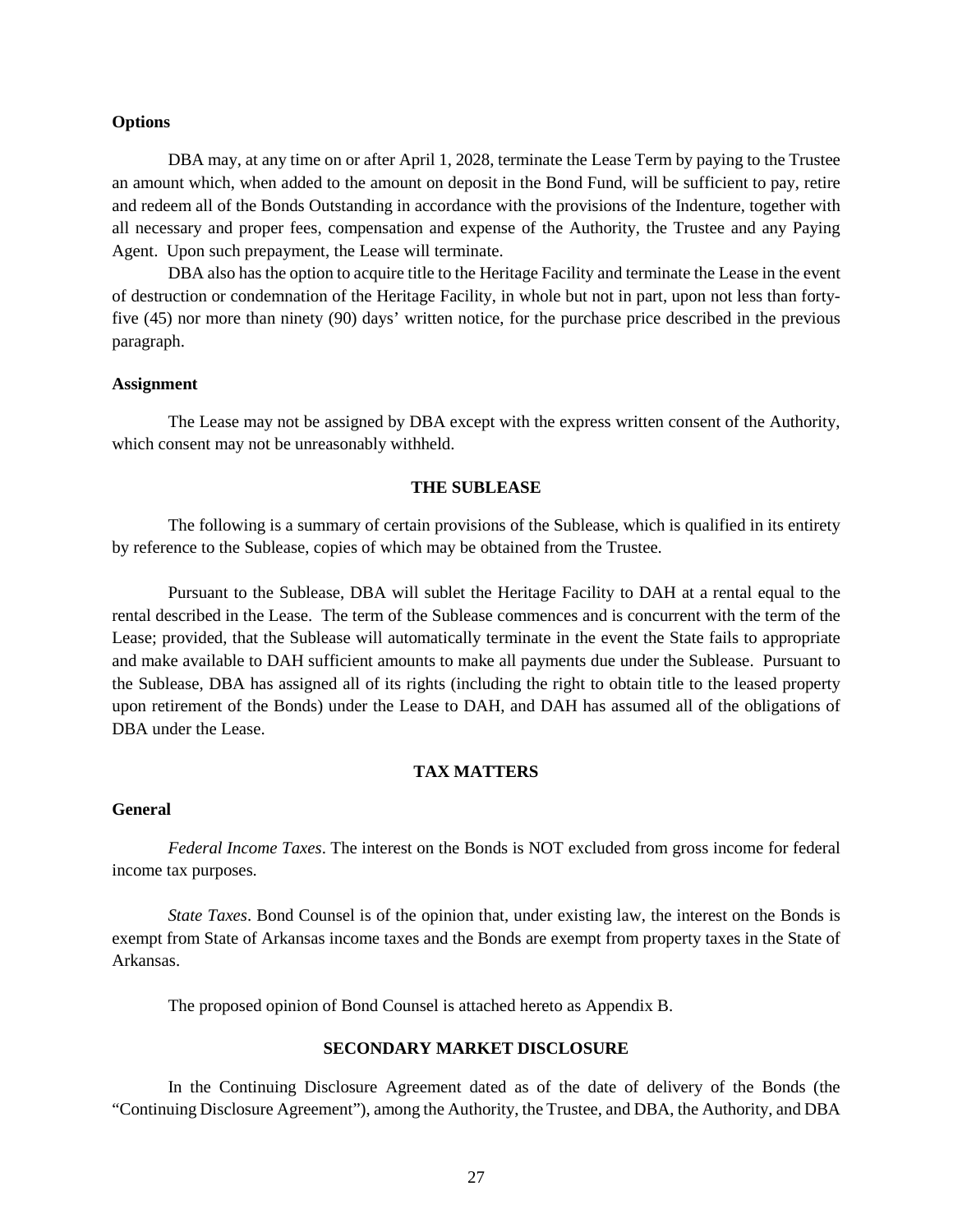covenanted for the benefit of Beneficial Owners of the Bonds to provide certain financial information, if and when available, and operating data relating to DBA by not later than two hundred forty (240) days after the end of its fiscal years, commencing with the fiscal year ended June 30, 2020 (the "Annual Disclosure Statement"), and to provide notices of the occurrence of certain enumerated events, if material. The Annual Disclosure Statement will be filed by the Authority with the Municipal Securities Rulemaking Board's EMMA system. The notices of material events will be filed by the Trustee or Authority with the Municipal Securities Rulemaking Board. The Authority may satisfy its obligations to file any notice, document or information with the Municipal Securities Rulemaking Board by filing the same with any dissemination agent or conduit, including any "central post office" or similar entity, assuming or charged with responsibility for accepting notices, documents or information for transmission to the Municipal Securities Rulemaking Board, to the extent permitted by the SEC or SEC staff or required by the SEC. These covenants have been made to assist the Underwriter in complying with Securities and Exchange Commission Rule 15c2-12(b)(5) (the "Rule"). The Continuing Disclosure Agreement is attached hereto as Appendix B.

The Rule requires that an issuer disclose in its official statement any instances in the previous five (5) years in which such issuer failed to comply, in all material respects, with any previous undertakings in a written contract or agreement specified in paragraph  $(b)(5)(i)$  of the Rule. In connection with the Authority's previous bond issues, the Authority entered into individual continuing disclosure undertakings ("Undertakings") in written agreements specified in paragraph  $(b)(5)(i)$  of the Rule. In May of 2014, the Authority initiated a comprehensive review of each of its Undertakings. In connection with that review, the Authority identified over one hundred (100) bond issues currently outstanding and approximately sixty (60) additional bond issues that were previously outstanding during the prior five (5) years. The Authority identified nine (9) categories of bonds or programs for which it acts as an issuer and/or has entered into Undertakings. The Authority (i) is the exclusive issuer of revenue bonds for public facilities acquired or constructed for the benefit of all state agencies which do not have bonding authority (the "State Facilities Program"); (ii) issues bonds to benefit for profit and not for profit businesses for a variety of purposes specifically authorized by Arkansas law (the "Conduit Issuer Program"); (iii) issues single family mortgage revenue bonds (the "Single Family Program"); (iv) issues multi-family mortgage revenue bonds (the "Multifamily Program"); (v) issues bonds to facilitate economic development which the Authority and/or the Arkansas Economic Development Commission ("AEDC") guarantee through their individual bond guaranty programs (the "State Bond Guaranty Program"); (vi) guarantees bonds issued by other governmental entities that facilitate economic development (the "Local Bond Guaranty Program"); (vii) issues bonds to support the Arkansas Natural Resources Commission's Wastewater Revolving Loan Fund (the "Wastewater Program"); (viii) issues bonds authorized by specific legislation to support other state programs (the "Miscellaneous State Bonds Program"); and (ix) issues on behalf of the State of Arkansas certain general obligation bonds (the "GO Program"). While the Authority has not made any determination as to materiality, the following paragraphs summarize the results of the Authority's review.

With respect to all programs, event notices, including, but not limited to, certain bond rating changes relating to third-party credit enhancement providers, underlying rating changes, bond calls, and the appointment of successor trustees were not filed timely. The Authority has filed with the Municipal Securities Rulemaking Board's EMMA system rating change notices confirming the current ratings of certain third-party credit enhancement providers and the underlying rating.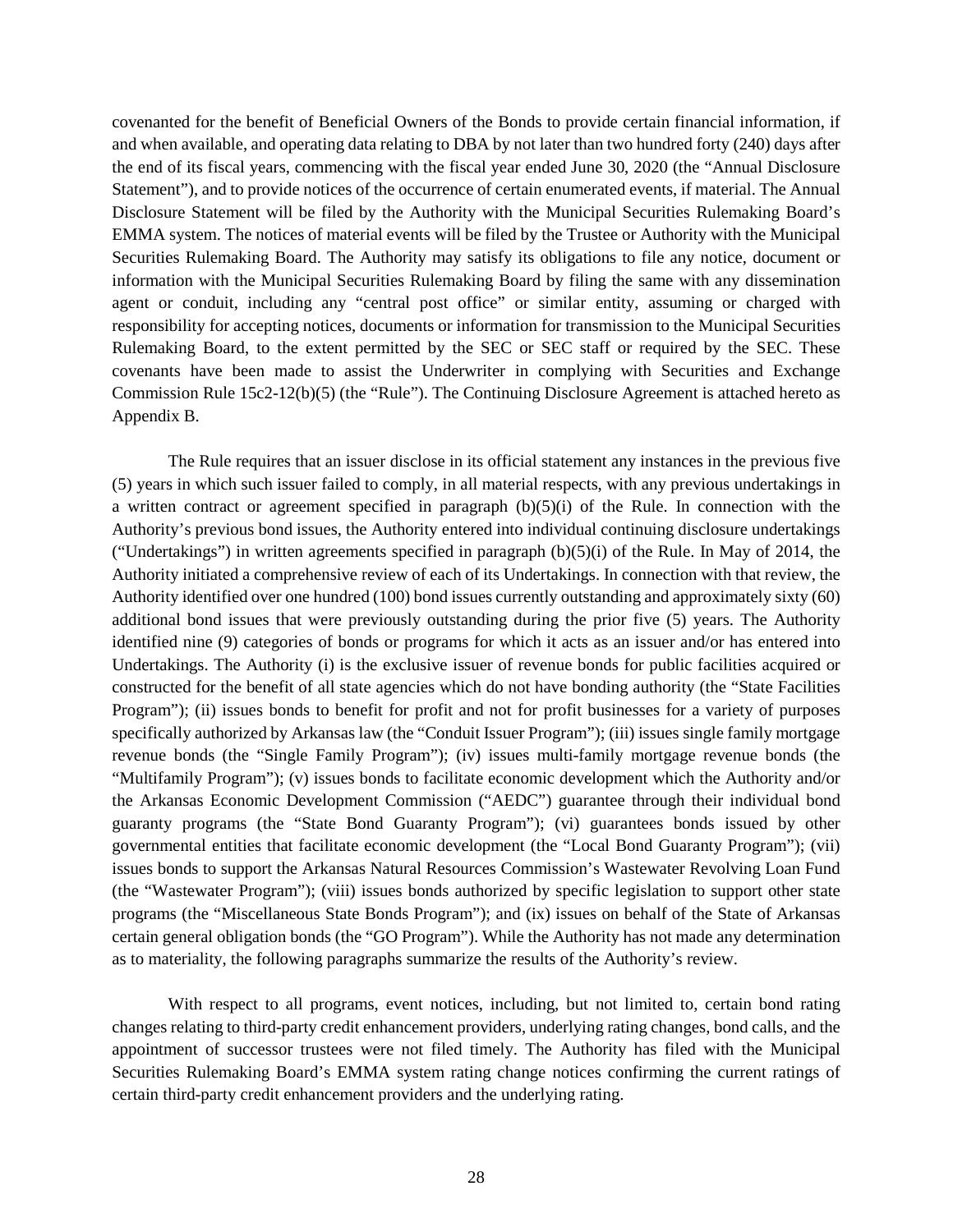With respect to the State Facilities Program, the Conduit Issuer Program, the Wastewater Program and Miscellaneous State Bonds Program, the Authority has had instances of late filings of certain financial information and operating data of the Authority and other obligated parties as required in the Undertakings. The nature of these filings typically include (i) supplemental filings to provide information or data identified in the Undertakings, but not included in the initial filing that was made timely and (ii) the filing of financial statements specific to the obligated person, if available, or alternatively, the State's CAFR and/or certain financial information and operating data. With respect to financial information, the delay in filing in most instances was a few days to a few months late, but in some unusual situations, the delay was up to five (5) years late. With respect to information or data that was not included with the initial filing, most of these omissions were discovered in connection with the Authority's recent comprehensive review, and supplemental filings for the necessary years were recently made by the Authority and are continuing to be made by other obligated parties. As noted below, the Authority has implemented a form of annual report to prevent omissions of portions of information in the future and to confirm the status of required financial statements. In connection with annual reports for the June 30, 2014 and June 30, 2015 fiscal years, most of the information required by the Undertakings was filed timely, but not in the annual report format. Actuarial information relating to pension obligations and the per capita general obligation debt calculation were filed late in June 2016. Substantially all filings in the annual report format for the June 30, 2014 and June 30, 2015 fiscal years were filed by July 2016. In connection with some Undertakings for the State Facilities Program, the audited financial statements for certain State agencies for the previous and most recently completed fiscal year are not yet available. In some instances, the Failure to File Notices have not been filed or were filed late.

With respect to the Multifamily Program, most of the bond issues are exempt from the Rule, and the Authority does not have any Undertakings with respect to this program. With respect to the Single Family Program and the GO Program, there were only a few instances of minor late filings.

With respect to the State Bond Guaranty Program and the Local Bond Guaranty Program, most of the Undertakings relating to bonds issued prior to 2010 included a requirement to provide specific information related to borrowers that were in default. The Undertakings permit the Authority to waive requirements not specifically required by the Rule, and the Authority waived the requirement to provide this information, but did not take formal action to do so nor did it file a disclosure identifying the waiver. Documenting the waiver and filing disclosure for each of the effected bond issues has been completed. With respect to bonds guaranteed by AEDC, the Undertakings relating to bonds issued prior to 2009 required the filing, when available, of AEDC's audited financial statements. AEDC does not receive separately audited financial statements, but rather is one of the component units of the State included in the State CAFR. Prior to 2013, no filings were made because AEDC does not have audited financial statements. In 2013, the Authority, in consultation with AEDC, began filing the State CAFR to satisfy this term of the Undertakings and filed the previous five years CAFRs for all bonds guaranteed by AEDC for which the State CAFR had not been previously filed. With respect to some Undertakings, there were a few instances in which the required disclosure information was not associated with all of the CUSIPs for a bond issue at the time the financial information and operating data were initially filed. These occurrences, though infrequent, were most common in connection with the Local Bond Guaranty Program, and necessary filings have been made for previously skipped CUSIPs.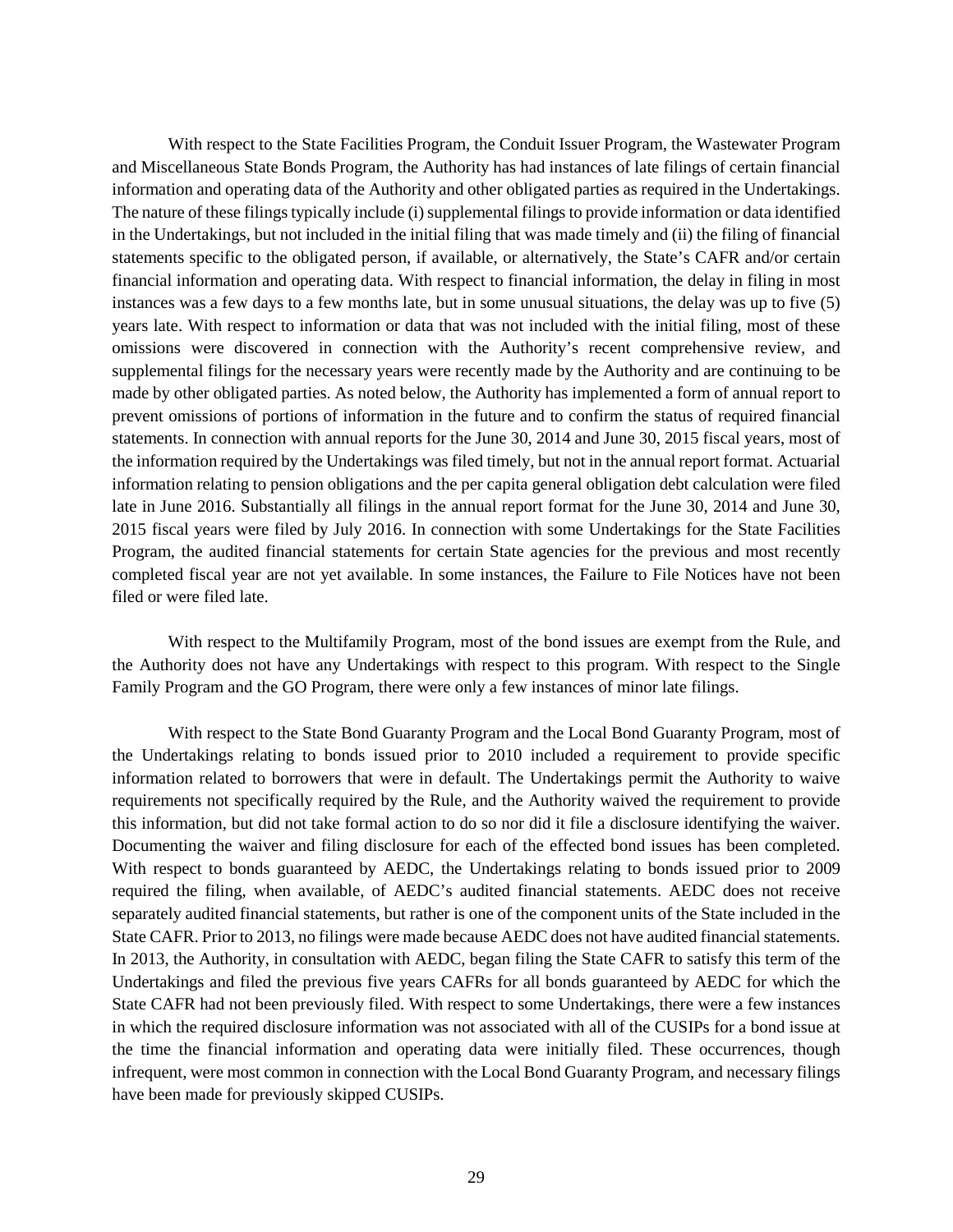The Authority has implemented policies and procedures that will aid in the Authority's on-going compliance with such Undertakings. The Authority noted that the majority of the instances where it did not comply with its Undertakings resulted when the Authority was required to obtain information from a third party. As a result, recent procedural changes have been implemented to prevent these instances in the future and include, but are not limited to, (i) requiring any obligated party in the Undertakings to specifically designate a representative with whom the Authority may communicate regarding information required by the Undertakings; (ii) incorporating a form of annual report as an exhibit to all subsequent Undertakings and amending in due course existing Undertakings to ensure that both the Authority and other obligated parties provide all required information; and (iii) periodically checking EMMA to ensure such reports and notices have been properly filed and indexed.

The Rule also requires that an obligated party disclose in an official statement related to its debt obligations any instances in the previous five years in which such obligated party failed to comply, in all material respects, with any previous undertakings in a written contract or agreement specified in paragraph (b)(5)(i) of the Rule. DBA is an obligated party under the Rule. In connection with prior obligations of DBA, DBA agreed to provide certain financial information in written agreements specified in paragraph (b)(5)(i) of the Rule. In at least one instance within the last five years, DBA did not timely file certain information related to caseloads and fee revenues in connection with a bond issue for the Justice Building. The late filings were corrected in 2017.

#### **FINANCIAL STATEMENTS**

As institutions of the State, the financial affairs of DBA and DAH are conducted in compliance with the laws of the State and in conformity with various federal laws, regulations, and procedures applicable to institutions receiving financial assistance under federal programs. Information about DBA and DAH is contained in the Comprehensive Annual Financial Report for the State of Arkansas, prepared at the close of each fiscal year, and generally available in February of the following calendar year. Separate annual financial audits of the Authority are performed by independent auditors, and are conducted in accordance with generally accepted auditing standards and the Government Auditing Standards of the Comptroller of the United States.

#### **RATING**

S&P Global Ratings, a Standard & Poor's Financial Services LLC business ("S&P"), has assigned the rating of "AA-" to the Bonds. Such rating reflects only the views of S&P, and any explanation of the significance of such rating may be obtained from S&P. Generally, a rating agency bases its rating on the information and materials furnished to it and on investigations, studies, and assumptions of its own. There is no assurance that a particular rating will be maintained for any given period of time or that it will be lowered, raised, or withdrawn entirely if, in the judgment of the rating agency, circumstances so warrant. Any such change in or withdrawal of such a rating could have an adverse effect on the price of and marketability of the Bonds.

# **UNDERWRITING**

Under a Bond Purchase Agreement dated September 29, 2020 (the "Bond Purchase Agreement"),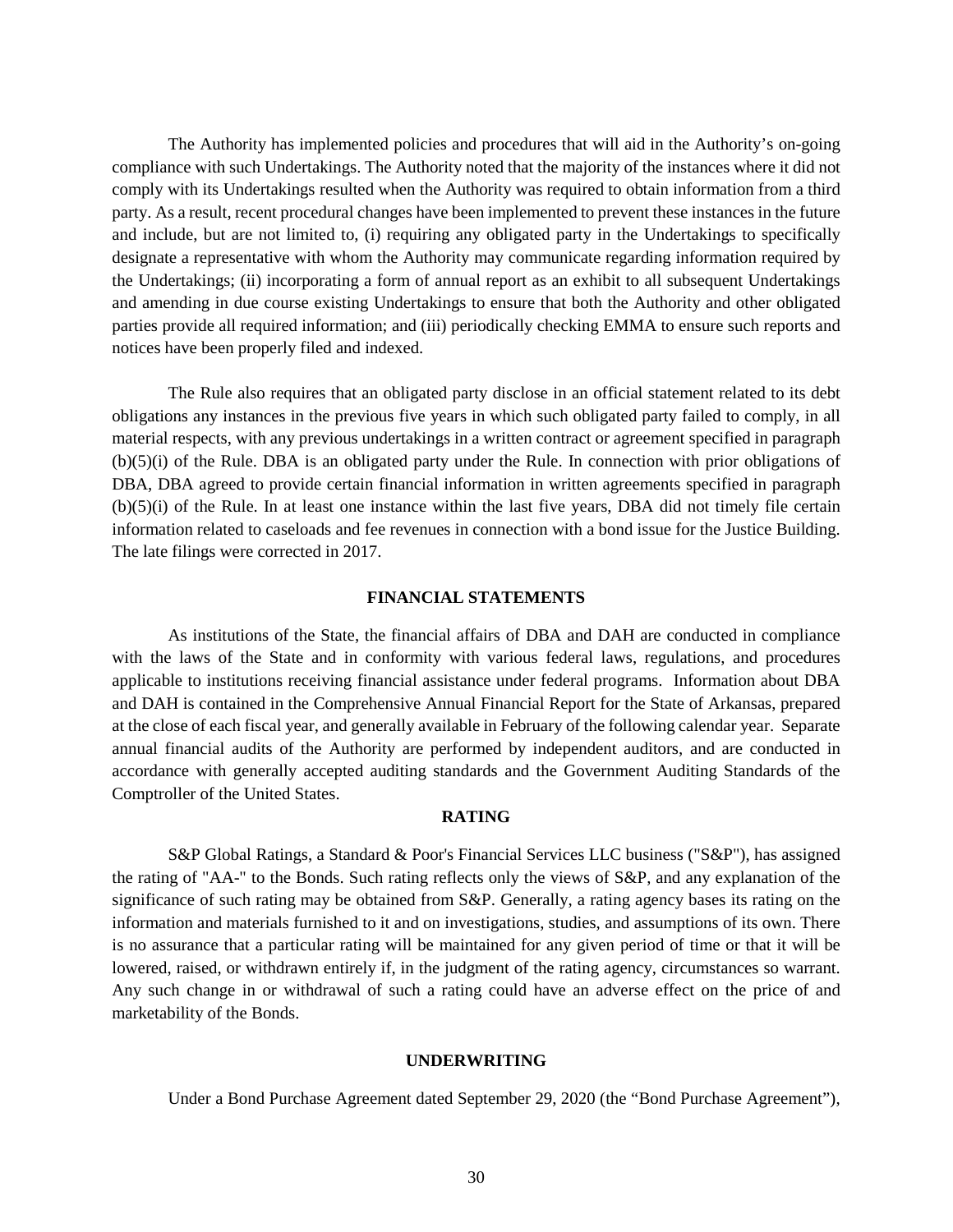entered into by and between the Authority and the Underwriter named on the cover page of this Official Statement (the "Underwriter"), the Bonds offered hereby are being purchased from the Authority by the Underwriter at a price of \$6,310,312.50, which is the principal amount thereof less the Underwriter's discount of \$39,687,50. The Bond Purchase Agreement provides that the Underwriter shall purchase all of the Bonds offered thereby if any are purchased, and that the obligation to make such purchase is subject to the approval of certain legal matters by Bond Counsel and certain other conditions. The initial public offering prices of the Bonds are as set forth on the cover of this Official Statement. After the commencement of the public offering of the Bonds, the offering prices thereof may be changed from time to time by the Underwriter.

The Underwriter reserves the right to join with dealers and other underwriters in offering the Bonds to the public and may offer the Bonds to such dealers or other underwriters at a price below the public offering price.

Mark C. Doramus, Chief Financial Officer of Stephens Inc., the Underwriter, serves on the Board of Directors of the Trustee.

# **LITIGATION**

There is no controversy or litigation of any nature now pending or threatened restraining or enjoining the issuance, sale, execution or delivery of the Bonds or in any way questioning or affecting the validity of any provision of the Bonds, any of the proceedings of the Authority taken with respect to the authorization, issuance, sale, execution or delivery of the Bonds, the pledge or application of any moneys or security provided for the payment of the Bonds, the existence of powers of the Authority, DBA or DAH, or the title of any officers of the Authority, DBA or DAH, to their respective positions.

The Authority is frequently a party to litigation in connection with its lending and guaranty functions. In the opinion of the Authority's General Counsel, no litigation is currently pending or threatened which would adversely affect the Authority's continuing operations or existence.

# **LEGAL MATTERS**

All legal matters related to the authorization, issuance, sale and delivery of the Bonds are subject to the approval of Rose Law Firm, a Professional Association, Little Rock, Arkansas, Bond Counsel. The proposed form of the opinion of Bond Counsel appears as Appendix B to this Official Statement. Payment of Bond Counsel's fee for services rendered with respect to the issuance of the Bonds is contingent upon the issuance and delivery of the Bonds.

# **MISCELLANEOUS**

The information contained in this Official Statement has been taken from sources considered to be reliable, but it is not guaranteed. To the best of the knowledge of the undersigned, this Official Statement does not include any untrue statement of a material fact, nor does it omit the statement of any material fact required to be stated therein, or necessary to make the statements therein, in the light of the circumstances under which they were made, not misleading.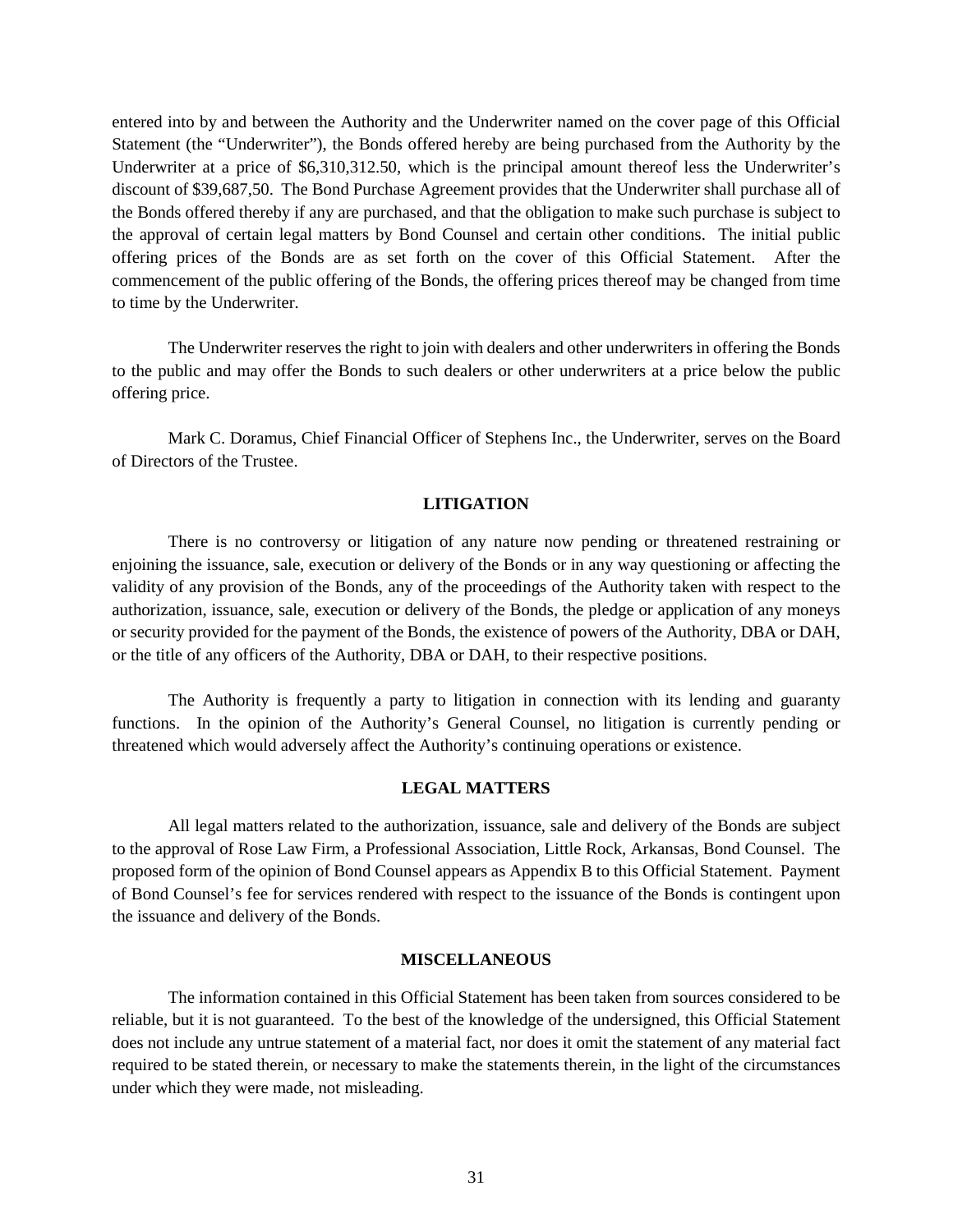The execution and delivery of this Official Statement have been duly authorized by the Authority. This Official Statement is dated the date shown on the cover page hereof.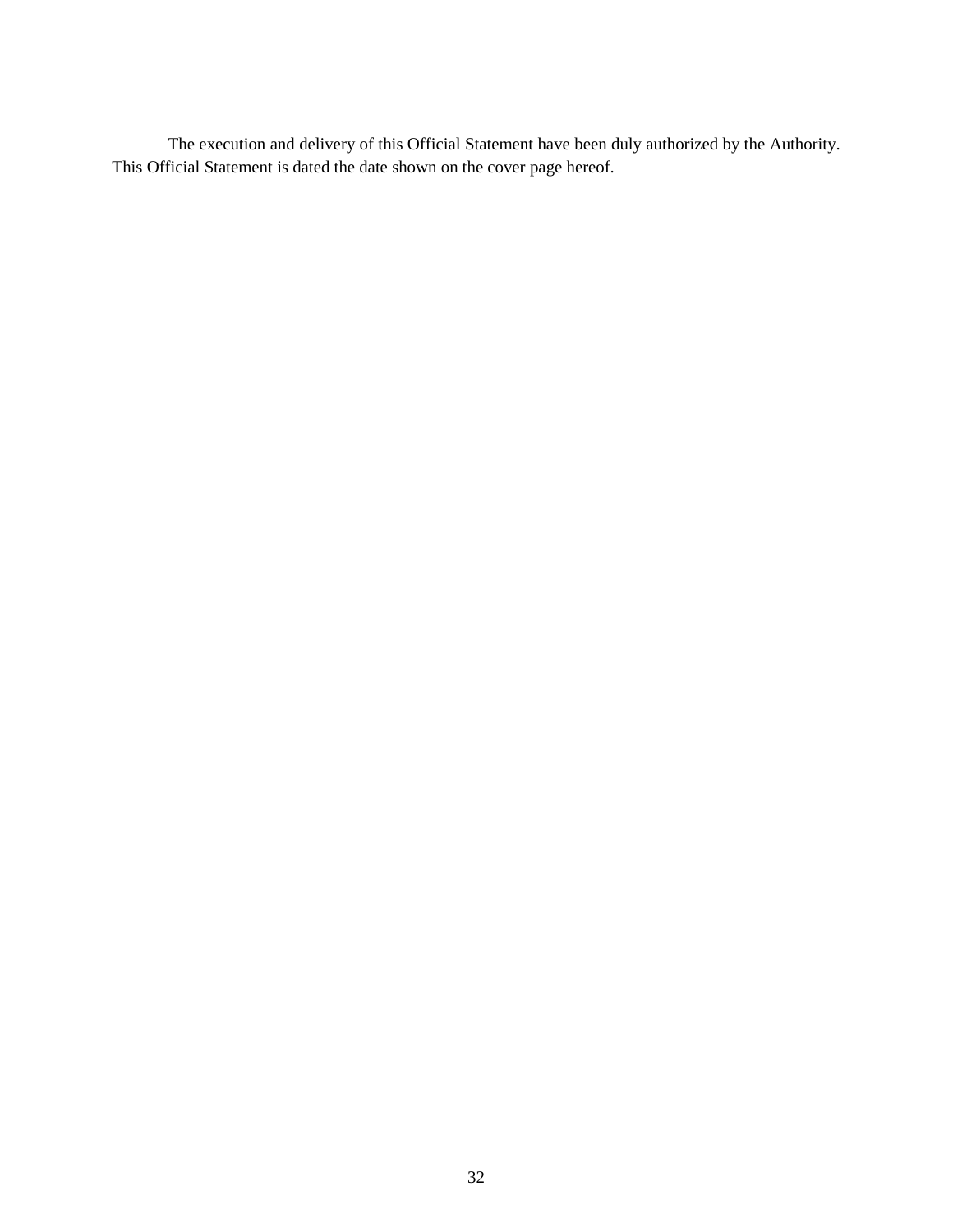# **ARKANSAS DEVELOPMENT FINANCE AUTHORITY**

By: \_\_\_\_\_\_\_\_\_\_\_\_\_\_\_\_\_\_\_\_\_\_\_\_\_\_\_\_\_

Bryan Scoggins, President

# **ARKANSAS DEPARTMENT OF TRANSFORMATION AND SHARED SERVICES, DIVISION OF BUILDING AUTHORITY**

 $By:$ 

Anne W. Laidlaw, Director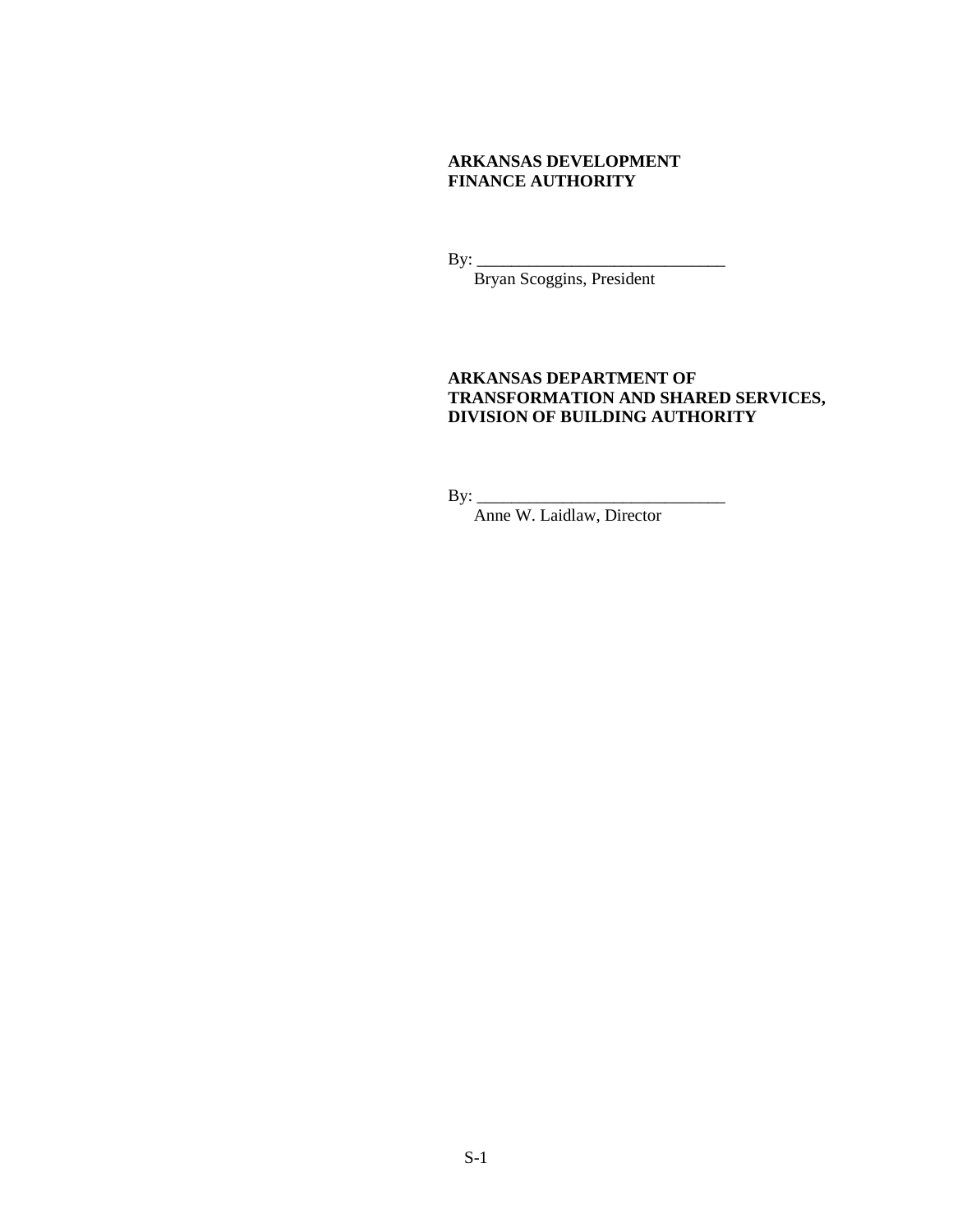# **APPENDIX A DEFINITIONS OF CERTAIN TERMS**

"Account" or "Accounts" means one or more of the Accounts established by the Indenture.

"Act" means the Arkansas Development Finance Authority Act, codified as Arkansas Annotated Sections 15-5-101 et seq., and all acts supplemental thereto or amendatory thereof.

"Act No. 1173" means the State Agencies Facilities Acquisition Act of 1991, codified as Arkansas Code Annotated Sections 22-3-1401 et seq., and all acts supplemental thereto or amendatory thereof.

"Authority Representative" means the person or persons at the time designated to act on behalf of Issuer by written certificate furnished to DBA, DAH and the Trustee containing the specimen signatures of such person or persons and signed on behalf of Issuer by its President. Such certificate may designate an alternate or alternates.

"Authorized Officer" means the Chair, Vice Chair or President of the Issuer or any other officer or employee of the Issuer authorized to perform the particular acts or duties by resolution duly adopted by the Issuer or by law.

"Bond Fund" means the Bond Fund created in the Indenture.

"Bond Year" means each period from and including April 2 through and including the following April 1; provided, however, that the initial Bond Year shall commence on the Closing Date and end on April 1, 2039 (unless a different period is selected by the Issuer after the Closing Date).

"Bonds" means the \$6,350,000.00 aggregate principal amount of Issuer's State Agencies Facilities Revenue Refunding Bonds (Division of Arkansas Heritage Project), Taxable Series 2020 issued pursuant to the Indenture.

"Business Day" means a day on which banking business is transacted, but not including any day on which banks are authorized to be closed, in Little Rock, Arkansas or in the city in which Trustee has its principal corporate trust office.

"Certificate" means a document signed by an Authorized Officer attesting to or acknowledging the circumstances or other matters therein stated.

"Closing Date" means the date upon which there is an exchange of the Bond for the proceeds representing the purchase price of the Bonds by the Original Purchaser.

"Code" means the Internal Revenue Code of 1986, as amended, and the Regulations (including temporary or proposed Regulations) thereunder.

"Cost of Issuance Account" means the Cost of Issuance Account in the Project Fund created in the Indenture.

"Counsel's Opinion" means an opinion signed by an attorney or firm of attorneys, selected by the Issuer, of nationally recognized standing in the field of law relating to municipal securities.

"DAH" means the Department of Arkansas Heritage, an agency of the State of Arkansas.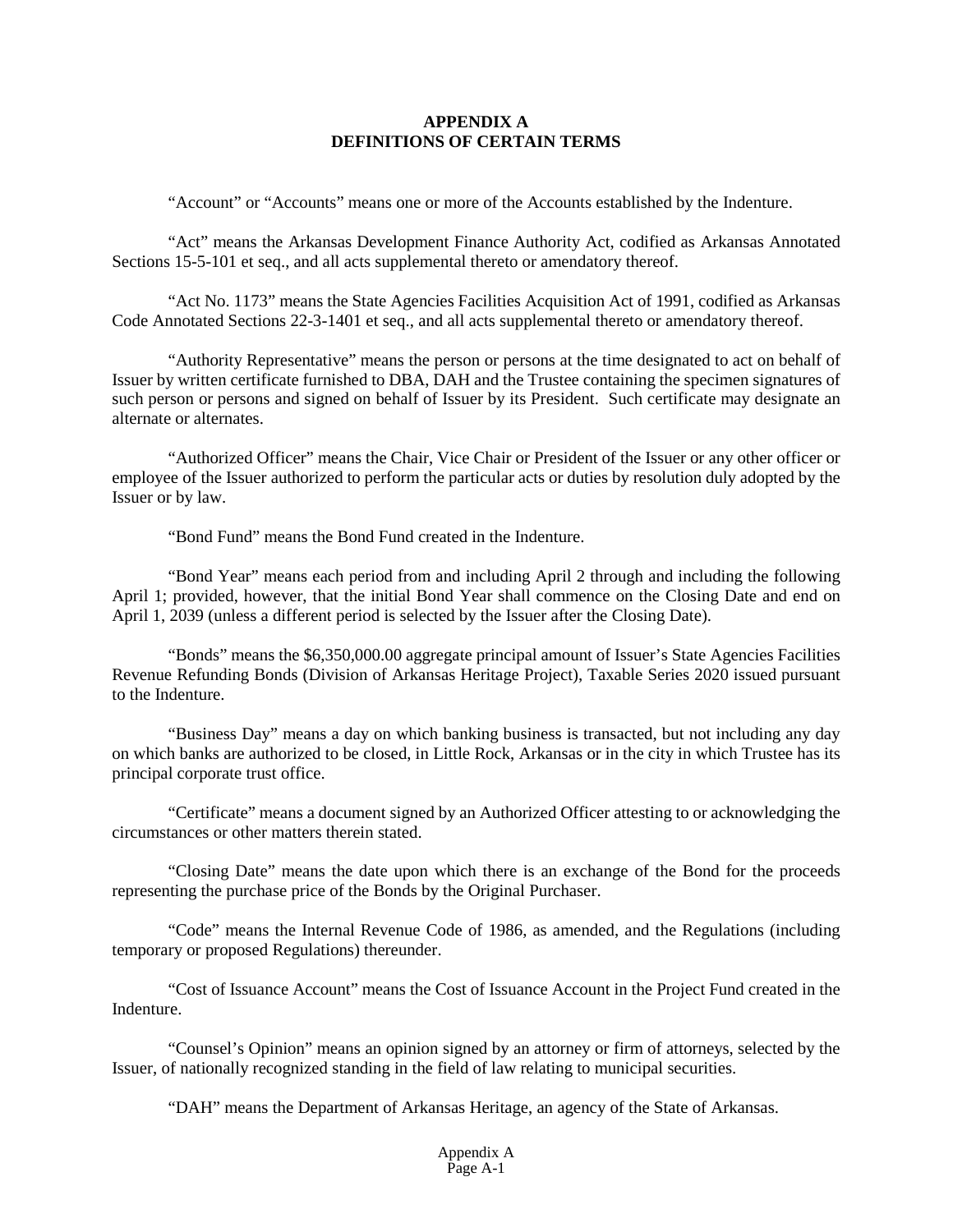"DAH Representative" means the person or persons at the time designated to act on behalf of DAH by written certificate furnished to Issuer, DBA, and Trustee containing the specimen signatures of such person or persons and signed by the Director of DAH. Such certificate may designate an alternate or alternates.

"DBA" means the State agency known as the Arkansas Building Authority as established under Arkansas Code Annotated Sections 22-2-101 et seq.

"DBA Representative" means the person or persons at the time designated to act on behalf of DBA by written certificate furnished to Issuer and Trustee containing the specimen signatures of such person or persons and signed on behalf of DBA by the Director thereof. Such certificate may designate an alternate or alternates.

"Default" means, with respect to any Default under the Indenture, any occurrence or event specified in and defined by the Indenture.

"Escrow Deposit Agreement" means the Escrow Deposit Agreement, dated as of October 27, 2020, between the Authority and the Escrow Trustee, requiring the Escrow Trustee to use the proceeds from the deposit to pay the principal and interest on the 2014 Bonds as they become due to and including April 1, 2022 and to redeem the balance of the 2014 Bonds prior to maturity on April 1, 2022.

"Escrow Trustee" means Simmons Bank, as escrow trustee and paying agent for the 2014 Bonds.

"Fiduciary" or "Fiduciaries" means the Trustee, any Co-Trustee, any additional Paying Agent, or any or all of them, as may be appropriate.

"Fund" or "Funds" means one or more of the Funds created in the Indenture.

"Governmental Obligations" means direct obligations of (including obligations issued or held in book entry form on the books of the Department of the Treasury of the United States of America), or obligations the payment of the principal of and interest on which is unconditionally guaranteed by, the United States of America.

"Heritage Facility" means the building located at 1100 North Street, Little Rock, Arkansas and other existing buildings and facilities located on the same site.

"Indenture" means the Trust Indenture dated as of October 27, 2020, pursuant to which the Bonds are authorized to be issued, and any amendments and supplements thereto.

"Interest Payment Date" means each April 1 and October 1 commencing April 1, 2021, and any date on which Bonds are called for redemption pursuant to the Indenture, so long as any Bonds are Outstanding.

"Issuance Costs" means all costs and expenses of issuance of the Bonds, including, but not limited to: (i) the fees and disbursements of Bond Counsel; (ii) the fees and disbursements of the Issuer's counsel or accountants, and of any other experts or consultants retained by the Issuer; (iii) fees for the rating; (iv) the Trustee's fees and expenses and the fees and expenses of any counsel retained by the Trustee; (v) legal publication costs; (vi) the cost of preparation and printing of the Bonds, the Preliminary Official Statement, and the Official Statement; and (vii) Underwriter's clearing and closing costs, including but not limited to ticket costs and day loan charges, IPREO fees, and other costs of closing and delivery of the Bonds; charges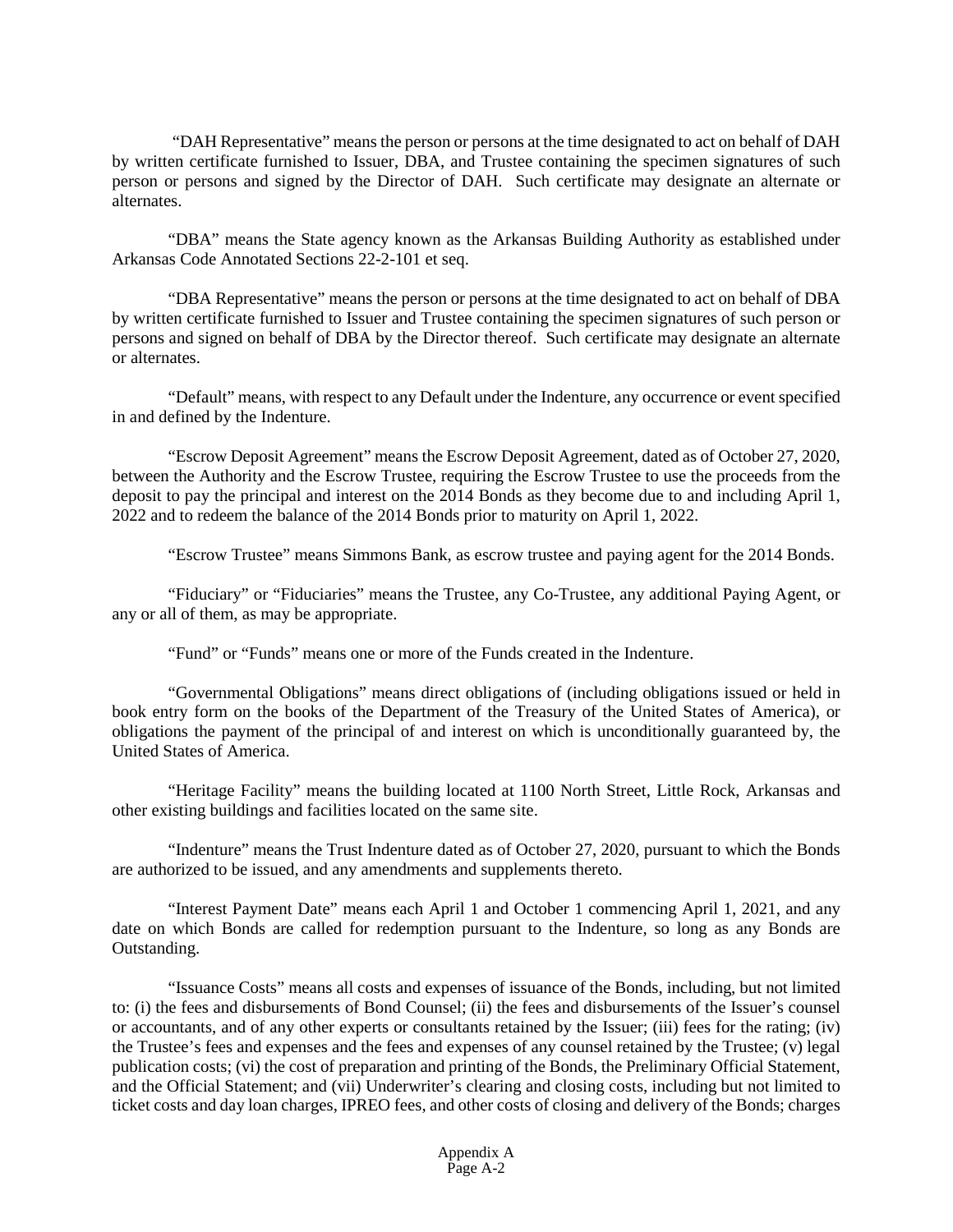for obtaining CUSIP numbers for the Bonds; fees payable to Depository Trust Company relating to the underwriting of the Bonds.

"Issuer" or "Authority" means the Arkansas Development Finance Authority, a body politic and corporate of the State created by the Act, duly organized and existing under the laws of the State, and its successors and assigns.

"Lease" means the Lease Agreement dated as of December 1, 2014, between Issuer and DBA, and as amended and supplemented by the First Supplemental Lease Agreement dated October 27, 2020 any amendments and supplements thereto.

"Lease Payments" means the amounts payable by DBA pursuant to the Lease.

"Net Proceeds" (a) when used with respect to any insurance or condemnation award, means the gross proceeds from the insurance or condemnation award with respect to which that term is used remaining after payment of all expenses (including attorney's fees and any extraordinary fee of Trustee as defined in the Indenture) incurred in the collection of such gross proceeds, and (b) when used with respect to the Bonds, means the amount of Bond proceeds deposited into the Project Fund less the amount paid out or to be paid out from such proceeds for payment of the legal, accounting, financing and printing expenses, fees and all other expenses incurred in connection with the issuance of the Bonds, and shall not include any investment income on moneys in the Project Fund.

"Original Purchaser" means the first purchaser of the Bonds from Issuer.

"Outstanding" or "Bonds Outstanding" means all Bonds which have been authenticated and delivered by Trustee under the Indenture, except: (a) Bonds cancelled after purchase in the open market or because of payment at, or redemption prior to, maturity; (b) Bonds paid or deemed paid pursuant to the Indenture; (c) Bonds cancelled after exchanges pursuant to the Indenture; and (d) Bonds in lieu of which others have been issued, authenticated, and delivered pursuant to the Indenture.

"Owner" or "Bondowner" means the person or persons in whose name or names a Bond shall be registered on the books of Issuer kept by Trustee for that purpose in accordance with the provisions of the Indenture.

"Paying Agent" or "Paying Agents" means the Trustee and such financial institutions as are appointed additional Paying Agents pursuant to the Indenture.

"Permitted Encumbrances" means, as of any particular time, (i) liens for taxes and assessments not then delinquent or which Lessee may, pursuant to the provisions of the Agreement, permit to remain unpaid; (ii) the Agreement, the Indenture, and the Sublease; (iii) utility, access, and other easements and rights-ofway, restrictions, and exceptions that the Authorized Lessee Representative certifies will not interfere with or impair the Heritage Facility; and (iv) such minor defects, irregularities, encumbrances, and clouds on title as normally exist with respect to property similar in character to the Heritage Facility and as do not materially impair the property affected thereby.

"Permitted Investments" means:

(a) Governmental Obligations;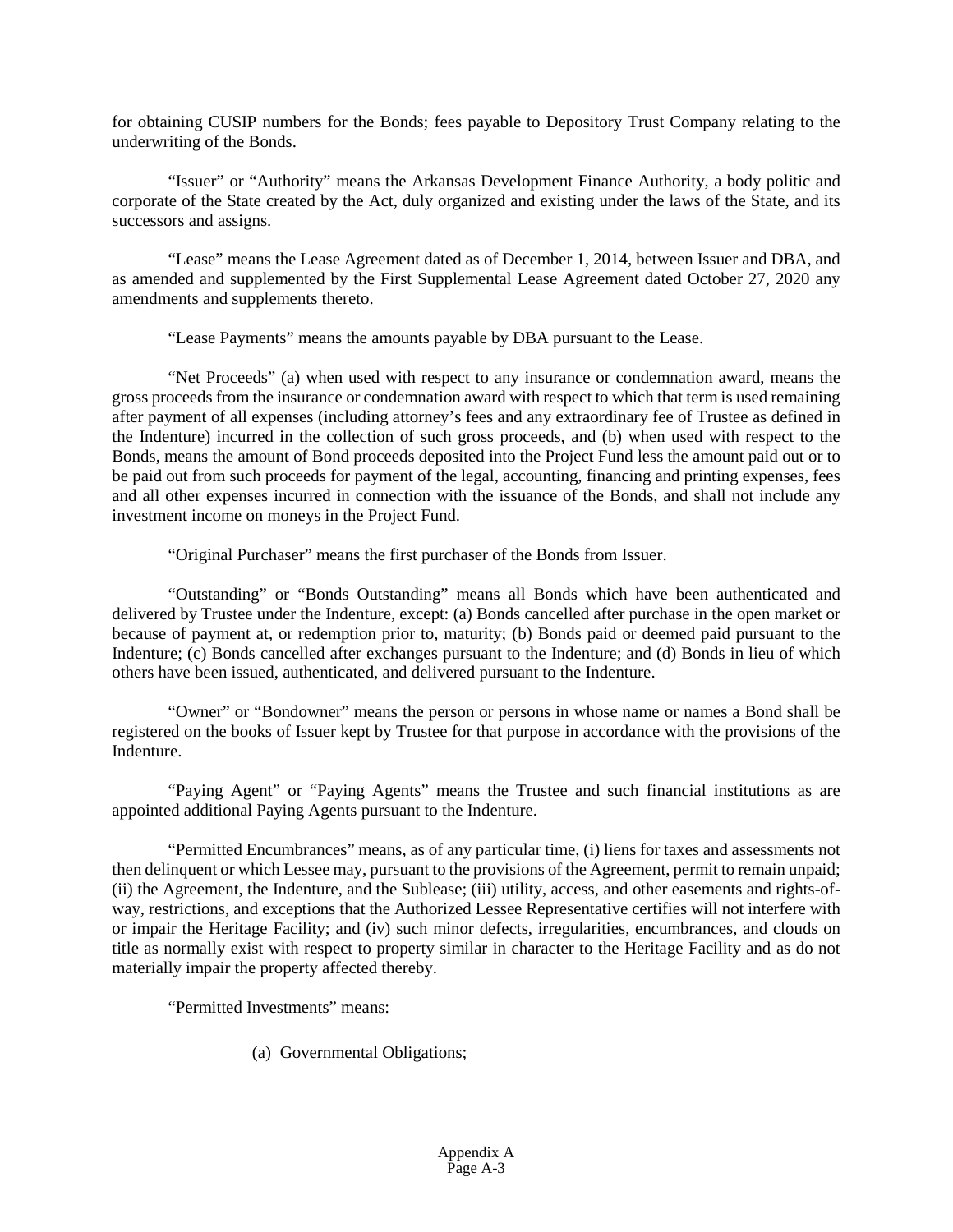(b) bonds, debentures, notes, or other evidence of indebtedness issued or guaranteed by any of the following federal agencies and provided such obligations are backed by full faith and credit of the United States of America (stripped securities are only permitted if they have been stripped by the agency itself):

- (i) Farmers Home Administration certificates of beneficial ownership;
- (ii) General Services Administration participation certificates;

(iii) Government National Mortgage Association guaranteed mortgage-backed bonds and pass-through certificate obligations;

- (iv) U. S. Department of Housing and Urban Development local authority bonds; or
- (v) Federal Housing Administration debentures.

(c) bonds, debentures, notes, or other evidence of indebtedness issued or guaranteed by any of the following non-full faith and credit U. S. Government agencies (stripped securities are only permitted if they have been stripped by the agency itself):

- (i) Federal Home Loan Banks consolidated debt obligations;
- (ii) Federal Home Loan Mortgage Corporation debt obligations;
- (iii) Federal National Mortgage Association debt obligations;
- (iv) Student Loan Marketing Association debt obligations;
- (v) Resolution Funding Corporation obligations; or
- (vi) Farm Credit System consolidated system-wide bonds and notes.

(d) U. S. Treasury, U. S. Government, or tax-exempt money market funds registered with the federal Securities and Exchange Commission and meeting the requirements of Rule 2a-7 under the Investment Company Act of 1940, as amended. Any money market fund which meets the requirements of this clause (d) may be maintained by the Trustee;

(e) certificates of deposit of any national or state bank which has deposits insured by the Federal Deposit Insurance Corporation and which bank (i) has an unsecured long-term debt obligation rating by Standard & Poor's Corporation  $(S\&P'')$  of not less than "AA" or (ii) is the lead bank of a parent holding company with an unsecured long-term debt rating by S&P of not less than "AA3";

(f) commercial paper rated, at the time of purchase, "A-l+" by S&P;

(g) bonds or notes issued by any state or municipality which are rated by S&P in one of the two highest rating categories assigned by S&P;

(h) Federal funds or bankers acceptances with a maximum term of one year of any bank which has an unsecured, uninsured, and unguaranteed obligation rating of "A-l+" or better by S&P;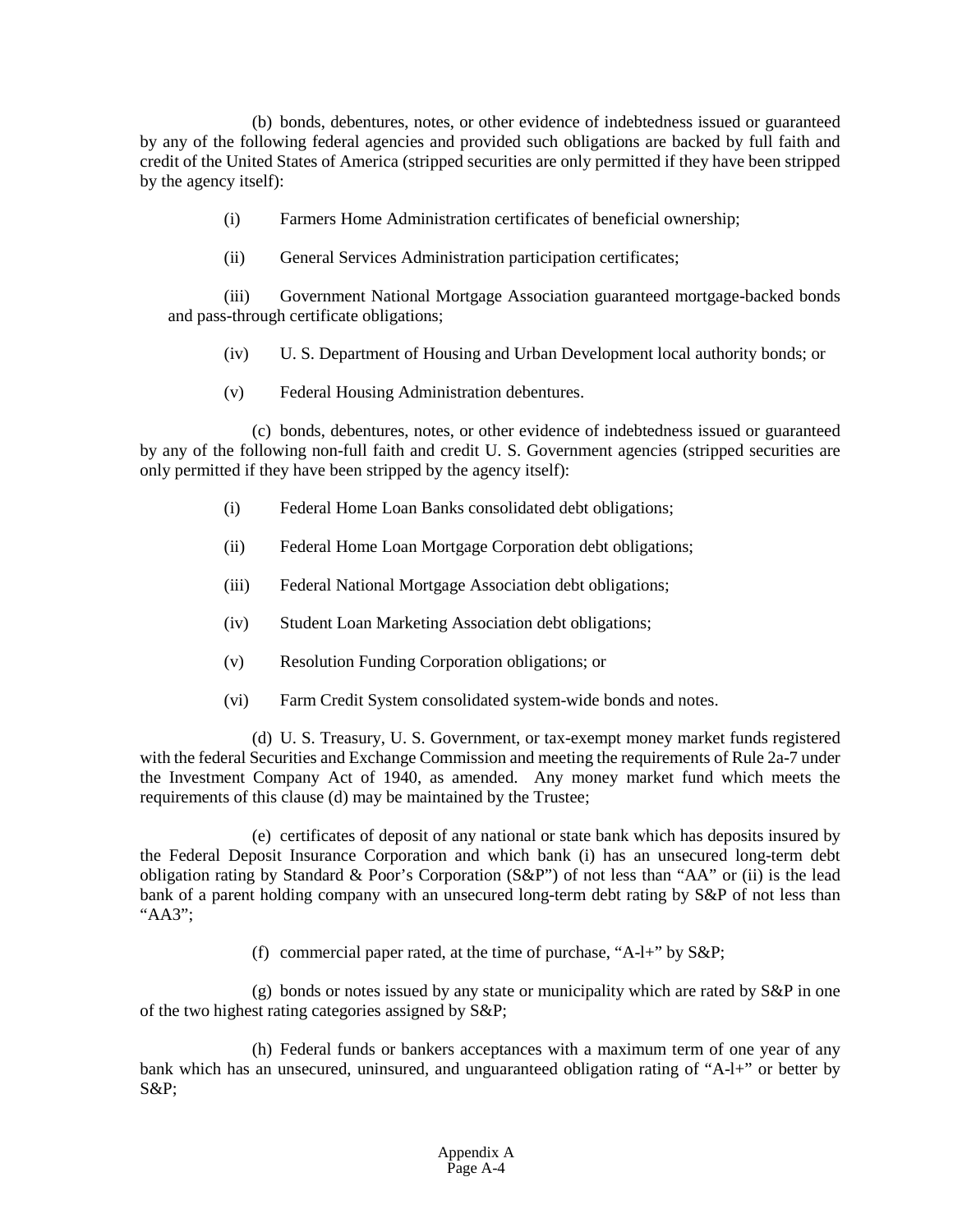(i) the following investments fully insured by the Federal Deposit Insurance Corporation: (a) certificates of deposit, (b) savings accounts, (c) deposit accounts, (d) depository receipts of a bank, savings and loan association, or mutual savings bank.

"Pledged Revenues" means any and all of the rents, amounts, income, revenues, issues and profits, and any other sums of money payable or receivable (i) under the Agreement (except for amounts payable to or for the Rebate Fund and to the Issuer thereunder); (ii) under the Sublease (except for amounts payable to or for the Rebate and to the Issuer thereunder as Additional Rent or by way of indemnity); (iii) from any other sub-subletting of the Heritage Facility by DAH pursuant to and in full compliance with the Sublease; and (iv) from the net earnings of the investment of moneys in the Funds and Accounts created in the Indenture (except for the Rebate Fund).

"Principal Installment" means, as of any date of calculation, the principal amount of all Bonds Outstanding due and payable on a specified future date.

"Project Fund" means the Project Fund created in the Indenture.

"Rating Agency" means Standard & Poor's Rating Services.

"Rating Letter" means the letter stating that the Bonds are rated "AA-" by the Rating Agency.

"Rebate Fund" means the Rebate Fund created in the Indenture.

"Record Date" means that date which is the fifteenth (15th) day of the month immediately preceding any interest payment date or redemption date of such Bond.

"Redemption Price" means, when used with respect to a Bond or portion thereof to be redeemed, the principal amount of such Bond or such portion thereof, plus the applicable premium, if any, payable upon redemption thereof pursuant to the Indenture.

"Regulations" means proposed, temporary and permanent regulations promulgated under the Code.

"Sinking Fund Installment" means any amount of money required to be paid on a specified date by the Issuer as provided in the Indenture, toward the retirement of any Term Bond, but not including any amount payable by reason of the maturity of a Term Bond.

"State" means the State of Arkansas.

"Sublease" means the Sublease Agreement by and between DBA and DAH dated as of December 1, 2014 as supplemented by the First Supplemental Sublease Agreement dated as of October 27, 2020 and any amendments and additional supplements thereto.

"Term of the Agreement" means the term of the Agreement as specified in the Agreement.

"Term Bonds" means the Bonds maturing on April 1, 2030, April 1, 2035, and April 1, 2039.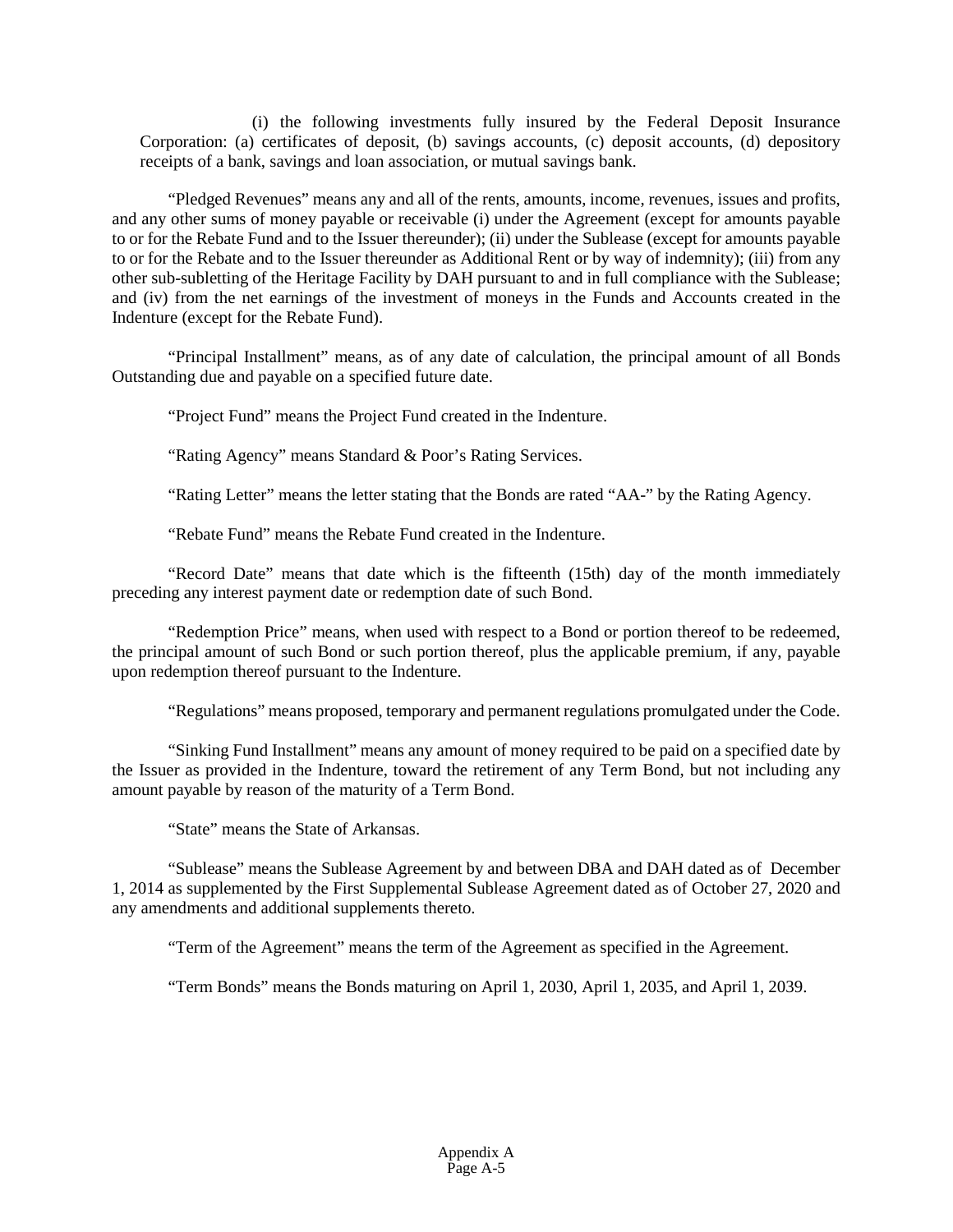"Trustee" means Simmons Bank, Pine Bluff, Arkansas, and its successors and any entity resulting from or surviving any conversion, sale, transfer, consolidation, or merger to which it or its successors may be a party and any successor Trustee then serving as successor trustee under the Indenture.

"Trust Estate" means the property conveyed to Trustee pursuant to the Granting Clauses of the Indenture.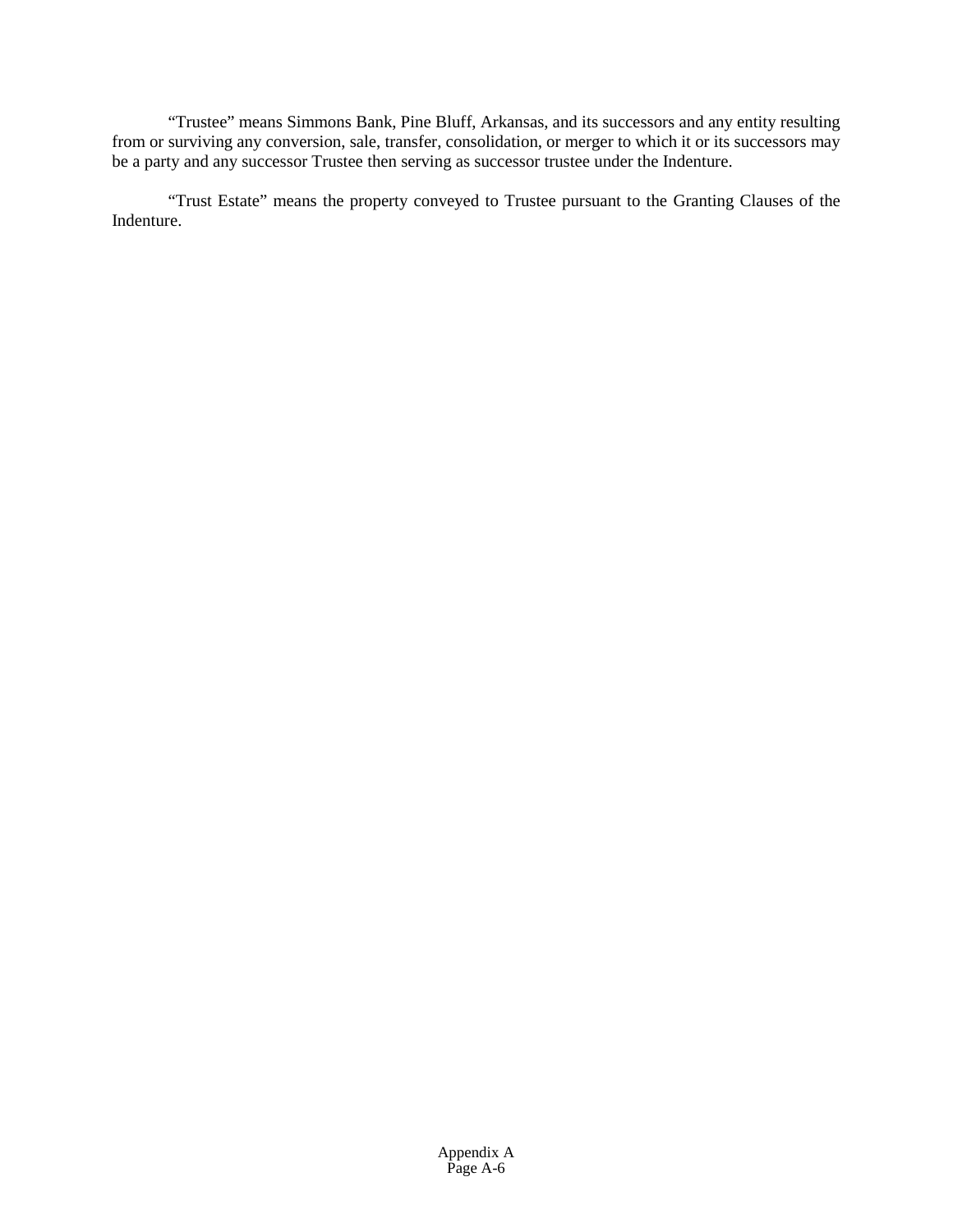# **APPENDIX B PROPOSED FORM OF OPINION OF BOND COUNSEL**

October 27, 2020

Arkansas Development Finance Authority Little Rock, Arkansas

Simmons Bank Pine Bluff, Arkansas

> Re: Arkansas Development Finance Authority State Agencies Facilities Revenue Refunding Bonds (Division of Arkansas Heritage Project), Taxable Series 2020

Ladies and Gentlemen:

We have acted as Bond Counsel in connection with the issuance and sale by the Arkansas Development Finance Authority (the "Issuer") of its Arkansas Development Finance Authority State Agencies Facilities Revenue Refunding Bonds (Division of Arkansas Heritage Project), Taxable Series 2020 (the "Bonds"). The Issuer is a public body politic and corporate, with corporate succession, and an independent instrumentality of the State of Arkansas (the "State"), exercising essential public functions, created under the provisions of the Arkansas Development Finance Authority Act, Arkansas Code Annotated §§ 15-5-101 et seq. (the "Act"). The Bonds are authorized to be issued under the Act, the State Agencies Facilities Acquisition Act of 1991, Arkansas Code Annotated §§ 22-3-1401 et seq. ("Act 1173"), and a resolution of the Issuer adopted September 17, 2020 (the "Resolution"). The Bonds are issued under and secured by a Trust Indenture dated as of October 27, 2020 (the "Indenture"), by and between the Issuer and Simmons Bank, Pine Bluff, Arkansas, as trustee thereunder (the "Trustee"). Capitalized terms used herein and not otherwise defined shall have the meanings ascribed thereto in the Indenture.

The Bonds are being issued to provide funds to advance refund the Issuer's State Agencies Facilities Revenue Bonds (Department of Arkansas Heritage Project) Series 2014 and pay the costs of issuing the Bonds.

The Bonds are issuable in fully registered form, but only in the manner and subject to the terms and conditions set forth in the Indenture, and are dated, mature, bear interest and are subject to redemption prior to maturity as provided in the Indenture. The Bonds are secured by the Issuer's pledge, under the Indenture, of certain revenues received under the Lease and the Sublease (the "Pledged Revenues") and certain funds and accounts created by the Indenture.

THE BONDS SHALL CONSTITUTE LIMITED OBLIGATIONS OF THE ISSUER, SECURED SOLELY BY A PLEDGE OF THE PLEDGED REVENUES AND CERTAIN FUNDS AND ACCOUNTS HELD UNDER THE INDENTURE. THE BONDS DO NOT CONSTITUTE AN OBLIGATION, EITHER GENERAL OR SPECIAL, OF THE STATE, ANY MUNICIPALITY OR ANY OTHER POLITICAL SUBDIVISION OF THE STATE. NEITHER THE FAITH AND CREDIT NOR THE TAXING POWER OF THE STATE OR ANY POLITICAL SUBDIVISION THEREOF IS PLEDGED FOR PAYMENT OF THE BONDS. THE ISSUER HAS NO TAXING POWER.

In connection with the issuance of the Bonds, we have examined (i) copies of the Act and Act 1173, (ii) a copy of the Resolution; (iii) a copy of the Indenture; (iv) copies of the Lease and the Sublease and (v)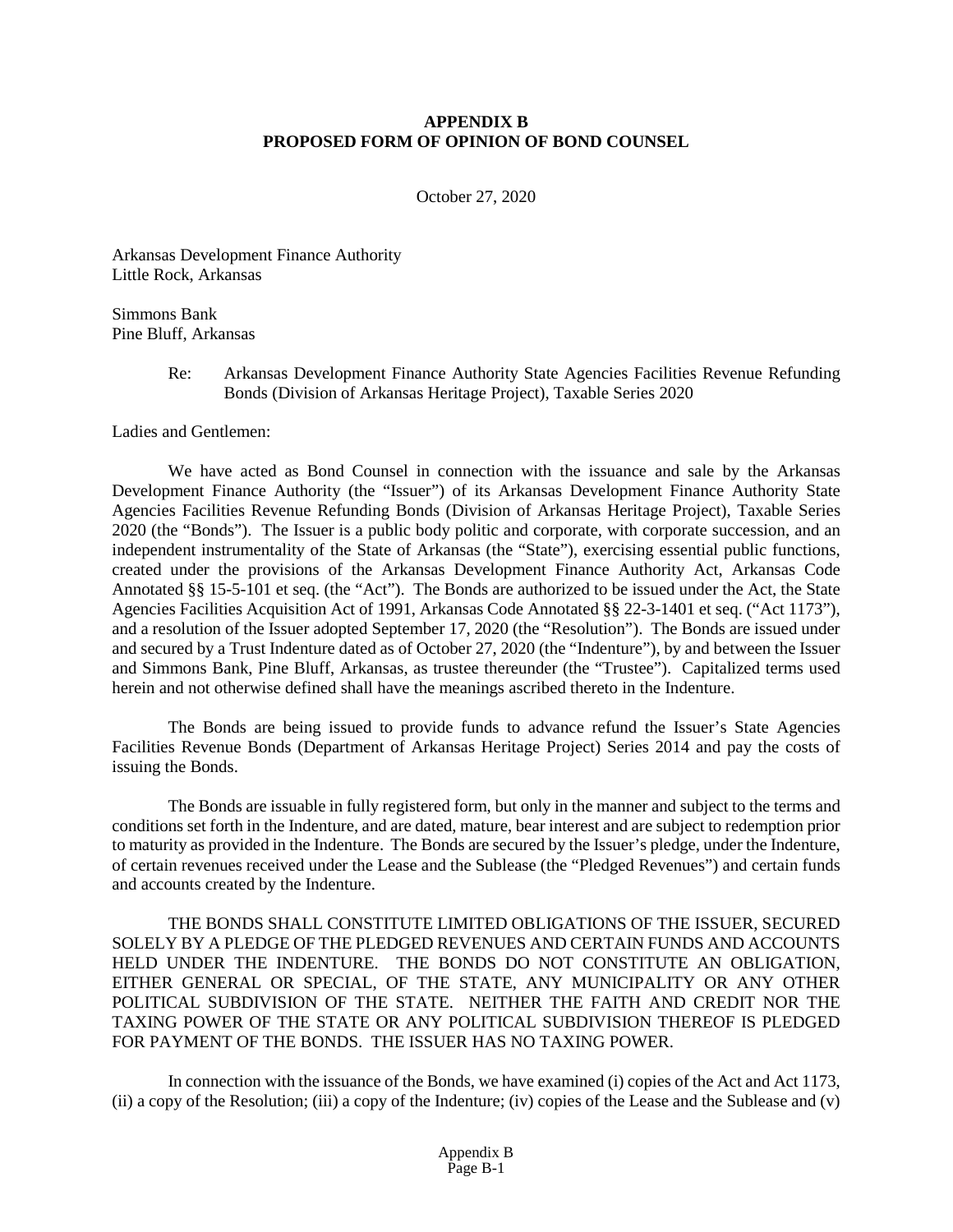such other opinions, documents, certificates and letters as we deem relevant and necessary in rendering this opinion.

As to questions of fact material to our opinion, we have relied upon representations of the Issuer, DBA and DAH contained in the Indenture, the Lease and the Sublease, and the certified proceedings and other certifications of officials of the Issuer, DBA and DAH furnished to us, without undertaking to verify the same by independent investigation.

Based upon the foregoing, we are of the opinion that, under existing law:

(1) The Issuer is duly created and validly existing as a body corporate and politic and a public instrumentality of the State with the corporate power to enter into and perform the Indenture and the Lease and to issue the Bonds.

(2) The Indenture, the Lease, and the Sublease have been duly authorized, executed and delivered by the parties thereto and constitute the valid and binding obligations of the parties thereto enforceable against the parties thereto in accordance with their respective terms. The Indenture creates a valid lien on the Pledged Revenues and the rights of the Issuer under the Lease and the Sublease.

(3) The Bonds have been duly authorized, executed and delivered by the Issuer, and are valid and binding obligations of the Issuer, payable solely from the revenues and other funds provided therefor in the Indenture.

(4) The Bonds and the interest thereon are exempt from all Arkansas state, county and municipal taxes, including income, inheritance and property taxes.

It is to be understood that the rights of the owners of the Bonds and the enforceability of the Bonds and the Indenture may be subject to bankruptcy, insolvency, reorganization, moratorium and other similar laws affecting creditors' rights heretofore or hereafter enacted to the extent constitutionally applicable and that their enforcement may also be subject to the exercise of judicial discretion in appropriate cases.

This opinion is given as of the date hereof, and we assume no obligation to revise or supplement this opinion to reflect any facts or circumstances that may hereafter come to our attention, or any changes in law that hereafter occur.

Very truly yours,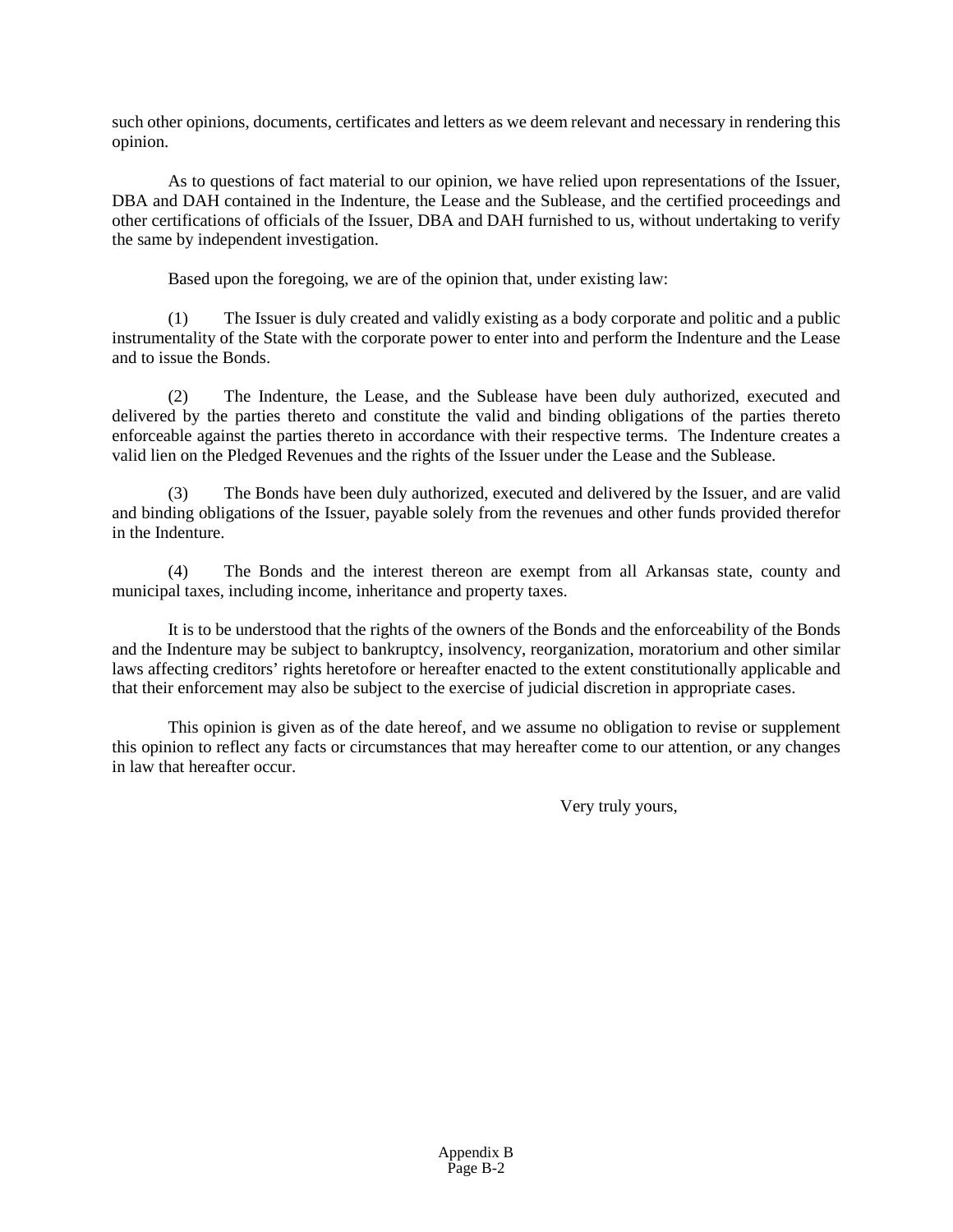# **APPENDIX C PROPOSED FORM OF CONTINUING DISCLOSURE AGREEMENT**

# **CONTINUING DISCLOSURE AGREEMENT**

This Continuing Disclosure Agreement dated as of October 27, 2020 (this "Agreement") is executed and delivered by the Arkansas Department of Transformation and Shared Services Division of Building Authority ("DBA"), the Arkansas Development Finance Authority, a Division of the Arkansas Department of Commerce (the "Authority") the Arkansas Department of Parks, Heritage and Tourism Department, Division of Arkansas Heritage ("DAH" and collectively with DBA and the Authority the "Disclosing Parties") and Regions Bank, as Trustee (the "Trustee"), in connection with the issuance by the Authority of its State Agencies Facilities Revenue Refunding Bonds (Division of Arkansas Heritage Project), Taxable Series 2020 (the "Bonds"). The Bonds are being issued pursuant to an authorizing resolution of the Authority and that certain Trust Indenture by and between the Authority and the Trustee, dated as of October 27, 2020 (the "Indenture"). The Disclosing Parties and Trustee covenant and agree as follows:

**Purpose of this Agreement.** This Agreement is being executed and delivered by the Disclosing Parties and the Trustee for the benefit of the Beneficial Owners (as defined below) of the Bonds and in order to assist the Underwriter (as defined below) in complying with, and constitutes the written undertaking for the benefit of the Beneficial Owners of the Bonds required by, subsection (i) of the Rule (as defined below).

**Definitions.** In addition to the definitions set forth in the Indenture, which apply to any capitalized term used in this Agreement unless otherwise defined in this Section, the following capitalized terms shall have the following meanings.

"Annual Disclosure Statement" shall mean any Annual Disclosure Statement provided by DBA and filed by the Authority in the form attached hereto as Exhibit A and as further described in Section 4(a).

"Audit" shall have the meaning provided in Arkansas Code Annotated Section  $10-4-402(a)(1)$ , as the same may be amended from time to time.

"Beneficial Owner" of a Bond shall mean any person who, directly or indirectly, through any contract, arrangement, understanding, relationship, or otherwise, has or shares (i) voting power which includes the power to vote, or to direct the voting of, a Bond and/or (ii) investment power which includes the power to dispose, or to direct the disposition of, a Bond.

"Business Day" shall mean any day on which banks located in the city in which the designated corporate trust office of the Trustee is located is open for business.

"Disclosure Representative" shall mean the Vice President for Finance and Administration or his or her designee, or such other officer or employee as the Authority shall designate in writing to the Trustee from time to time.

"Dissemination Agent" shall mean the Authority, acting in its capacity as Dissemination Agent under this Agreement, or any successor Dissemination Agent designated in writing by the Authority and which has filed with the Trustee a written acceptance of such designation.

"EMMA" shall mean the Electronic Municipal Market Access system as described in 1934 Act Release No. 59062 and maintained by the MSRB for purposes of the Rule.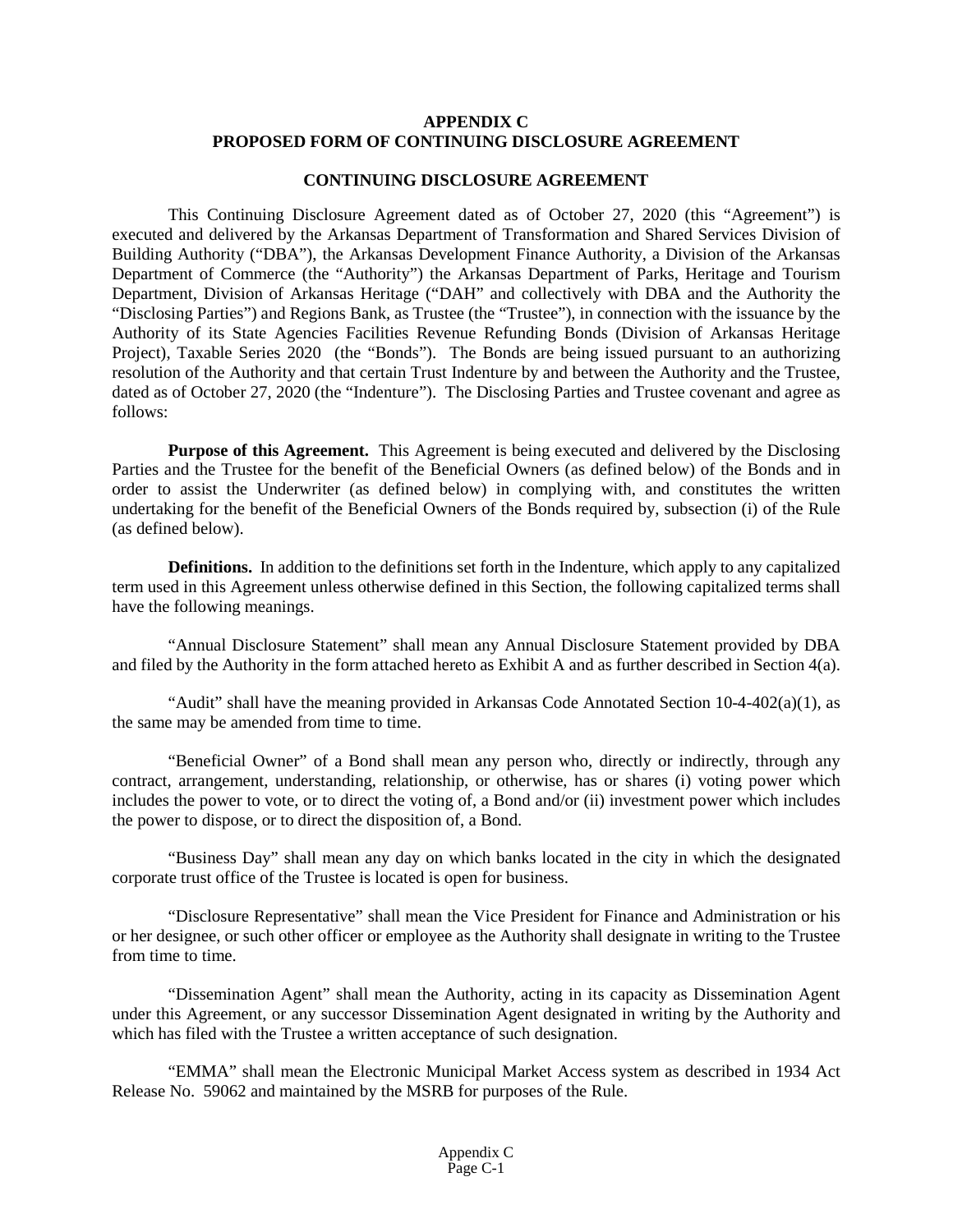"Financial Audit" shall have the meaning provided in Arkansas Code Annotated Section 10-4-  $402(a)(3)$ , as the same may be amended from time to time.

"Financial Obligation" means a (i) debt obligation; (ii) derivative instrument entered into in connection with, or pledged as security or a source of payment for, an existing or planned debt obligation; or (iii) guarantee of (i) or (ii). The term Financial Obligation does not include municipal securities as to which a final official statement has been otherwise provided to the MSRB consistent with Rule 15c2-12.

"Listed Events" shall mean any of the events listed in Subsection 5(a).

"MSRB" shall mean the Municipal Securities Rulemaking Board.

"Rule" shall mean Rule  $15c2-12(b)(5)$  adopted by the Securities and Exchange Commission under the Securities Exchange Act of 1934, as the same may be amended from time to time.

"Underwriter" shall mean Stephens Inc.

# **Provision of Annual Disclosure Statement.**

The Authority, as Dissemination Agent, shall, or shall cause the Trustee to, not later than 240 days after the end of the State of Arkansas's fiscal year, commencing with the fiscal year ended June 30, 2020, provide to the MSRB through its continuing disclosure service portal which is provided through EMMA at http://www.emma.msrb.org, or any similar system acceptable to the Securities and Exchange Commission, its Annual Disclosure Statement that is consistent with the requirements of this Agreement and in the form attached hereto as Exhibit A. Not later than 30 days prior to said date, DBA shall provide the Annual Disclosure Statement to the Authority. Not later than 15 days prior to said date, the Authority shall provide the Annual Disclosure Statement to the Trustee, and if filed, proof of filing with the MSRB, or if not filed, with directions to the Trustee to file the Annual Disclosure Statement with the MSRB.

Each Annual Disclosure Statement shall be in electronic format as prescribed by the MSRB and shall be accompanied by identifying information as prescribed by the MSRB. Each Annual Disclosure Statement may be submitted as a single document or as separate documents comprising a package, and may include by reference other information as provided in this Agreement; provided that, any audited financial statements, Audit, or Financial Audit may be submitted separately from the balance of the Annual Disclosure Statement and later than the date required above for the filing of the Annual Disclosure Statement if they are not available by that date, but shall be submitted, when and if available, within 30 days of the Authority being informed or discovering that any audited financial statements, Audit, or Financial Audit is available.

If by 15 days prior to the date specified above for providing the Annual Disclosure Statement to the MSRB, the Trustee has not received a copy of the Annual Disclosure Statement and proof of filing with the MSRB, the Trustee shall contact the appropriate Disclosure Representative to determine if the Disclosing Parties are in compliance with this Agreement.

If the Trustee is unable to verify that the Annual Disclosure Statement has been provided to the MSRB by the date required in Subsection  $3(a)$ , the Trustee shall send a notice to the MSRB in substantially the form attached as Exhibit B.

On the effective date of this Agreement, the most recent fiscal year for which the Authority's Audit or Financial Audit were available were for the year ending June 30, 2019. On the effective date of this Agreement, the auditor of the Authority's financial statements is the Legislative Joint Auditing Committee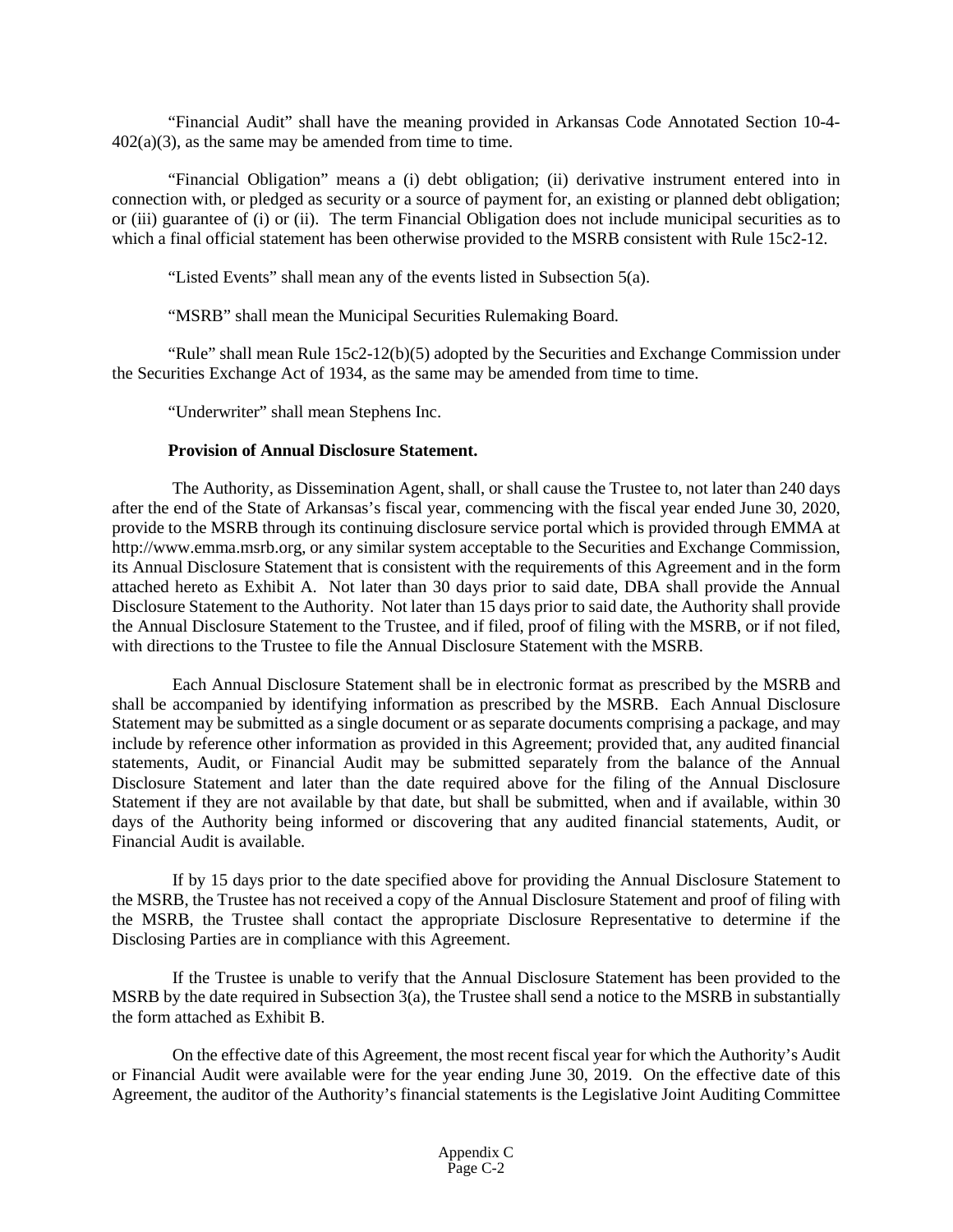of the Division of Legislative Audit for the State of Arkansas. The authority and duties of the Division of Legislative Audit are set forth in Arkansas Code Annotated §§ 10-4-401 et. seq.

# **Content of Annual Disclosure Statement.**

The Disclosing Parties' Annual Disclosure Statement shall contain or incorporate by reference the following, the Comprehensive Annual Financial Report ("CAFR") of the State of Arkansas for the most recent fiscal year available.

Any or all of the items listed above may be incorporated by reference from other documents, including official statements of debt issues of the Disclosing Parties or related public entities, which have been submitted to the MSRB. If the document incorporated by reference is a final official statement, it must be available from the MSRB. The Disclosing Parties shall clearly identify each such other document incorporated by reference.

# **Reporting of Significant Events.**

This Section shall govern the giving of notices of the occurrence of any of the following events:

- (i) Principal and interest payment delinquencies;
- (ii) Non-payment related defaults, if material;
- (iii) Unscheduled draws on debt service reserves reflecting financial difficulties:
- (iv) Unscheduled draws on credit enhancements reflecting financial difficulties;
- (v) Substitution of credit or liquidity providers, or their failure to perform;
- (vi) Adverse tax opinions, the issuance by the Internal Revenue Service of proposed or final determinations of taxability, Notices of Proposed Issue (IRS Form 5701-TEB) or other material notices or determinations with respect to the tax status of the Bonds, or other material events affecting the tax status of the Bonds;
- (vii) Modifications to rights of security holders, if material;
- (viii) Bond calls (other than mandatory sinking fund redemptions, if any), if material, and tender offers;
- (ix) Defeasances;
- (x) Release, substitution, or sale of property securing repayment of the Bonds, if material;
- (xi) Rating changes;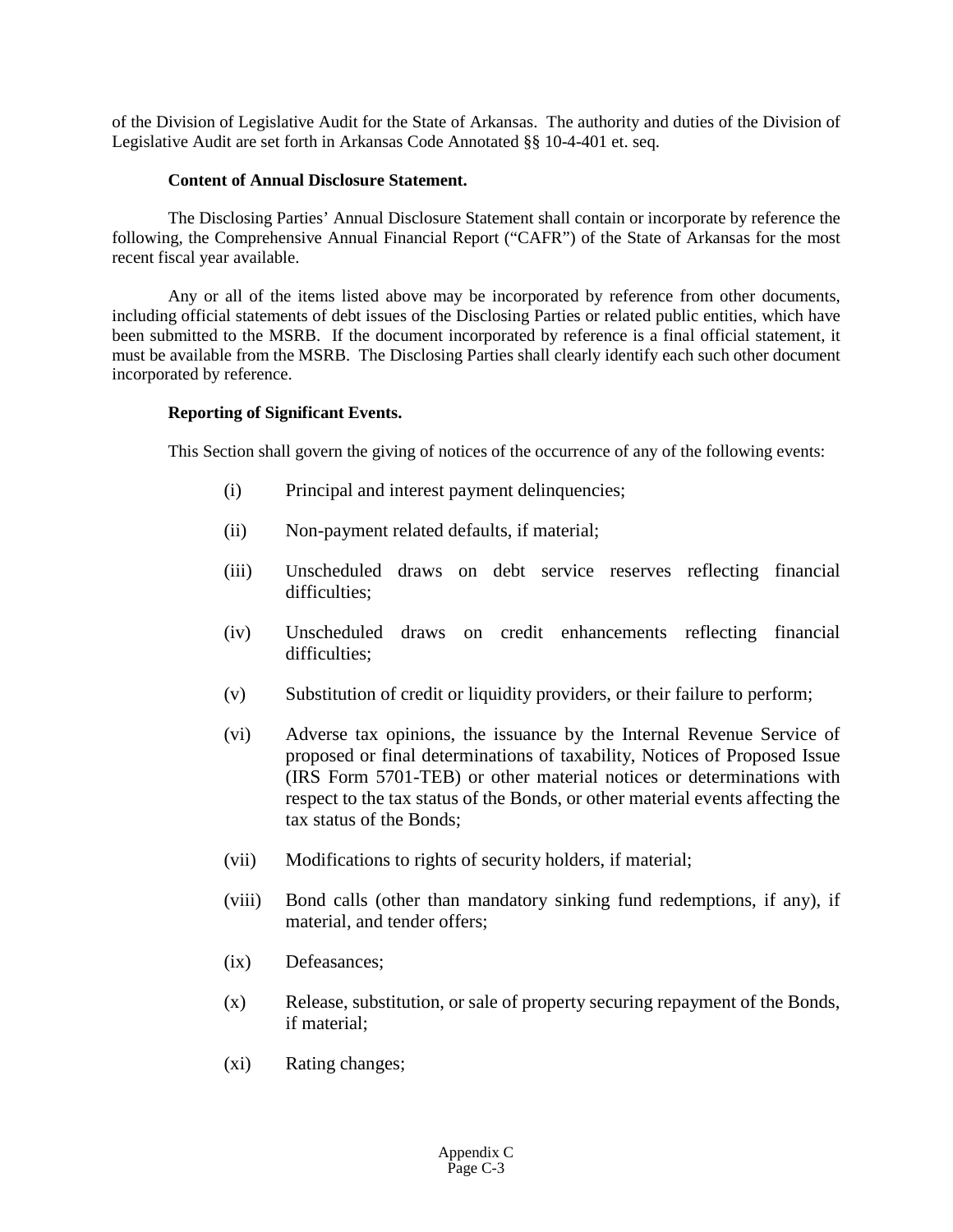- (xii) Bankruptcy, insolvency, receivership or similar event of a Disclosing Party;
- (xiii) The consummation of a merger, consolidation or acquisition involving a Disclosing Party or the sale of all or substantially all of the assets of a Disclosing Party, other than in the ordinary course of business, the entry into a definitive agreement to undertake such an action or the termination of a definitive agreement relating to any such actions, other than pursuant to its terms, if material;
- (xiv) Appointment of a successor or additional trustee or the change of name of a trustee, if material;
- (xv) Incurrence of a Financial Obligation of a Disclosing Party, if material, or agreement to covenants, events of default, remedies, priority rights, or other similar terms of a Financial Obligation of a Disclosing Party, any of which may affect security holders, if material; and
- (xvi) Default, event of acceleration, termination event, modification of terms, or other similar events under the terms of a Financial Obligation of a Disclosing Party, any of which reflect financial difficulties.

If a Listed Event occurs while any Bonds are outstanding, the Authority or DBA, as appropriate, shall provide, or shall cause to be provided by the Trustee, a Listed Event Notice (the "Listed Event Notice"), in a timely manner within ten (10) Business Days after the occurrence of such Listed Event, to the MSRB, through its continuing disclosure service portal provided through EMMA at http://www.msrb.emma.org or any other similar system that is acceptable to the Securities and Exchange Commission. Each notice of the occurrence of a Listed Event shall be captioned "Notice of Listed Event" and shall be filed in electronic format as prescribed by the MSRB and shall be accompanied by identifying information as prescribed by the MSRB.

Upon occurrence of a Listed Event, DBA agrees to report such occurrence to the Authority in a timely manner not in excess of two Business Days after the occurrence of such Listed Event. The Authority shall in a timely manner determine if a notice relating to such reported event must be filed and, if filing is required, file the Listed Event Notice in the time required by this Agreement.

The Trustee shall promptly advise the Authority whenever, in the course of performing its duties as Trustee hereunder, the Trustee identifies an occurrence which may require the Authority to provide a Listed Event Notice; provided that, the failure of the Trustee so to advise the Authority shall not constitute a breach by the Trustee of any of its duties and responsibilities hereunder or under the Indenture.

If the Trustee has been instructed by the Authority to report the occurrence of a Listed Event, the Trustee shall file a notice of such occurrence with the MSRB through EMMA. Notwithstanding the foregoing, notice of Listed Events described in subsections (viii) and (ix) of the definition of "Listed Event" in Section 5(a) of this Agreement need not be given under this subsection any earlier than the notice (if any) of the underlying event is given to the Beneficial Owners of affected Bonds pursuant to the Indenture.

Notwithstanding the above, the Trustee shall file a notice in accordance with subsection (d) above of Listed Events described in subsections (viii) and (ix) of the definition of "Listed Event" in Section 5(a)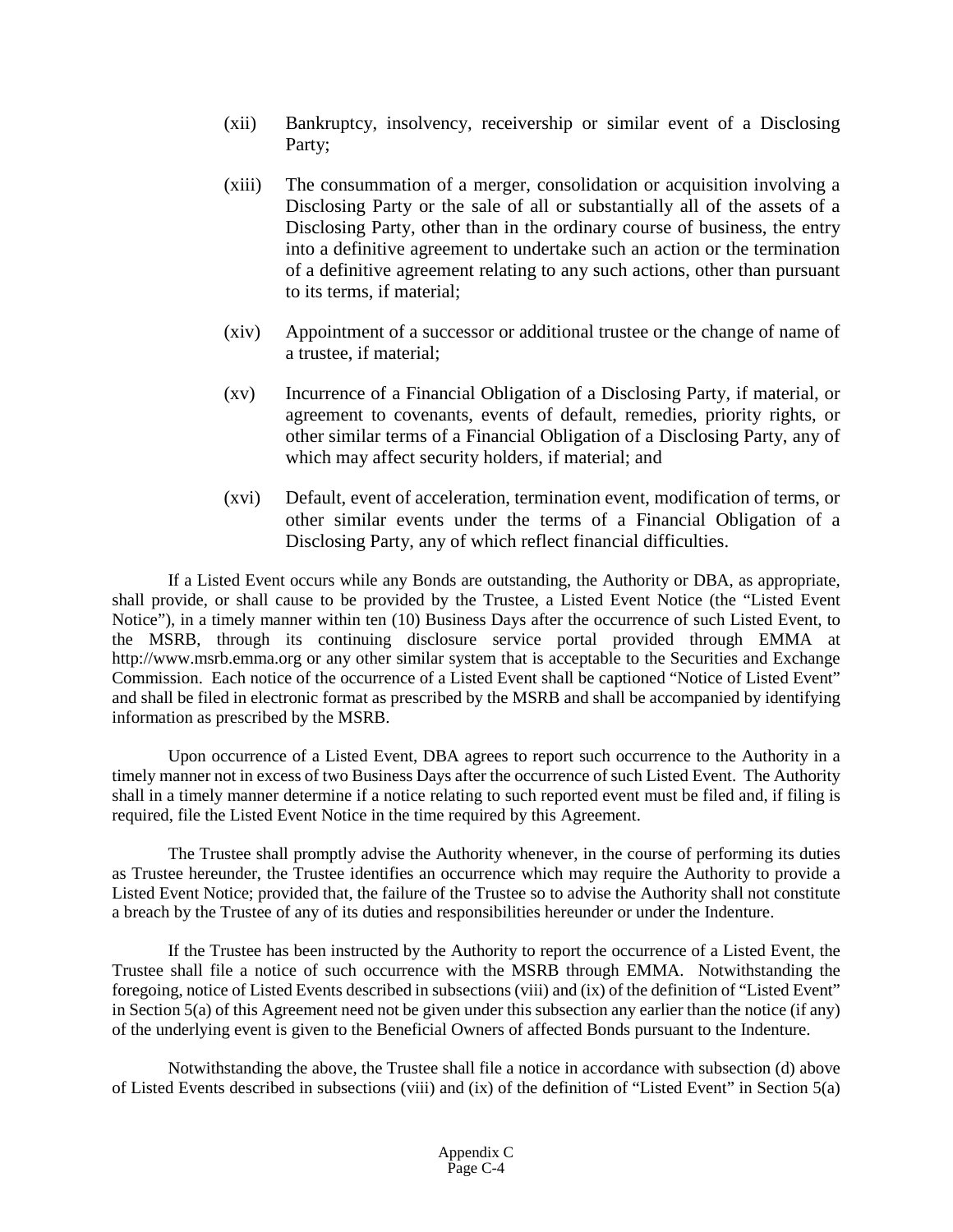of this Agreement without direction from the Authority and without a determination by the Authority as whether such event must be filed pursuant to applicable federal securities laws.

**Termination of Reporting Obligation.** The obligations of the Disclosing Parties under this Agreement shall terminate upon the defeasance, prior redemption, or payment in full of all of the Bonds.

**Additional Information.** Nothing in this Agreement shall be deemed to prevent the Disclosing Parties from disseminating any other information, using the means of dissemination set forth in this Agreement or any other means of communication, or including any other information in any Annual Disclosure Statement or notice of occurrence of a Listed Event, in addition to that which is required by this Agreement. If the Disclosing Parties choose to include any information in any Annual Disclosure Statement or notice of occurrence of a Listed Event in addition to that which is specifically required by this Agreement, the Disclosing Parties shall not have any obligation under this Agreement to update such information or include it in any future Annual Disclosure Statement or notice of occurrence of a Listed Event.

**Amendment and Waiver.** Notwithstanding any other provision of this Agreement, the Disclosing Parties and the Trustee may amend this Agreement (and the Trustee shall agree to any amendment so requested by the Disclosing Parties so long as such amendment is not materially adverse to the Trustee), and any provision of this Agreement may be waived, if such amendment or waiver is supported by an opinion of counsel expert in federal securities laws, acceptable to the Disclosing Parties and the Trustee, to the effect that such amendment or waiver would not, in and of itself, cause the undertaking herein to violate the Rule if such amendment or waiver had been effective on the date hereof, but taking into account any subsequent change in or official interpretation of the Rule.

# **Default.**

In the event of a failure of the Disclosing Parties or the Trustee to comply with any provision of this Agreement, the Trustee may (and, at the request of any Underwriter or the Beneficial Owners of at least 25 percent aggregate principal amount of Outstanding Bonds, shall), or any Beneficial Owner may take such actions as may be necessary and appropriate, including seeking mandamus or specific performance by court order, to cause the Disclosing Parties or the Trustee, as the case may be, to comply with its obligations under this Agreement.

Notwithstanding the provisions of Subsection 9(a), no Beneficial Owner shall have any right to take any action to challenge the adequacy of the information provided in accordance with this Agreement unless the Beneficial Owners of at least 25 percent aggregate principal amount of Outstanding Bonds shall have made written request to the Trustee to take such action in its own name and shall have offered the Trustee reasonable indemnity, and the Trustee for 60 days after its receipt of notice, request, and offer of indemnity has failed to institute any such action.

A default under this Agreement shall not be deemed an Event of Default under the Indenture, and the sole remedy under this Agreement in the event of any failure of the Disclosing Parties or the Trustee to comply with this Agreement shall be an action to compel performance.

**Duties, Immunities and Liabilities of Trustee.** The Trustee shall have only such duties as are specifically set forth in this Agreement, and the Disclosing Parties agree to indemnify and save the Trustee, its officers, directors, employees, and agents, harmless against any loss, expense, and liabilities which it may incur arising out of or in the exercise or performance of its powers and duties hereunder, including the costs and expenses (including attorneys' fees) of defending against any claim of liability, but excluding liabilities due to the Trustee's gross negligence or willful misconduct. The obligations of the Disclosing Parties under this Section shall survive resignation or removal of the Trustee and payment of the Bonds.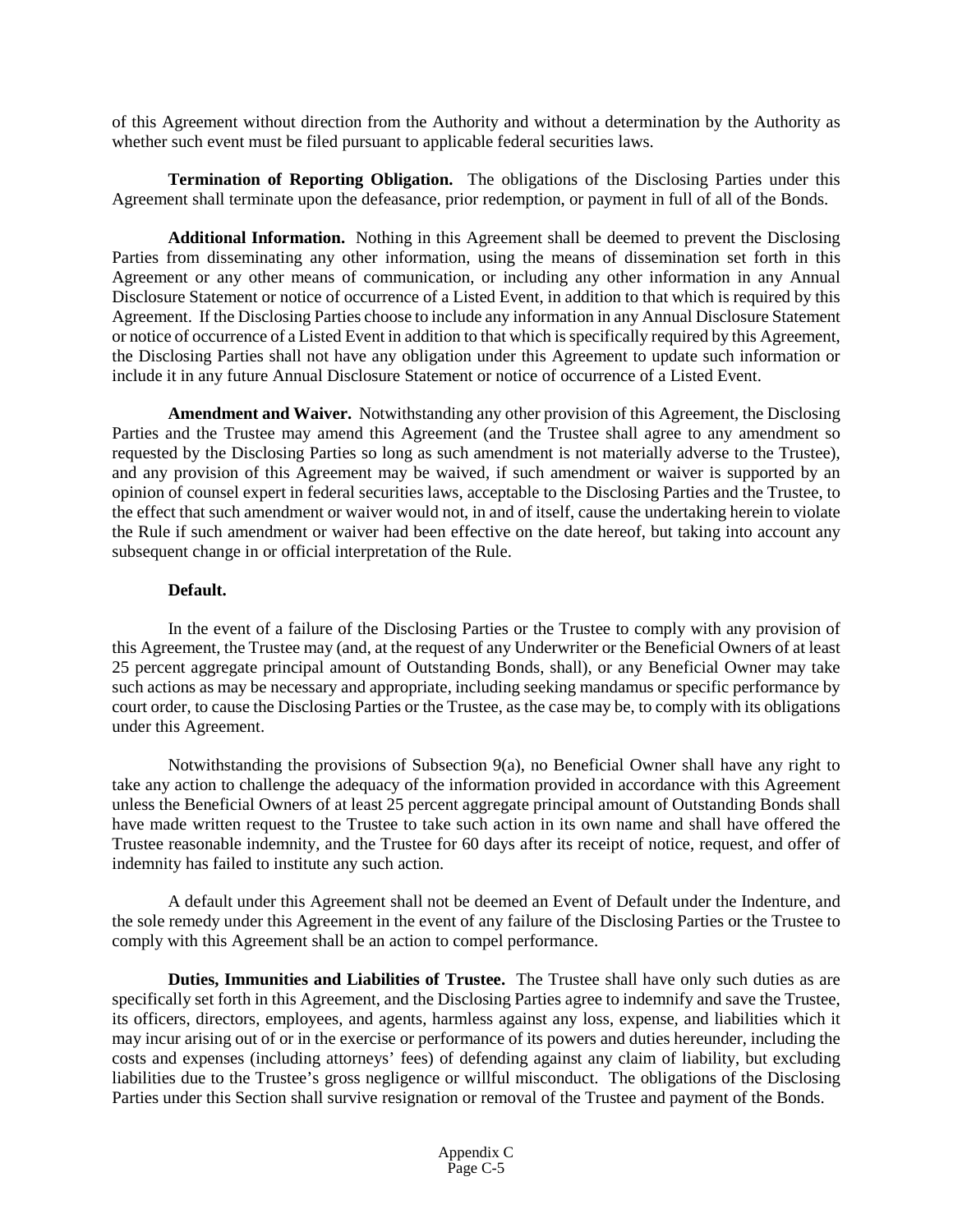**Beneficiaries.** This Agreement shall inure solely to the benefit of the Disclosing Parties, the Trustee, the Underwriter and Beneficial Owners from time to time of the Bonds, and shall create no rights in any other person or entity.

**Counterparts.** This Agreement may be executed in several counterparts, each of which shall be an original and all of which shall constitute but one and the same instrument.

# **ARKANSAS DEVELOPMENT FINANCE AUTHORITY**

# **ARKANSAS DEPARTMENT OF PARKS, HERITAGE AND TOURISM, DIVISION OF ARKANSAS HERITAGE**

By:  $\frac{1}{\sqrt{2}}$ Bryan Scoggins, President

By: \_\_\_\_\_\_\_\_\_\_\_\_\_\_\_\_\_\_\_\_\_\_\_

**ARKANSAS DEPARTMENT OF TRANSFORMATION AND SHARED SERVICES, DIVISION OF BUILDING AUTHORITY**

**SIMMONS BANK, as TRUSTEE**

 $By:$ 

Glenda Dean, Senior Vice President and And Corporate Trust Manager

By: \_\_\_\_\_\_\_\_\_\_\_\_\_\_\_\_\_\_\_\_\_\_\_

Anne W. Laidlaw, Director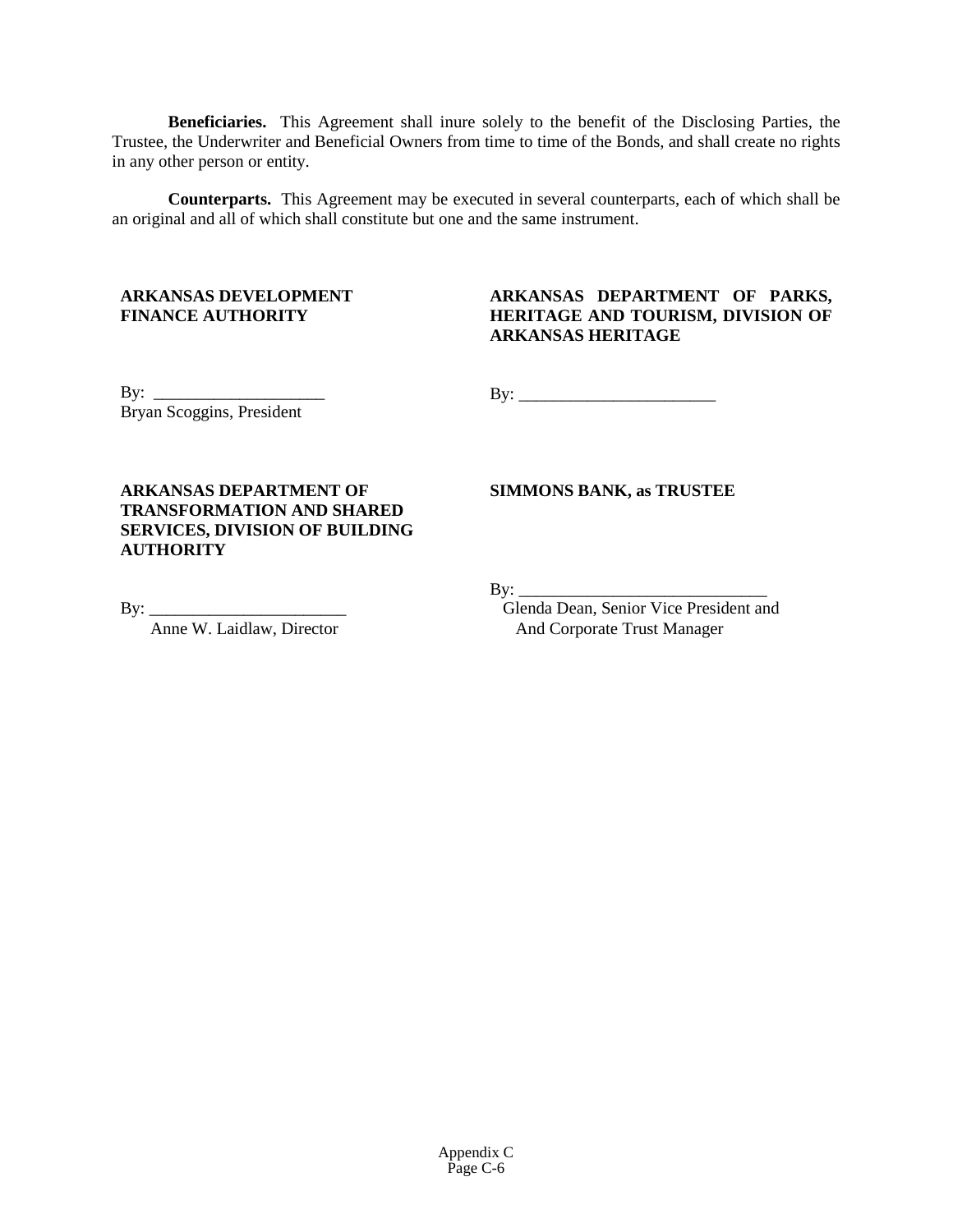# **EXHIBIT A**

# **ANNUAL DISCLOSURE STATEMENT**

| Name of Issuer:          | <b>Arkansas Development Finance Authority</b>                                                                                                                                           |
|--------------------------|-----------------------------------------------------------------------------------------------------------------------------------------------------------------------------------------|
| Name of Obligated Party: | The Department of Transformation and Shared Services, Division of<br><b>Building Authority</b>                                                                                          |
| Name of Bond Issue:      | \$6,350,000 Arkansas Development Finance Authority State<br>Agencies Facilities Refunding Bonds (Division of Arkansas<br>Heritage Project), Taxable Series 2020, dated October 27, 2020 |
| Filing Date:             |                                                                                                                                                                                         |
| <b>CUSIP Nos:</b>        |                                                                                                                                                                                         |

# **Part I**

If prepared and available, the Comprehensive Annual Financial Report (CAFR) of the State of Arkansas for the most recent fiscal year available. See the caption "Provision of Annual Disclosure Statement" of the Continuing Disclosure Agreement dated as of October 27, 2020.

The Comprehensive Annual Financial Report (CAFR) of the State of Arkansas for the fiscal year ended June 30, 20 [is attached hereto and made a part hereof] [has not been provided to the Disclosing Parties as of the date of this filing].

# **Part II**

As of the date of this filing, the rating assigned to the Bonds by \_\_\_\_\_\_\_\_ is "\_\_\_\_."